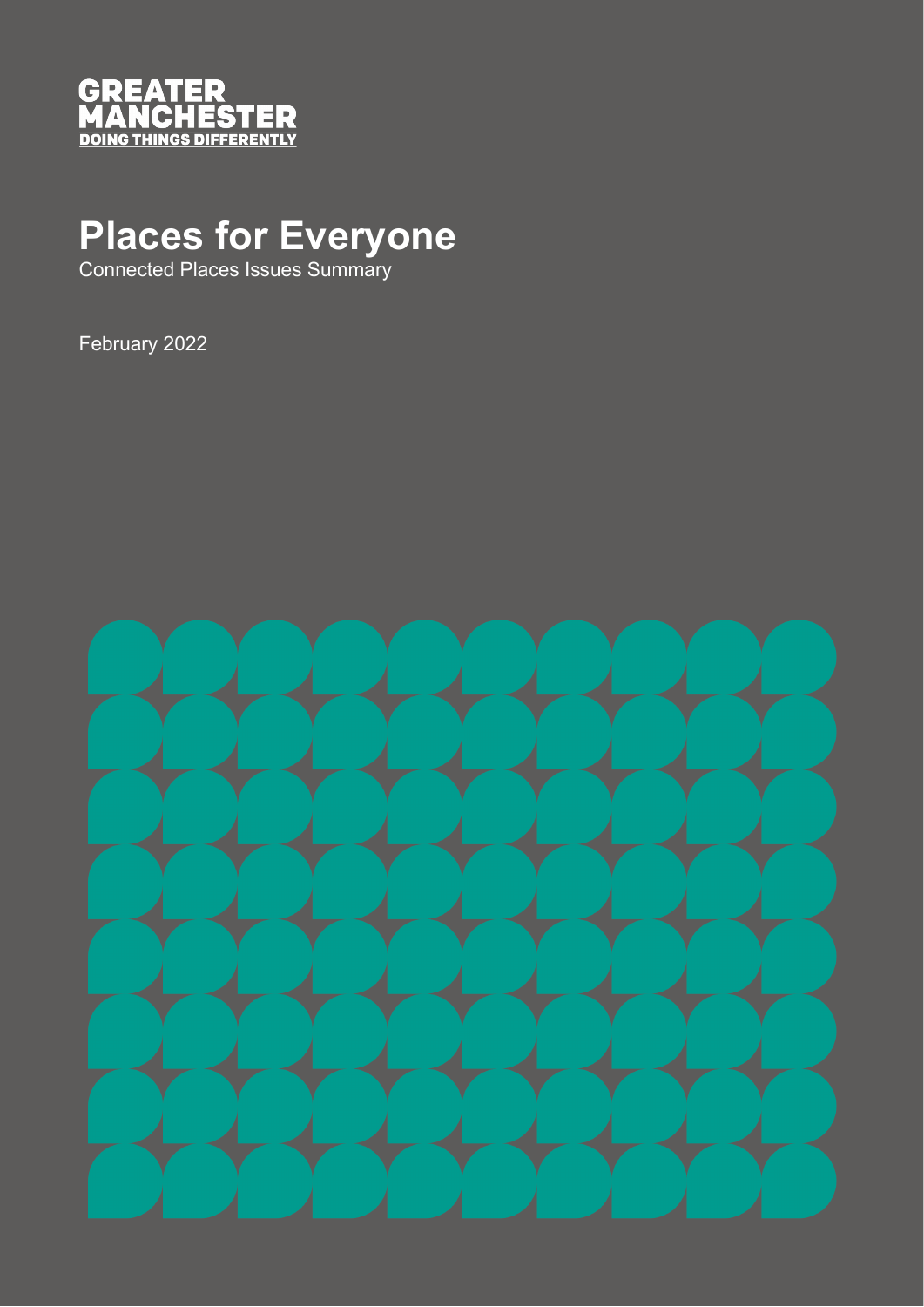## **Chapter 10 – Connected Places**

A summary of the issues raised in relation to the policies within PfE 2021 Chapter 10 Connected Places and the relevant respondents to PfE 2021 is set out below:

#### **PfE 2021 Policy JP-C 1 – An Integrated Network**

| Row  | Summary of main issues raised to PfE2021     | Summary response to issues raised to PfE2021                                                                    | <b>Respondent Name(s)</b>      |
|------|----------------------------------------------|-----------------------------------------------------------------------------------------------------------------|--------------------------------|
|      | <b>Support for policy</b>                    |                                                                                                                 |                                |
| C1.1 | Support for the proposed ambitious programme | Support noted.                                                                                                  | Redleaf VI (Ashton)            |
|      | of investment through the policy, including  |                                                                                                                 | <b>Limited Partnership and</b> |
|      | creating a larger integrated rapid transit   |                                                                                                                 | Ellandi                        |
|      | network with orbital connections to local    |                                                                                                                 | <b>Highgrove Strategic</b>     |
|      | centres.                                     |                                                                                                                 | <b>Land Ltd</b>                |
| C1.2 | Support for focus on main town centres       | Support noted.                                                                                                  | <b>Middleton SC Limited</b>    |
|      | accessibility to support regeneration and    |                                                                                                                 |                                |
|      | attractive places for residents. Potential   |                                                                                                                 |                                |
|      | extension of Ashton to Stalybridge Metrolink |                                                                                                                 |                                |
|      | supported.                                   |                                                                                                                 |                                |
| C1.3 | PfE document meets Objectives 1, 3, 5 and 6. | The Plan, as a whole, is considered to set out an appropriate strategic policy framework to deliver the overall | <b>Stephen Cluer</b>           |
|      |                                              | Vision and all the Objectives. No changes are considered necessary.                                             |                                |
| C1.4 | Support the policy in minimising the need to | Support for the policy noted.                                                                                   | <b>CPRE</b>                    |
|      | travel. This could be reworded to say urban  | PfE sets out a clear preference of using previously developed (brownfield) land and vacant buildings to meet    |                                |
|      | concentration to reuse brownfield land as a  | development needs (JP-S1). The Plan should be read as a whole and therefore this does not need to be            |                                |
|      | priority. Under point 5 please mention as c. | reiterated or reworded in policy JP-C 1. No modifications are considered necessary.                             |                                |
|      | public transport, such as buses.             | The Global Street Design Guide is set out in terms of people and their choice of mode rather than specific      |                                |
|      |                                              | vehicles. Public transport users are included under point b - therefore no modifications are considered         |                                |
|      |                                              | necessary.                                                                                                      |                                |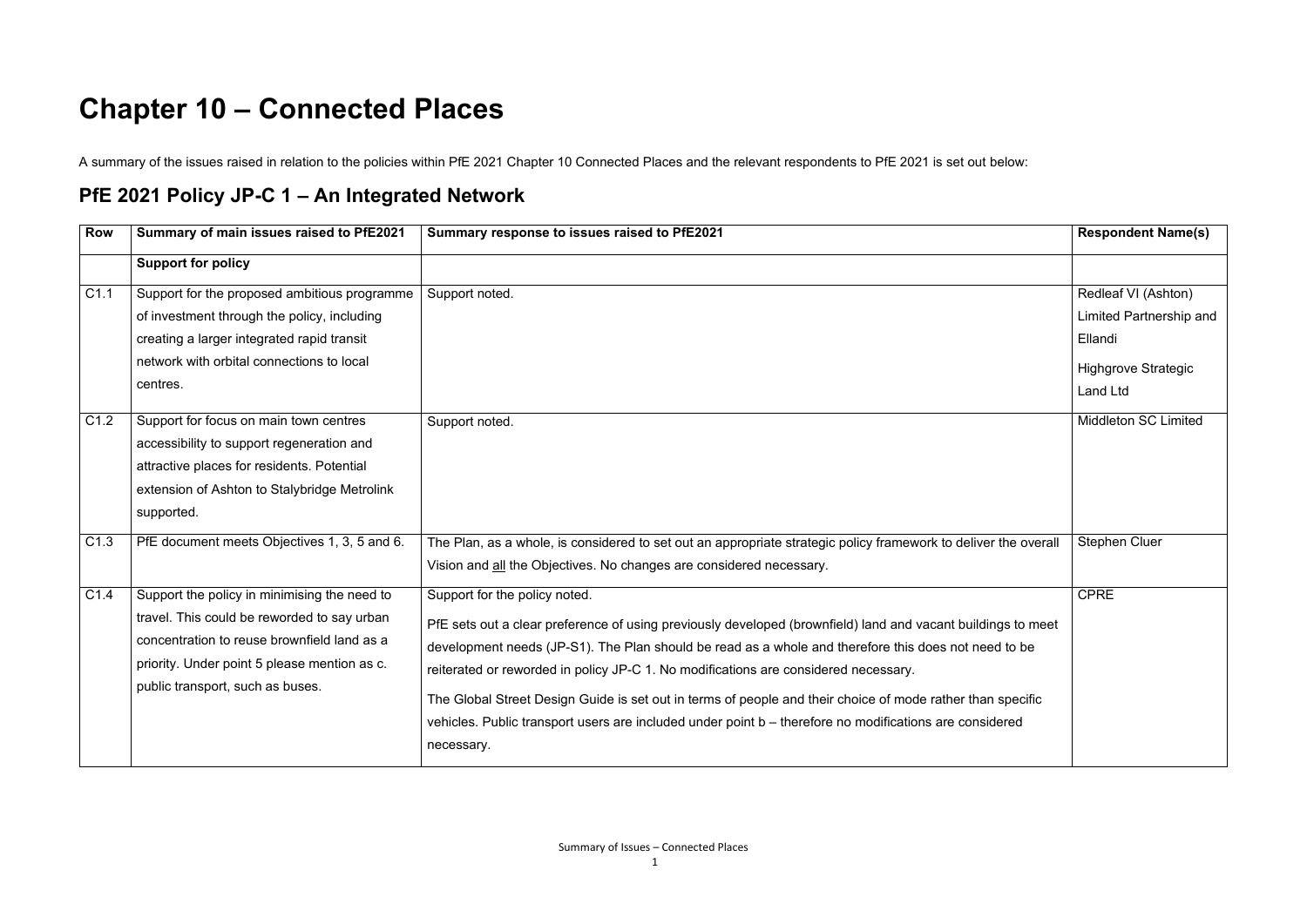| <b>Row</b> | Summary of main issues raised to PfE2021         | Summary response to issues raised to PfE2021                                                                   | <b>Respondent Name(s)</b> |
|------------|--------------------------------------------------|----------------------------------------------------------------------------------------------------------------|---------------------------|
|            | <b>Development Location</b>                      |                                                                                                                |                           |
| C1.5       | Concern over the number of developments on       | A number of policies in the Plan provide a sufficient policy framework to address these issues. Policies JP-C1 | <b>Stephen Cluer</b>      |
|            | greenfield sites and their local impacts upon    | to C7, JP-P1, JP-P5 and JP-P6 require new development to be designed to enable and encourage walking,          |                           |
|            | factors such as car use, parking, emissions, air | cycling and public transport use, to reduce the negative effects of car dependency, and help deliver high      |                           |
|            | pollution, light, noise, human health and        | quality, healthy and sustainable environments, and must include, where appropriate, local infrastructure such  |                           |
|            | capacity of local infrastructure.                | as green spaces, schools and medical facilities.                                                               |                           |
|            |                                                  | All allocations policies include measures to deliver sustainable transport infrastructure and public transport |                           |
|            |                                                  | accessibility, and mitigate other highways impacts where appropriate. Allocations policies are informed by an  |                           |
|            |                                                  | assessment of cumulative impacts through the respective Transport Locality Assessments [09.01.07               |                           |
|            |                                                  | through to 09.01.28] which concluded that the potential impacts of the allocations on the transport network    |                           |
|            |                                                  | can be addressed and are not considered to be unsafe or severe, in accordance with NPPF.                       |                           |
|            |                                                  | The Transport Strategic Modelling Technical Note [09.01.04] examines the potential cumulative impact of        |                           |
|            |                                                  | the plan as whole on the transport network.                                                                    |                           |
|            |                                                  | The Greater Manchester Transport Strategy 2040 [09.01.01] recognises the potential negative impact of          |                           |
|            |                                                  | travel and transport and sets out our approach to minimise issues on the network as a whole.                   |                           |
|            |                                                  | The Plan needs to be read as a whole, therefore no change is considered necessary.                             |                           |
| C1.6       | The development proposed in the Northern         | Northern Gateway Policies JP Allocation 1.1 and 1.2, and all other allocations policies, include measures to   | Gillian Boyle             |
|            | Gateway area and the housing proposals on        | deliver public transport accessibility, sustainable transport infrastructure, and mitigate other highways      |                           |
|            | greenbelt and open land will be car based and    | impacts.                                                                                                       |                           |
|            | unattainable.                                    | A number of policies in the Plan provide a sufficient policy framework to address the issue of car             |                           |
|            |                                                  | dependency. Policies, JP-C1, JP-C3, JP-C4, JP-C5, JP-C7 and JP-P1, JP-P5 and JP-P6 state that new              |                           |
|            |                                                  | development must be supported by sustainable transport modes, and include, where appropriate,                  |                           |
|            |                                                  | infrastructure such as schools and medical facilities to reduce the need for travel. The Plan needs to be read |                           |
|            |                                                  | as a whole, therefore no change is considered necessary.                                                       |                           |
|            |                                                  | The Transport Locality Assessments [09.01.07 through to 09.01.28] outline interventions proposed for           |                           |
|            |                                                  | other housing proposals. These have concluded that the potential impacts of development on the transport       |                           |
|            |                                                  | network can be addressed and are not considered to be unsafe or severe, in accordance with NPPF                |                           |
|            |                                                  | guidance.                                                                                                      |                           |
|            |                                                  |                                                                                                                |                           |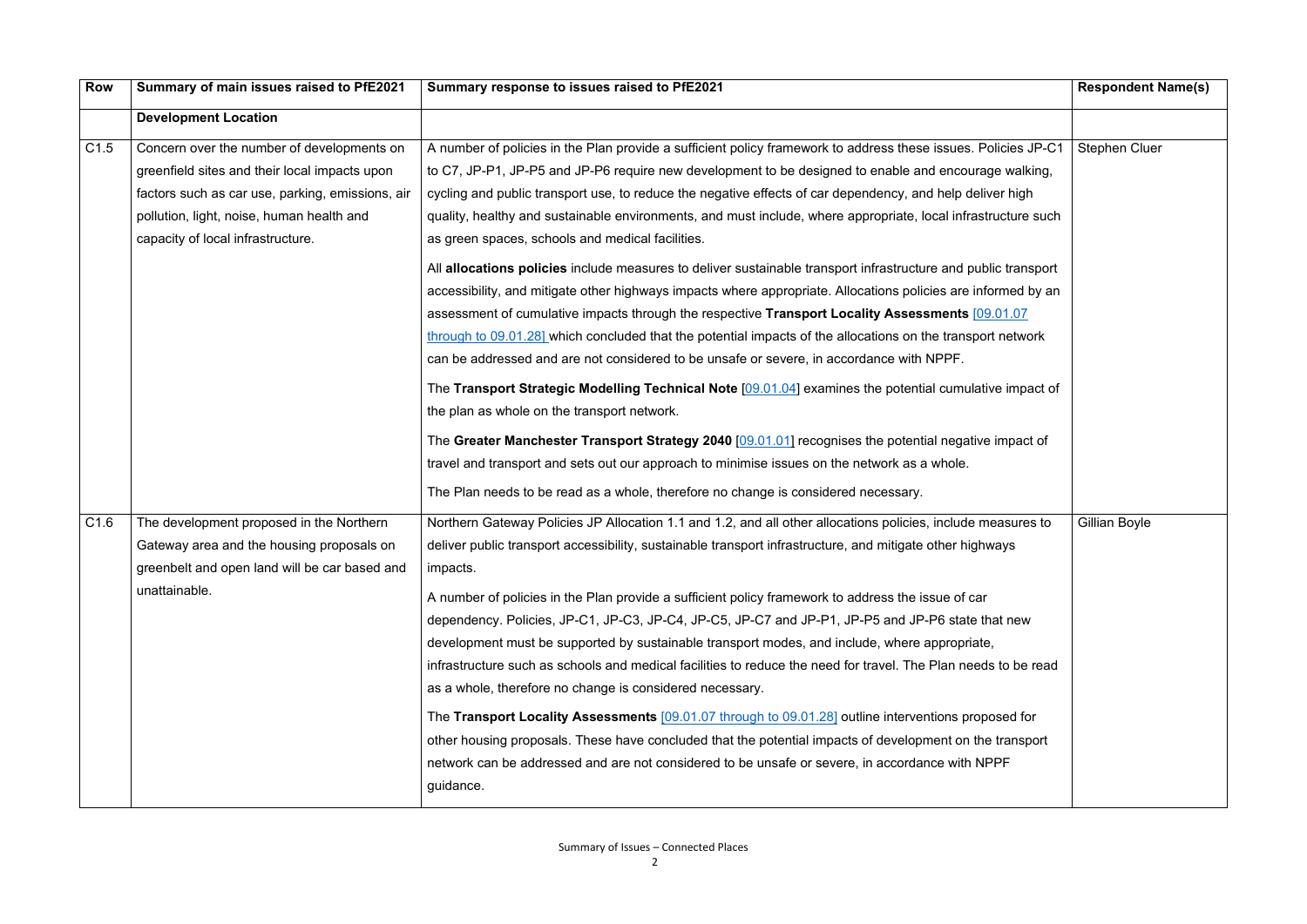| <b>Row</b>       | Summary of main issues raised to PfE2021         | Summary response to issues raised to PfE2021                                                                      | <b>Respondent Name(s)</b> |
|------------------|--------------------------------------------------|-------------------------------------------------------------------------------------------------------------------|---------------------------|
| C <sub>1.7</sub> | Land has been allocated for housing and          | The PfE Plan sets out a very clear preference of using previously developed (brownfield) land and vacant          | Stephen Cluer             |
|                  | industrial development without any regard for    | buildings to meet development needs in line with NPPF (JP-S1). However, given the scale of development            | Lucia Sollazzi-Davies     |
|                  | the transport network. Public transport should   | required to meet the objectives of the Plan, a limited amount of development is identified on land outside of     |                           |
|                  | be at the centre of decision making for all      | the urban area on greenfield and/or Green Belt land. The details of the employment land needs and supply          |                           |
|                  | developments and building on greenfield sites    | can be found in the <b>Employment Topic Paper</b> $[05.01.04]$ , the details of the housing land needs and supply |                           |
|                  | increase the reliance on car due to these areas  | can be found in the Housing Topic Paper[06.01.03]. Further details in relation to the strategic case for          |                           |
|                  | being further away from public transport         | releasing Green Belt can be found in the Green Belt Topic Paper [07.01.25].                                       |                           |
|                  | provision. This will exacerbate congestion,      | The majority of land identified for development within the PfE plan is on land within the existing urban area     |                           |
|                  | carbon emissions, and health issues.             | and will benefit from access to public transport provision as outlined in Existing Land Supply and Transport      |                           |
|                  |                                                  | Technical Note [09.01.05] and associated Addendum [09.01.06].                                                     |                           |
|                  |                                                  | The PfE Site Allocation Process Site Selection Background Paper [03.04.01] provides methodology used to           |                           |
|                  |                                                  | identify allocations, with consideration of land with existing public transport accessibility being a key factor  |                           |
|                  |                                                  | (Appendix 6 Site suitability methodology 03.04.08).                                                               |                           |
|                  |                                                  | Allocations are assessed on their unique and cumulative impacts through the respective Transport Locality         |                           |
|                  |                                                  | Assessments [09.01.07 through to 09.01.28] and associated addendums, and the Transport Strategic                  |                           |
|                  |                                                  | Modelling Technical Note [09.01.04], to ensure that impacts can be mitigated and are not considered to be         |                           |
|                  |                                                  | severe.                                                                                                           |                           |
| C1.8             | Proposed developments are not strategically      | The relevant allocation policies are supported by a proportionate evidence base, detailing the transport          | <b>Stephen Cluer</b>      |
|                  | located to local transport hubs and key routes,  | infrastructure and other mitigation required to support the development.                                          |                           |
|                  | because they are positioned on Greenfield        | The PfE Plan sets out a very clear preference of using previously developed (brownfield) land and vacant          |                           |
|                  | land, and therefore will increase car use and    | buildings to meet development needs in line with NPPF (JP-S1). However, given the scale of development            |                           |
|                  | congestion on local roads and the key route      | required to meet the objectives of the Plan, a limited amount of development is identified on land outside of     |                           |
|                  | network. Investment in public transport in these | the urban area on greenfield and/or Green Belt land.                                                              |                           |
|                  | areas will be extremely expensive and unlikely   | The majority of land identified for development in the PfE Plan is on land within the existing urban area         |                           |
|                  | to mitigate realistic concerns in relation to    | (which generally already benefits from access to public transport) as set out in the Existing Land Supply         |                           |
|                  | building on greenfield sites.                    | and Transport Technical Note [09.01.05] and associated addendum [09.01.06].                                       |                           |
|                  |                                                  |                                                                                                                   |                           |
|                  |                                                  | The PfE Site Allocation Process Site Selection Background Paper [03.04.01] outlines the process followed          |                           |
|                  |                                                  | to identify allocations. Consideration of land within the existing urban area or with good public transport       |                           |
|                  |                                                  | accessibility was a key factor for identification of allocations in Appendix 6 Site suitability methodology       |                           |
|                  |                                                  | [03.04.08]                                                                                                        |                           |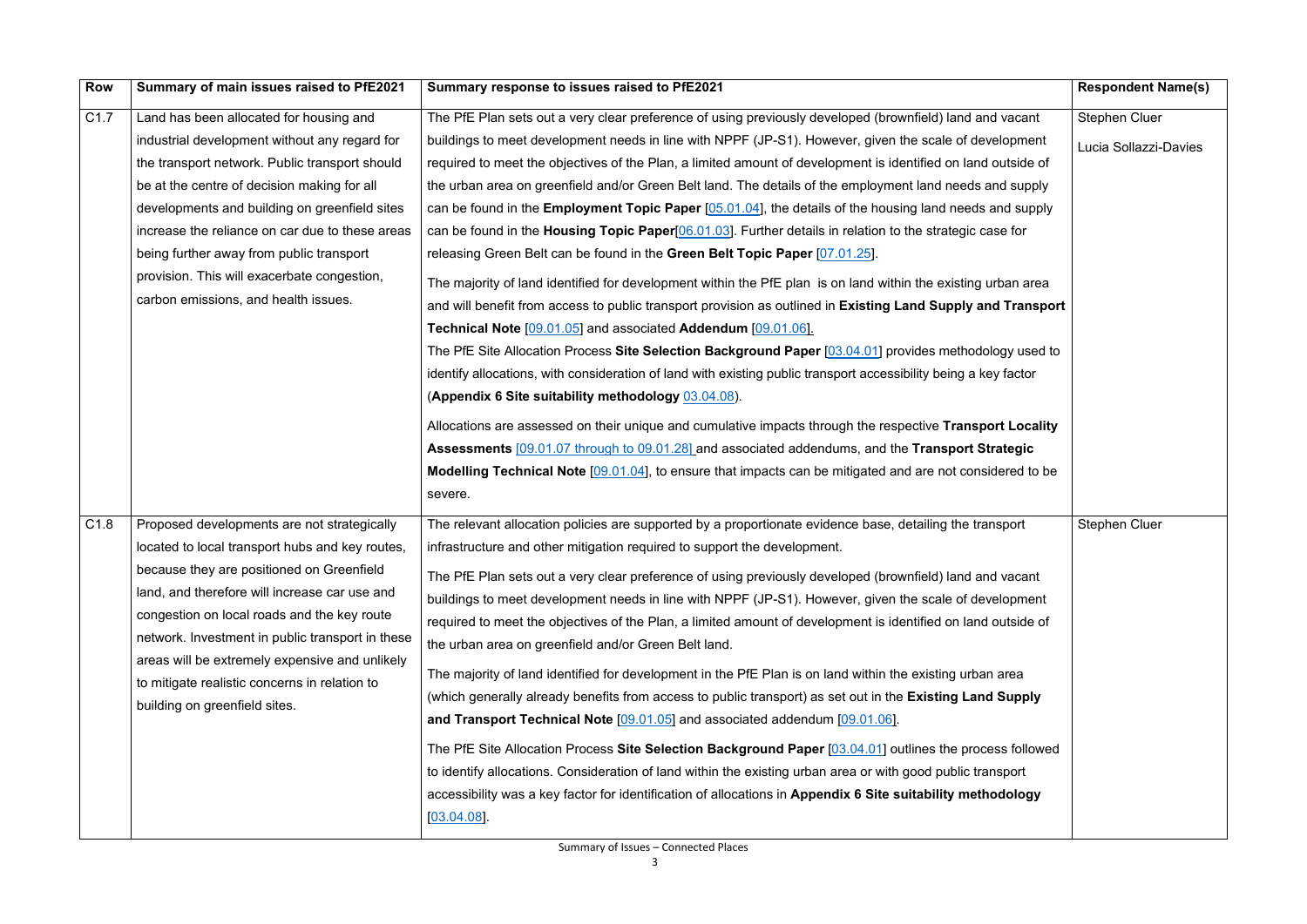| <b>Row</b>        | Summary of main issues raised to PfE2021                                                                                                                                                                                       | Summary response to issues raised to PfE2021                                                                                                                                                                                                                                                                                                                                                                                                                                                                                                                                                                                                                                                                                                                                                                                                                                                                                                                                                                                                                                                                                                                                                                                                                                                                                                                                                                                                                                                                                                                                                                                                                                                                                                                                                                                                                                                                                                                                                                                | <b>Respondent Name(s)</b>                    |
|-------------------|--------------------------------------------------------------------------------------------------------------------------------------------------------------------------------------------------------------------------------|-----------------------------------------------------------------------------------------------------------------------------------------------------------------------------------------------------------------------------------------------------------------------------------------------------------------------------------------------------------------------------------------------------------------------------------------------------------------------------------------------------------------------------------------------------------------------------------------------------------------------------------------------------------------------------------------------------------------------------------------------------------------------------------------------------------------------------------------------------------------------------------------------------------------------------------------------------------------------------------------------------------------------------------------------------------------------------------------------------------------------------------------------------------------------------------------------------------------------------------------------------------------------------------------------------------------------------------------------------------------------------------------------------------------------------------------------------------------------------------------------------------------------------------------------------------------------------------------------------------------------------------------------------------------------------------------------------------------------------------------------------------------------------------------------------------------------------------------------------------------------------------------------------------------------------------------------------------------------------------------------------------------------------|----------------------------------------------|
|                   |                                                                                                                                                                                                                                | The Transport Locality Assessments [09.01.07 through to 09.01.28] analyse the impact of each allocation<br>on the local transport network and have concluded that the potential impacts of development on the transport<br>network can be addressed and are not considered to be unsafe or severe, in accordance with NPPF<br>guidance.<br><b>Strategic Viability Assessments</b> $[03.01.01 - 03.01.04]$ have been published alongside the PfE Plan to<br>demonstrate viability.                                                                                                                                                                                                                                                                                                                                                                                                                                                                                                                                                                                                                                                                                                                                                                                                                                                                                                                                                                                                                                                                                                                                                                                                                                                                                                                                                                                                                                                                                                                                           |                                              |
| C <sub>1.9</sub>  | Lack of provision of schools does not fit with<br>walk to school policy, and therefore increases<br>traffic and environmental issues.                                                                                          | Within the PfE Plan, Policy JP-P 5 considers provision for Education, Skills and Knowledge including<br>sufficient delivery of school places. For each allocation policy there is reference to the need for provision for<br>schools where applicable. The Plan should be read as a whole, therefore no change is considered<br>necessary.                                                                                                                                                                                                                                                                                                                                                                                                                                                                                                                                                                                                                                                                                                                                                                                                                                                                                                                                                                                                                                                                                                                                                                                                                                                                                                                                                                                                                                                                                                                                                                                                                                                                                  | <b>Neil Campbell</b><br><b>Stephen Cluer</b> |
| C <sub>1.10</sub> | The approach to major development allocations<br>in the Green Belt undermine the stated key<br>policy aims, such as delivering sustainable<br>patterns of development that minimize the need<br>to travel and reliance on car. | While the plan needs to be read as a whole, and individual planning applications will be considered against<br>policies in the Plan and other local plan policies adopted at the time of the determination, the site allocations<br>are supported by an appropriate evidence base which addresses matters such as those in the representation.<br>Policy JP-C1 recognises the need to deliver sustainable patterns of development and Policy JP-C7 sets out<br>the Transport Requirements of new development, requiring development of the site to incorporate mitigation to<br>reduce the need to travel and reliance on cars. Therefore, it is considered that development of the allocations,<br>in accordance with the allocation policies, would be in accordance with wider policies in the Plan.<br>In line with NPPF, the Plan seeks to promote the development of brownfield land within the urban area and to<br>use land efficiently (JP-S1). By working together the nine districts have been able to maximise the supply of<br>the brownfield land at the core of the conurbation and limit the extent of Green Belt release. Chapter 4 (4.1 -<br>4.23) summarises the PfE Spatial Strategy which seeks to deliver the vision and objectives of the Plan. The<br>approach to growth and spatial distribution is set out in the Growth and Spatial Options Paper [02.01.10].<br>The Site Selection Background Paper [03.04.01] outlines the methodology used to identify allocations.<br>Consideration of land within the existing urban area or with good public transport accessibility was a key factor<br>for identification of allocations in Appendix 6 Site suitability methodology [03.04.08].<br>The majority of land identified for development in the PfE Plan is on land within the existing urban area (which<br>generally already benefits from access to public transport) as set out in the Existing Land Supply and<br>Transport Technical Note [09.01.05] and associated addendum [09.01.06]. | <b>Friends of the Earth</b>                  |
|                   | <b>Public Transport</b>                                                                                                                                                                                                        |                                                                                                                                                                                                                                                                                                                                                                                                                                                                                                                                                                                                                                                                                                                                                                                                                                                                                                                                                                                                                                                                                                                                                                                                                                                                                                                                                                                                                                                                                                                                                                                                                                                                                                                                                                                                                                                                                                                                                                                                                             |                                              |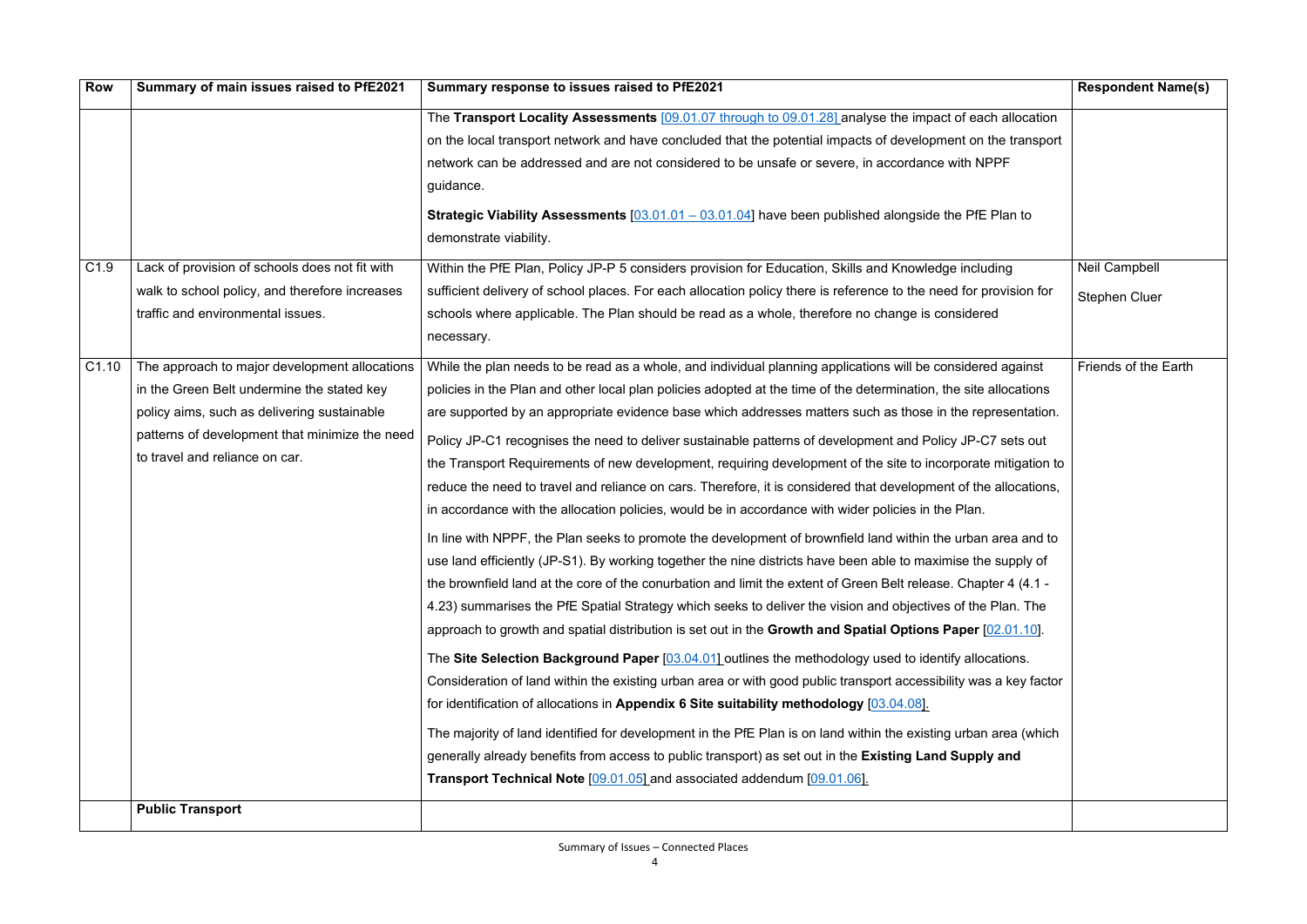| <b>Row</b> | Summary of main issues raised to PfE2021                                                                                                                                                                                                      | Summary response to issues raised to PfE2021                                                                                                                                                                                                                                                                                                                                                                                                                                                                                                                                                                                                                                                                                                                                                                                                                                                                                                                                                        | <b>Respondent Name(s)</b>                                             |
|------------|-----------------------------------------------------------------------------------------------------------------------------------------------------------------------------------------------------------------------------------------------|-----------------------------------------------------------------------------------------------------------------------------------------------------------------------------------------------------------------------------------------------------------------------------------------------------------------------------------------------------------------------------------------------------------------------------------------------------------------------------------------------------------------------------------------------------------------------------------------------------------------------------------------------------------------------------------------------------------------------------------------------------------------------------------------------------------------------------------------------------------------------------------------------------------------------------------------------------------------------------------------------------|-----------------------------------------------------------------------|
| C1.11      | There is no integrated network $-$ in relation to<br>Timperley Wedge.                                                                                                                                                                         | The policies in the Connected Places chapter of the Plan provide a sufficient policy framework to support the<br>creation of a better integrated network, with policies JP-C1, JP-C4 and JP-C7, in particular, ensuring new<br>developments are well integrated into the network.<br><b>Policy JP Allocation 3.2</b> includes measures to achieve transport integration and accessibility for the<br>Timperley Wedge allocation. This is informed by the Transport Locality Assessments - Cross-boundary<br>[09.01.07] document and associated addendum [09.01.19] for the Timperley Wedge allocation which<br>demonstrate that a range of interventions will be required to allocate the site and integrate it into the existing<br>network. The Plan should be read as a whole, therefore no change is considered necessary.                                                                                                                                                                      | <b>Peter Christie</b>                                                 |
| C1.12      | Improvements in local public transport services,<br>including bus, rail capacity and coverage are<br>required in various locations across Greater<br>Manchester (including Godley and Hattersley,<br>Mosley Common, Little Hulton / Walkden). | Transforming transport infrastructure and services by securing investment in new and improved transport<br>infrastructure and services is a key component of Policy JP-C 1 in order to help deliver an accessible, low<br>carbon Greater Manchester with world-class connectivity.<br>An ambitious programme of investment in public transport is set out through the Greater Manchester<br>Transport Strategy 2040 [09.01.01] and accompanying Our Five Year Transport Delivery Plan 2021-2026<br>[09.01.02]. This includes proposed investment in rail and bus capacity, coverage and service quality.<br>The GMCA has also committed to reforming the bus market using the powers within The Transport Act 2000<br>(as amended) to introduce a franchising model which will bring greater local control of routes, frequencies,<br>timetables, fares, ticketing, network integration and quality standards. An introduction to Bus Reform is set<br>out in the Transport Topic Paper [09.01.29]. | E Bowles<br><b>Steve Mosby</b><br><b>Julie Riley</b><br>Ellen McInnes |
|            | proposals and the advantages/disadvantages<br>of a Metrolink city centre tunnel. The lack of<br>mention of the potential for Metrolink along<br>Oxford Road/Wilmslow Road is a missed<br>opportunity.                                         | C1.13   More detail needed on Mayoral bus franchising   The supporting text for Policy JP-C3 is considered to provide a sufficient level of detail to address these<br>matters therefore no change is considered necessary. The Greater Manchester Transport Strategy 2040<br>[09.01.01] includes the background detail underpinning the policy in relation to bus franchising proposals and<br>the potential Metrolink tunnel. An introduction to Bus Reform is also set out in the Transport Topic Paper<br>[09.01.29]<br>Recent transformational walking and cycling schemes, infrastructural improvements, and removal of traffic<br>on some sections of the Oxford Road/Wilmslow Road corridor have been a priority for funding in recent<br>years. This is reflected in the Greater Manchester Transport Strategy 2040 [09.01.01] with the corridor<br>now acting as a high frequency and high-quality bus and active travel corridor between central Manchester<br>and Didsbury.             | Martin Arthur                                                         |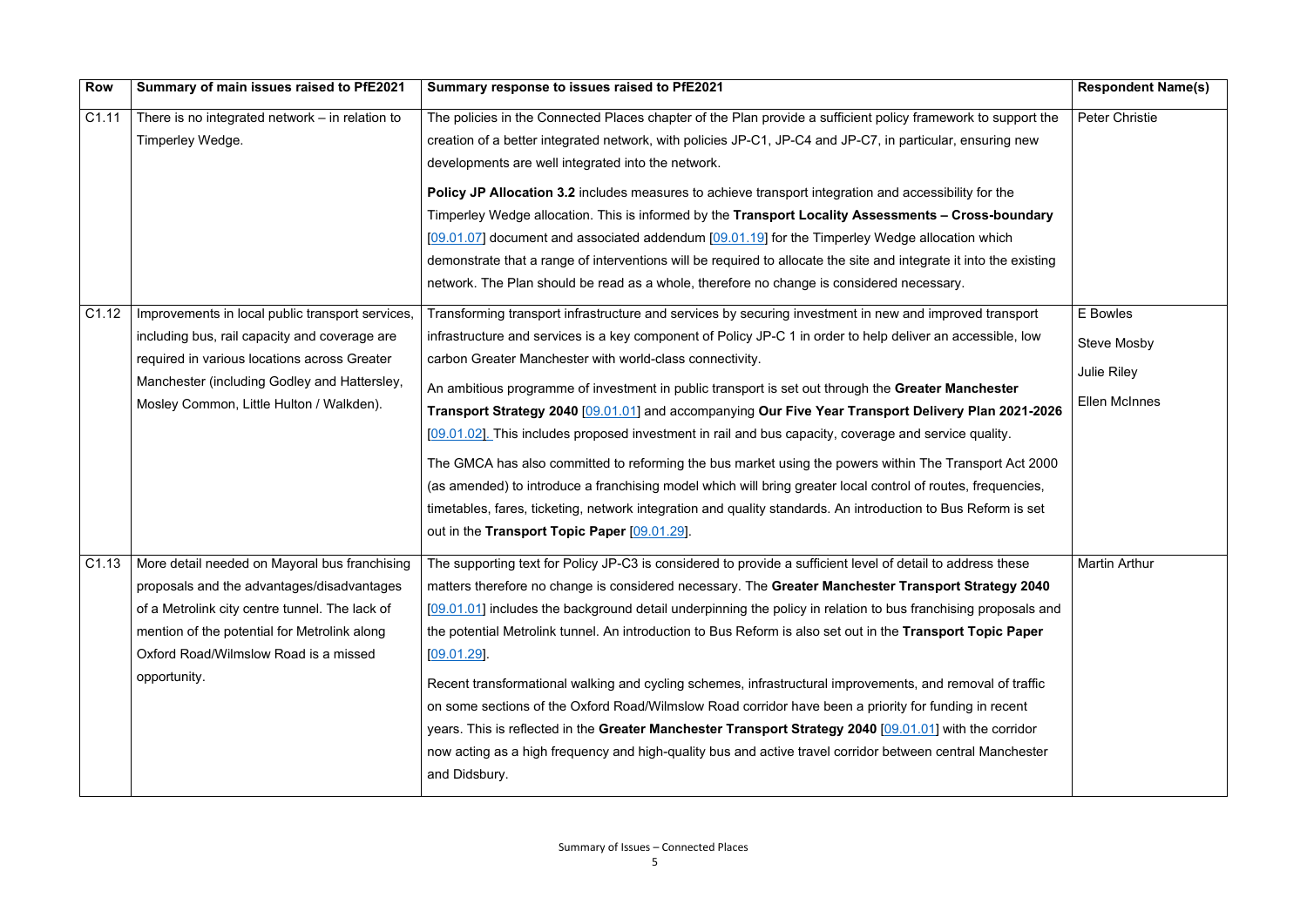| <b>Row</b>        | Summary of main issues raised to PfE2021                                                                                                                                                                                                                                                                       | Summary response to issues raised to PfE2021                                                                                                                                                                                                                                                                                                                                                                                                                                                                                                                                                                                                                                                                                                                                                                                                                                                                                                                                                                                                                                                                                                                      | <b>Respondent Name(s)</b>                                           |
|-------------------|----------------------------------------------------------------------------------------------------------------------------------------------------------------------------------------------------------------------------------------------------------------------------------------------------------------|-------------------------------------------------------------------------------------------------------------------------------------------------------------------------------------------------------------------------------------------------------------------------------------------------------------------------------------------------------------------------------------------------------------------------------------------------------------------------------------------------------------------------------------------------------------------------------------------------------------------------------------------------------------------------------------------------------------------------------------------------------------------------------------------------------------------------------------------------------------------------------------------------------------------------------------------------------------------------------------------------------------------------------------------------------------------------------------------------------------------------------------------------------------------|---------------------------------------------------------------------|
| C1.14             | Traffic congestion is a key challengebut this<br>statement could be qualified by a commitment<br>to, for example, provide more reliable, frequent<br>and affordable public transport in all areas of<br>GM, reduce opportunities for car parking and to<br>increase the number of park and ride options.       | The policies in the Connected Places chapter of the Plan provide a sufficient policy framework to address<br>this matter. Traffic congestion is recognised as an issue within the supporting text of JP-J1, JP-C1, JP-C4<br>and other policies in the PfE Plan and the Greater Manchester Transport Strategy 2040 [09.01.01].<br>Measures to address congestion and improve the public transport network are detailed within Connected<br>Places policies and within Our Five Year Transport Delivery Plan 2021-2026 [09.01.02]. No modifications<br>considered to be necessary.                                                                                                                                                                                                                                                                                                                                                                                                                                                                                                                                                                                  | <b>Friends of Carrington</b><br>Moss                                |
| C <sub>1.15</sub> | Local bus routes have reduced following the<br>introduction of Leigh guided busway.                                                                                                                                                                                                                            | Future proposed bus improvements highlighted within Our Five Year Transport Delivery Plan [09.01.02]<br>would be complemented by the GMCA's commitment to reforming the bus market using the powers within<br>The Transport Act 2000 (as amended) to introduce a franchising model which will bring greater local control<br>of routes, frequencies, timetables, fares, ticketing, network integration and quality standards, unavailable in<br>previous bus improvement schemes. An introduction to Bus Reform is set out in the Transport Topic Paper<br>$[09.01.29]$ .                                                                                                                                                                                                                                                                                                                                                                                                                                                                                                                                                                                         | <b>Neil Campbell</b>                                                |
| C1.16             | Welcome the improvement to public transport<br>for the north of the area, but it is unlikely to<br>match the viability of the southern areas.<br>Highways, traffic congestion and road<br>safety                                                                                                               | Policy JP-C1 is considered to be consistent with NPPF and provides an appropriate strategy to support<br>sustainable movement which is a key objective of the PfE Plan and NPPF.                                                                                                                                                                                                                                                                                                                                                                                                                                                                                                                                                                                                                                                                                                                                                                                                                                                                                                                                                                                  | <b>Martin Arthur</b>                                                |
| C1.17             | Road safety issues due to infrastructure not<br>being able to cope with current/growing levels<br>of traffic. Issues around road infrastructure to<br>accommodate walking and cycling as highways<br>are already constrained. Increased volumes of<br>traffic hazardous for people with visual<br>impairments. | Policy JP-C 1 supports transforming transport infrastructure and services to meet customers' needs by being<br>safe and secure. The policy also incorporates a Road User Hierarchy that places pedestrians and cyclists as<br>the highest priority users of the transport network.<br>The importance of road safety is also recognised within the Greater Manchester Transport Strategy 2040<br>$[09.01.01]$ as one of the seven mutually reinforcing principles (p22), which are applied consistently as Greater<br>Manchester's transport system is improved.<br>GM's ambition is "To reduce deaths on our roads as close as possible to zero and ensure that poor<br>perceptions of personal security are no longer a significant barrier to people using public transport or walking<br>and cycling". Pages 41-42 of the GM Transport Strategy 2040 set out current initiatives to improve the safety<br>of GM's transport system.<br>Our recently published sub-strategy "Streets for All Strategy" sets out how we intend to ensure that the<br>competing needs of different road users (e.g. pedestrians and cyclists) are balanced in a way that supports | <b>Julie Halliwell</b><br>Maureen Buttle<br>Helen Lomax<br>E Bowles |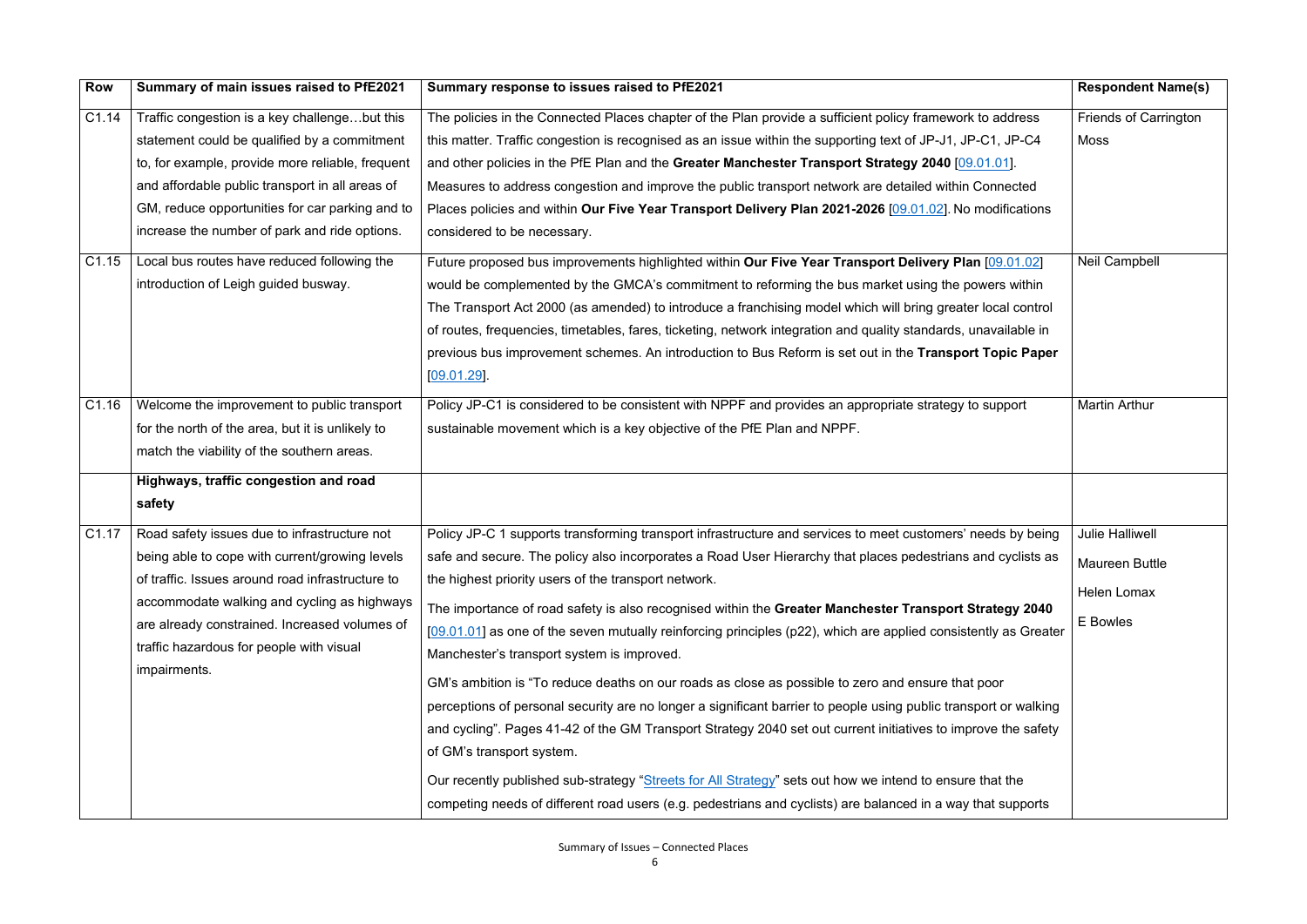| <b>Row</b>        | Summary of main issues raised to PfE2021                                                                                                                                                                                      | Summary response to issues raised to PfE2021                                                                                                                                                                                                                                                                                                                                                                                                                                                                                                                                                                                                                                                                                                              | <b>Respondent Name(s)</b>                                                                          |
|-------------------|-------------------------------------------------------------------------------------------------------------------------------------------------------------------------------------------------------------------------------|-----------------------------------------------------------------------------------------------------------------------------------------------------------------------------------------------------------------------------------------------------------------------------------------------------------------------------------------------------------------------------------------------------------------------------------------------------------------------------------------------------------------------------------------------------------------------------------------------------------------------------------------------------------------------------------------------------------------------------------------------------------|----------------------------------------------------------------------------------------------------|
|                   |                                                                                                                                                                                                                               | sustainable growth. An introduction to Streets for All approach is set out in the Transport Topic Paper<br>[09.01.29]<br>Whilst it is considered that increase reference to road safety could improve the clarity of the policy, it is not<br>considered to be a soundness issue, therefore no change is proposed.                                                                                                                                                                                                                                                                                                                                                                                                                                        |                                                                                                    |
| C <sub>1.18</sub> | Concerns about an increase in the number of<br>Metrolink stops, Rail stations and park and ride<br>sites for public transport, increasing the number<br>of cars and traffic in local centres, increasing<br>local congestion. | Park and Ride facilities are referenced in the Plan where they are considered to have potential overall<br>benefits to the network.<br>Our approach to Travel Hubs/Park and Ride, new stops and stations is set out within the Greater<br>Manchester Transport Strategy 2040 [09.01.01]. The Strategy makes it clear that Park and Ride and new<br>locations for Metrolink stops and Rail Stations need to be carefully planned. Travel Hubs/Park and Ride sites<br>need to intercept cars before they reach congested urban roads and transfer drivers to a fast and frequent<br>public transport service (p.64). New Metrolink and Rail Stations will offer alternatives to car use and will be<br>designed to encourage access by walking and cycling. | <b>Julie Riley</b><br><b>Ellen McInnes</b><br>Alan Sheppard                                        |
| C <sub>1.19</sub> | New highways are needed to enable<br>improvements to public transport.                                                                                                                                                        | A small number of new sections of highway are included within the PfE plan policies to open up some<br>allocation sites and help deliver development – in each case, these new links will help improve public<br>transport by supporting access to stations, creating new routes for bus services, or by enabling road space<br>reallocation for walking, cycling and public transport uses.<br>The Greater Manchester Transport Strategy 2040 [09.01.01] reflects the vital role that highways play within<br>wider transport network. Any highway interventions required are discussed within Transport Locality<br>Assessments [09.01.07 through to 09.01.28] and within Our Five Year Transport Delivery Plan 2021-2026<br>[09.01.02]                 | Stephen Woolley                                                                                    |
| C1.20             | Congestion charge would impact self-employed<br>people. It seems this is the only way to regulate<br>demand however it is not mentioned within the<br>plan.                                                                   | There are no proposals for a Congestion Charge within Greater Manchester.                                                                                                                                                                                                                                                                                                                                                                                                                                                                                                                                                                                                                                                                                 | Kim Scragg<br><b>Martin Arthur</b>                                                                 |
| C1.21             | Welcome the inclusion of powered two-<br>wheelers alongside cyclists in part 5b but<br>question whether this mode needs its own<br>criteria given the unique and emerging safety<br>challenges of this form of transport.     | Comment noted. No modification considered necessary. Policy JP-C1 states that powered two wheelers will<br>be given an equivalent priority to cyclists and public transport users in terms of development and investment<br>decisions. Greater Manchester is currently involved in national trials with e-scooters that will ultimately inform<br>national and more detailed local policy going forward.                                                                                                                                                                                                                                                                                                                                                  | <b>Highgrove Strategic</b><br>Land Ltd<br><b>Peter and Diane Martin</b><br>Boys & Girls Club of GM |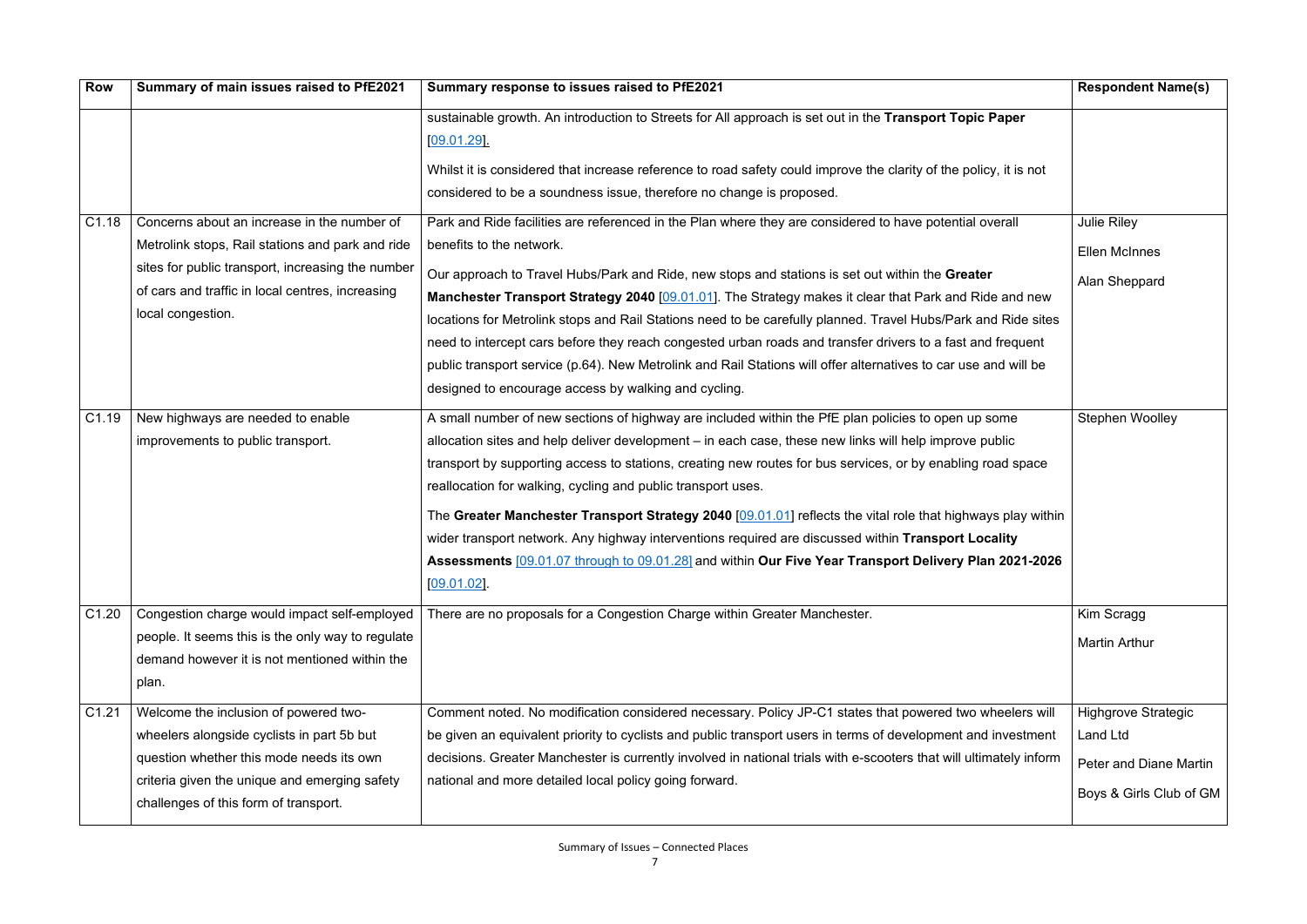| <b>Row</b>        | Summary of main issues raised to PfE2021                                                                                                                                                                                     | Summary response to issues raised to PfE2021                                                                                                                                                                                                                                                                                                                                                                                                                                                                                                                                                                                                                                                                                                                                                                                                                                                                                                                                                                                                                                                            | <b>Respondent Name(s)</b>                                             |
|-------------------|------------------------------------------------------------------------------------------------------------------------------------------------------------------------------------------------------------------------------|---------------------------------------------------------------------------------------------------------------------------------------------------------------------------------------------------------------------------------------------------------------------------------------------------------------------------------------------------------------------------------------------------------------------------------------------------------------------------------------------------------------------------------------------------------------------------------------------------------------------------------------------------------------------------------------------------------------------------------------------------------------------------------------------------------------------------------------------------------------------------------------------------------------------------------------------------------------------------------------------------------------------------------------------------------------------------------------------------------|-----------------------------------------------------------------------|
|                   | <b>Climate change</b>                                                                                                                                                                                                        |                                                                                                                                                                                                                                                                                                                                                                                                                                                                                                                                                                                                                                                                                                                                                                                                                                                                                                                                                                                                                                                                                                         |                                                                       |
| C <sub>1.22</sub> | Give greater prominence to the importance of<br>climate. This would include relocating text<br>related to climate within the policy justification<br>of Integrated Network, to the beginning of the<br>chapter.              | We agree with the importance of the climate crisis. It should be noted that the plan should be read as a<br>whole, and all policies are considered to have equal prominence. No modifications considered to be<br>necessary.                                                                                                                                                                                                                                                                                                                                                                                                                                                                                                                                                                                                                                                                                                                                                                                                                                                                            | <b>Friends of Carrington</b><br><b>Moss</b>                           |
| C1.23             | Additional residency through more land for<br>housing, without any regard for the transport<br>network, will increase carbon emissions.                                                                                      | The policies within the Connected Places chapter are considered to give due regard to the transport network<br>and tackling carbon emissions. Policies JP-C1 to C7 are considered to provide a sufficient policy framework<br>to address carbon emissions from transport therefore no change is considered necessary.<br>These policies are underpinned by supporting evidence, as set out in the Transport Topic Paper [09.01.29].<br>The Topic Paper summarises GM's 5-Year Environment Plan which contains an ambitious target to be<br>carbon-neutral by 2038. The Environment Plan, which is aligned with the PfE Plan policies and the Greater<br>Manchester Transport Strategy 2040 [09.01.01], sets out five decarbonisation priorities for transport:<br>increasing use of public transport and active travel modes; phasing out fossil-fuelled vehicles and replacing<br>with zero-emission alternatives; tackling the most polluting vehicles on our roads; establishing a zero-<br>emission bus fleet; and decarbonising road freight and shifting more freight movement to rail and water. | <b>Stephen Cluer</b><br>Lucia Sollazzi-Davies<br><b>Ellen McInnes</b> |
| C <sub>1.24</sub> | Modal shift must be enabled through<br>investment in sustainable travel including<br>walking, cycling and public transport, and<br>recognising the importance of home-working<br>and mixed land use to reduce travel demand. | Comment noted. PfE policies in the Connected Places chapter and the Greater Manchester 2040 Transport<br><b>Strategy</b> [09.01.01] support a range of measures to encourage modal shift.<br>The Greater Manchester Transport Strategy 2040 Appendix 1: Right Mix Technical Note [09.01.03]<br>provides further detail on ambitions for modal shift including assumptions on land-use and travel behaviour<br>change.                                                                                                                                                                                                                                                                                                                                                                                                                                                                                                                                                                                                                                                                                   | <b>Friends of the Earth</b>                                           |
| C1.25             | The Plan does not consider electric vehicles -<br>where does the electricity come from for them<br>and will people give up petrol and diesel cars?                                                                           | The PfE Plan considers the use of electric vehicles within Policy JP-C1 and in para 10.10 of the justification<br>text.<br>Policy JP-C7 Transport Requirements of New Development also requires new development to promote the<br>increased provision of ULEV charging infrastructure including meeting any standards set by local plans.<br>The Greater Manchester Transport Strategy 2040 [09.01.01] outlines our ambition to invest in and expand<br>electric vehicle charging across GM to support the transition to electric vehicles. The Electric Vehicle<br>Charging Infrastructure Strategy (EVCI) is designed to encourage and accelerate the transition from                                                                                                                                                                                                                                                                                                                                                                                                                                 | <b>Colin Walters</b><br>Anne Isherwood                                |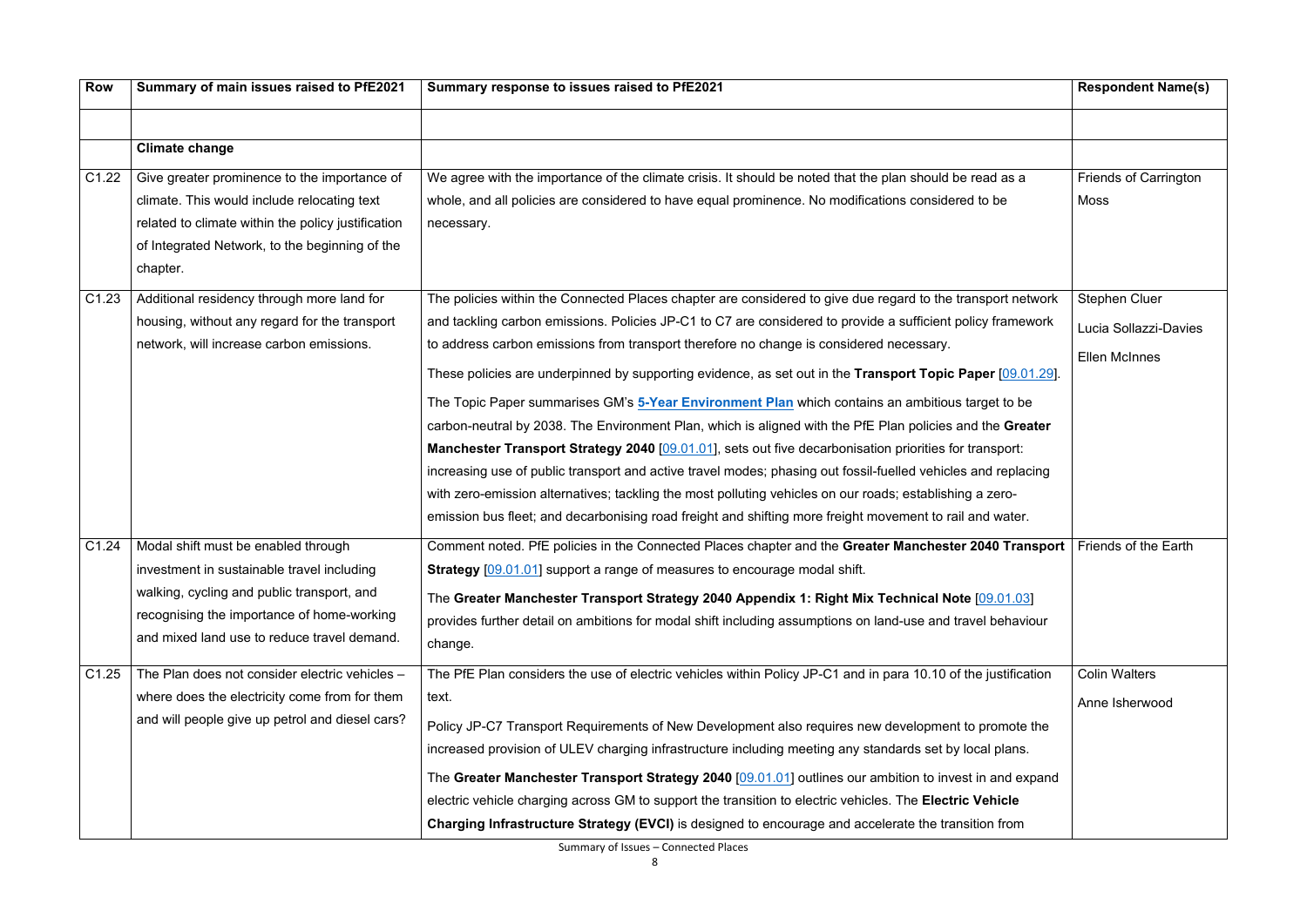| <b>Row</b>        | Summary of main issues raised to PfE2021            | Summary response to issues raised to PfE2021                                                                    | <b>Respondent Name(s)</b>    |
|-------------------|-----------------------------------------------------|-----------------------------------------------------------------------------------------------------------------|------------------------------|
|                   |                                                     | internal combustion engines to electric vehicles, and is summarised in the Transport Topic Paper                |                              |
|                   |                                                     | [09.01.29]                                                                                                      |                              |
|                   |                                                     | Electric Vehicles are becoming increasingly popular due to operational cost advantages over traditional         |                              |
|                   |                                                     | Internal Combustion Engine (ICE) vehicles. The UK Government has now committed to phasing out the sale          |                              |
|                   |                                                     | of new petrol and diesel vehicles by 2030 and hybrid vehicles by 2035.                                          |                              |
| C1.26             | Commitments set out in the Five-Year Delivery       | Greater Manchester is committed to maintaining an up-to-date Transport Strategy and Five-Year Delivery          | <b>Friends of Carrington</b> |
|                   | plan should be reviewed and investment should       | Plan throughout the PfE Plan period. This will entail regular monitoring and review of the plan to ensure       | <b>Moss</b>                  |
|                   | be targeted at sustainable options. All new         | appropriate investment priorities.                                                                              |                              |
|                   | roads should be removed from the plan for           | A small number of new sections of highway are included within the PfE plan to open up allocation sites and      |                              |
|                   | further consideration and consultations with        | help deliver development – in each case, these new links will help improve public transport by supporting       |                              |
|                   | residents.                                          | access to stations, creating new routes for bus services, or by enabling road space reallocation for walking,   |                              |
|                   |                                                     | cycling and public transport uses.                                                                              |                              |
|                   |                                                     | No changes to the Plan are considered necessary.                                                                |                              |
|                   | <b>Equestrian provision</b>                         |                                                                                                                 |                              |
| C1.27             | No provision for equestrians who are                | Whilst it is considered that this specific reference to equestrians within the Connected Places chapter of the  | Kim Scragg                   |
|                   | vulnerable legitimate road users. Not consistent    | Plan could improve the clarity and scope of the policy, it is not considered to be a soundness issue, therefore | The British Horse            |
|                   | with horse riding policy nationally - horse riding  | no change is proposed. The issue is adequately covered within our recently published "Streets for All           | Society                      |
|                   | should be taken into consideration in walking       | $Strategy$ , which is a sub-strategy of the Greater Manchester Transport Strategy 2040 $[09.01.01]$ , which     |                              |
|                   | and cycling infrastructure.                         | sets out how we intend to ensure that the competing needs of different road users are considered where          |                              |
|                   |                                                     | appropriate.                                                                                                    |                              |
|                   |                                                     | An introduction to Streets for All approach is set out in the Transport Topic Paper [09.01.29] and a Streets    |                              |
|                   |                                                     | for All Design Guide is soon to be published. This guidance will set out how we design streets for all users    |                              |
|                   |                                                     | along with their interface with, for example, leisure routes and public Rights of Way. The needs of specific    |                              |
|                   |                                                     | groups such as disabled people, emergency services, people using powered two wheelers and horse riders          |                              |
|                   |                                                     | will be considered as part of the design guidance.                                                              |                              |
|                   | COVID19                                             |                                                                                                                 |                              |
| C <sub>1.28</sub> | Implications and lessons from COVID19 need          | As detailed in Chapters 1, 6 and 7 of the PfE Plan, two assessments of the potential impacts of Covid-19 and    | <b>Stephen Woolley</b>       |
|                   | to be considered. It is clear that peak travel will | Brexit on the economy were carried out, initially in 2020 and again in 2021. Both assessments concluded that    | <b>Martin Arthur</b>         |
|                   | not recover to previous levels. It is unclear, and  |                                                                                                                 |                              |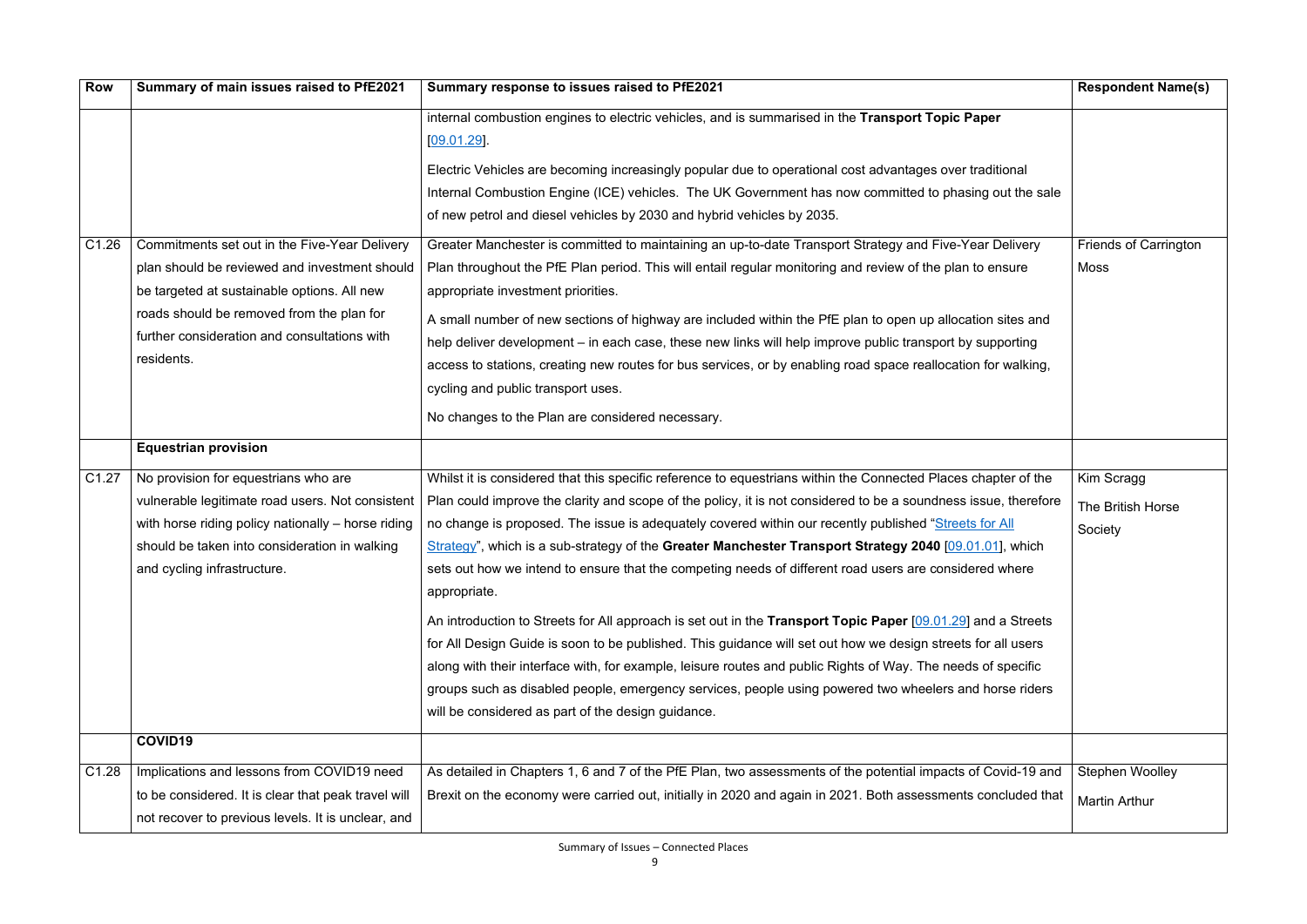| <b>Row</b>        | Summary of main issues raised to PfE2021          | Summary response to issues raised to PfE2021                                                                    | <b>Respondent Name(s)</b>  |
|-------------------|---------------------------------------------------|-----------------------------------------------------------------------------------------------------------------|----------------------------|
|                   | will be some time, what the long term effects of  | there was insufficient evidence to amend the assumptions underpinning the PfE Plan. For further information     |                            |
|                   | covid will actually be on public transport.       | see COVID-19 and Places for Everyone Growth Options [05.01.03].                                                 |                            |
|                   |                                                   | We also recognise that the spread of Covid-19 had a profound impact on the ways in which we work and            |                            |
|                   |                                                   | travel, however, there is currently insufficient evidence to amend the transport assumptions underpinning the   |                            |
|                   |                                                   | PfE Plan. An adaptive planning approach and regular refresh of our strategic ambitions aim to allow flexibility |                            |
|                   |                                                   | in our approach, while keeping in mind our long-term vision for the "Right Mix" as set out in the Greater       |                            |
|                   |                                                   | Manchester Transport Strategy 2040 [09.01.01].                                                                  |                            |
|                   | <b>Plan delivery</b>                              |                                                                                                                 |                            |
| C <sub>1.29</sub> | Little detail on how required infrastructure will | No change considered necessary. The approach to securing the necessary mitigation / infrastructure required     | <b>Christopher Russell</b> |
|                   | be paid for                                       | to support development within the PfE Plan area, outlined in Chapter 12 and other parts of the Plan, including  |                            |
|                   |                                                   | the site specific allocation policies, is considered to be consistent with NPPF and NPPG. Districts             |                            |
|                   |                                                   | Infrastructure Funding Statements provide details of monies secured (and spent) over recent years in relation   |                            |
|                   |                                                   | to S106 agreements.                                                                                             |                            |
|                   |                                                   | As described in the supporting text to Policy JP-C1, Our Five Year Transport Delivery Plan 2021-2026            |                            |
|                   |                                                   | [09.01.02] is the framework for transport investment across GM and should be read alongside the Plan. The       |                            |
|                   |                                                   | Delivery Plan also provides a detailed overview of funding streams.                                             |                            |
|                   |                                                   | Greater Manchester has recently been awarded a City Regional Sustainable Transport Settlement (CRSTS)           |                            |
|                   |                                                   | which means that Government funding of £1.07bn will be available over the next five years to help develop       |                            |
|                   |                                                   | and deliver the programme of interventions set out in the Five-Year Delivery Plan. It is envisaged that further |                            |
|                   |                                                   | multi-year infrastructure funding settlements will be awarded in future years.                                  |                            |
|                   |                                                   | With regard to the transport interventions identified on an allocation-by-allocation basis – within the         |                            |
|                   |                                                   | <b>Transport Locality Assessments</b> [09.01.07 through to 09.01.28] – significant developer contributions will |                            |
|                   |                                                   | be expected to fund necessary interventions.                                                                    |                            |
| C <sub>1.30</sub> | What are you going to do to achieve this?         | The Plan as a whole sets out an appropriate strategic policy framework to deliver the overall Vision and        | Ann Guilfoyle              |
|                   |                                                   | Objectives. The approach to securing the necessary mitigation / infrastructure required to support              |                            |
|                   |                                                   | development within the PfE Plan area, outlined in Chapter 12 and other parts of the Plan, including the site-   |                            |
|                   |                                                   | specific allocation policies is considered to be consistent with NPPF and NPPG. In particular, the Transport    |                            |
|                   |                                                   | Topic Paper [09.01.29] outlines the various strategies and implementation routes that are important to          |                            |
|                   |                                                   | achieve delivery of the PfE Plan from a transport perspective. No change is considered necessary.               |                            |
|                   |                                                   |                                                                                                                 |                            |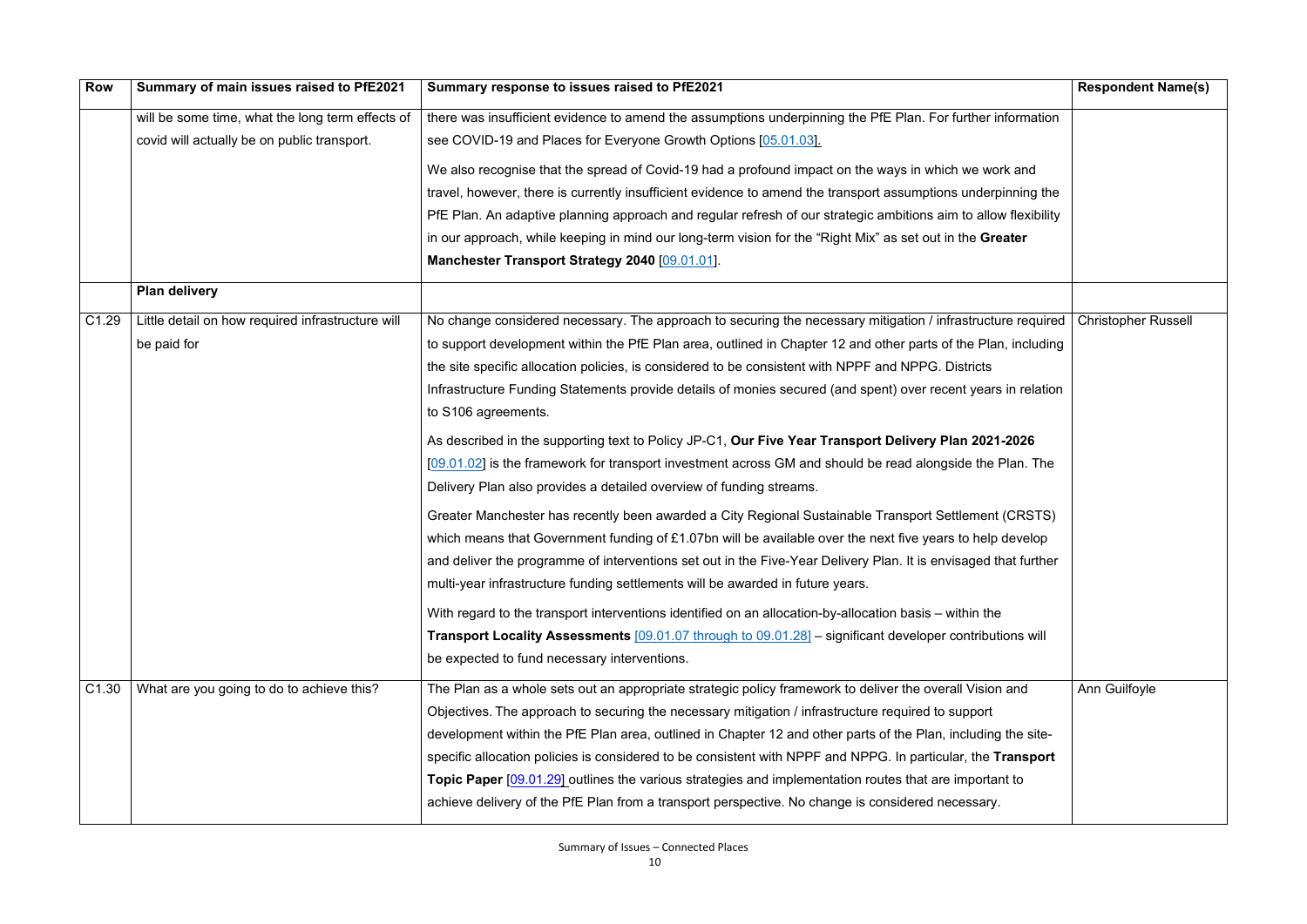| <b>Row</b>        | Summary of main issues raised to PfE2021                                                                                                                                                                                                                                                                                   | Summary response to issues raised to PfE2021                                                                                                                                                                                                                                                                                                                                                                                                                                                                                                                                                                                                                                                                                                                                                                                                                                                                                                                                                                                                                                                                                                                                                                                       | <b>Respondent Name(s)</b>                                            |
|-------------------|----------------------------------------------------------------------------------------------------------------------------------------------------------------------------------------------------------------------------------------------------------------------------------------------------------------------------|------------------------------------------------------------------------------------------------------------------------------------------------------------------------------------------------------------------------------------------------------------------------------------------------------------------------------------------------------------------------------------------------------------------------------------------------------------------------------------------------------------------------------------------------------------------------------------------------------------------------------------------------------------------------------------------------------------------------------------------------------------------------------------------------------------------------------------------------------------------------------------------------------------------------------------------------------------------------------------------------------------------------------------------------------------------------------------------------------------------------------------------------------------------------------------------------------------------------------------|----------------------------------------------------------------------|
| C1.31             | The plan is not considered to be legally<br>compliant.                                                                                                                                                                                                                                                                     | Comment not relevant to the content of the Connected Places chapter. Matter addressed elsewhere.                                                                                                                                                                                                                                                                                                                                                                                                                                                                                                                                                                                                                                                                                                                                                                                                                                                                                                                                                                                                                                                                                                                                   | <b>Matthew Oxley</b>                                                 |
| C <sub>1.32</sub> | Scepticism regarding the value of the plan and<br>its policy statements, including their likelihood<br>of delivery and achievement of positive change.                                                                                                                                                                     | No change is considered necessary. The Plan as a whole sets out an appropriate strategic policy framework<br>to deliver the overall Vision and Objectives. The relevant thematic and allocation policies are supported by a<br>proportionate evidence base. As justified by the evidence, policies require development to incorporate<br>appropriate mitigation to ensure that development will come forward over the lifetime of the plan to deliver<br>the Vision and Objectives. As the Plan should be read as a whole, this approach is considered consistent<br>with NPPF.<br>The overall framework for transport investment across Greater Manchester is contained in the Greater<br>Manchester Transport Strategy 2040 [09.01.01] and Our Five Year Transport Delivery Plan 2021-2026<br>[09.01.02]. This ambitious programme of investment is not unprecedented. Our successful City Regional<br>Sustainable Transport Settlement means that Government Funding of over £1bn funding package will be<br>available over the next five years to help develop and deliver our plans and priorities. It is anticipated the<br>further multi-year funding settlements will be available over the course of the PfE Plan period. | Roy Chapman<br>Jeremy Williams<br>Lucia Sollazzi-Davies              |
| C <sub>1.33</sub> | The plan duplicates wording provided within<br>other policies in relation to sustainable<br>development and therefore is not consistent<br>within the NPPF. Policy JP-C1 should be<br>removed from the plan.                                                                                                               | No change is considered necessary. Policy JP-C1 is considered to be consistent with NPPF and provides an<br>appropriate overarching policy to ensure the improvement of the transport network across the plan area,<br>which is a key objective of the plan and NPPF.                                                                                                                                                                                                                                                                                                                                                                                                                                                                                                                                                                                                                                                                                                                                                                                                                                                                                                                                                              | <b>Redrow Homes</b><br>(Trafford)                                    |
| C1.34             | The words 'access', 'accessible' and<br>'accessibility', which are used frequently in PfE,<br>are ambiguous and should be clearly defined.<br>In transport, these terms can often mean 'near<br>to public transport route' or 'close to home'.<br>This leads to ambiguity and confusion<br>especially for disabled people. | The use of words such as access, accessible and accessibility in the PfE is considered consistent with their<br>use in planning documents such as NPPF. As appropriate, the supporting text of policies in the Plan provide<br>clarification as to what is meant by the policy. Similarly, documents such as the National Design Guide<br>provide clarity, dependent on the specific circumstance. It is therefore considered that appropriate<br>clarification is either provided in the supporting text of the PfE and/or in other documents and no changes are<br>necessary.                                                                                                                                                                                                                                                                                                                                                                                                                                                                                                                                                                                                                                                    | <b>Maggie Griffiths</b>                                              |
| C <sub>1.35</sub> | Ensuring other authorities, close to but outside<br>of the GM border are consulted more closely to<br>make sure there is a joined up approach in<br>delivery. The plan also creates jobs and houses                                                                                                                        | The PfE Plan is supported by a Duty to Co-operate Statement which details the collaboration that has been<br>undertaken and which has informed the preparation of the Plan [01.01.01].<br>The Greater Manchester Transport Strategy 2040 [09.01.01] and Our Five Year Transport Delivery Plan<br>2021-2026 [09.01.02] were also developed in conjunction with a range of wider stakeholders, including local                                                                                                                                                                                                                                                                                                                                                                                                                                                                                                                                                                                                                                                                                                                                                                                                                       | St. Helens Council<br><b>Martin Arthur</b><br><b>Edward Beckmann</b> |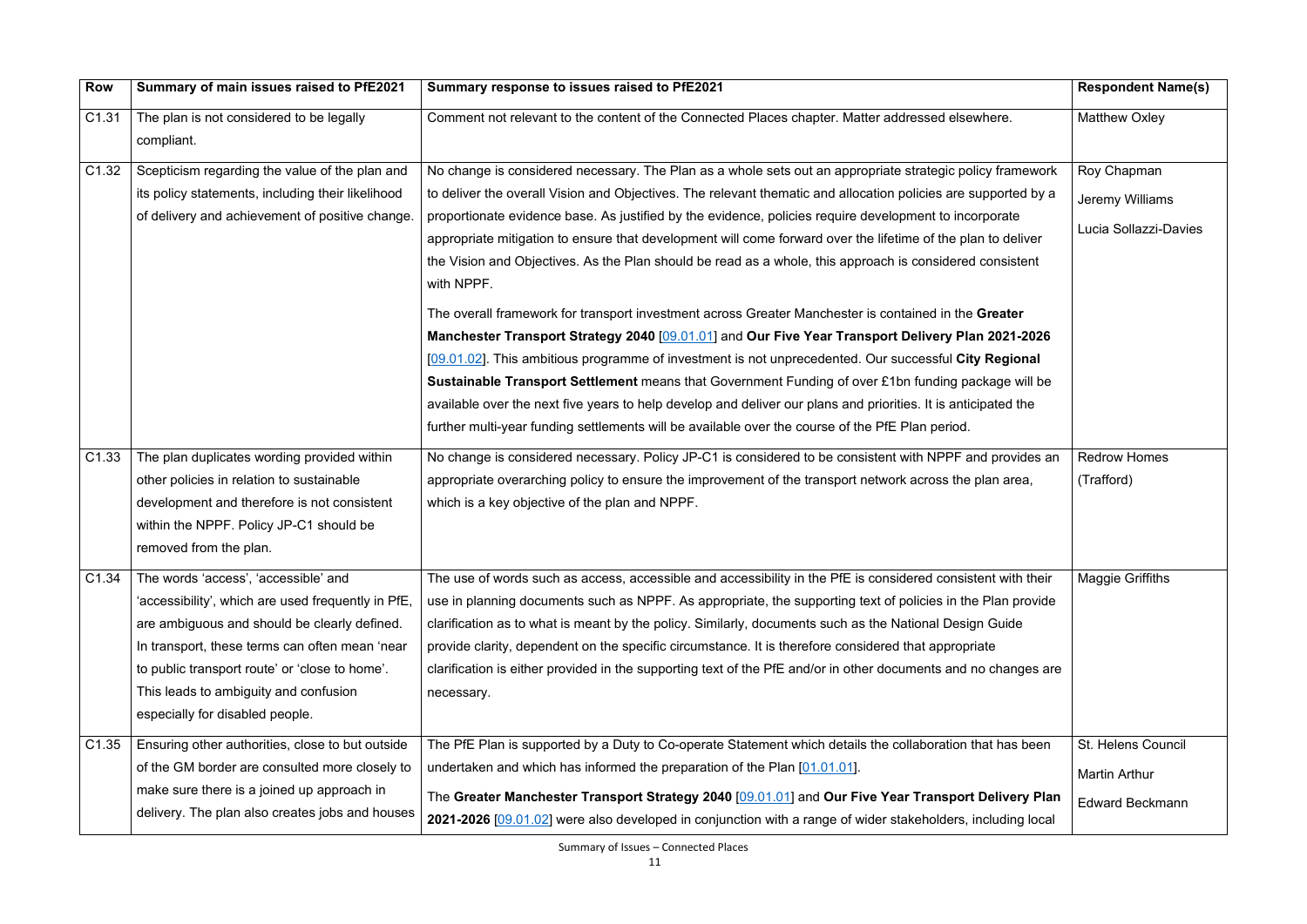| <b>Row</b>        | Summary of main issues raised to PfE2021         | Summary response to issues raised to PfE2021                                                                     | <b>Respondent Name(s)</b>  |
|-------------------|--------------------------------------------------|------------------------------------------------------------------------------------------------------------------|----------------------------|
|                   | which would be accessed by non-sustainable       | authorities neighbouring Greater Manchester, National Highways, Network Rail, Transport for the North,           |                            |
|                   | transport options from outside of GM.            | transport operators, emergency services, Manchester Airport Group and High Speed Two (HS2) Limited. We           |                            |
|                   |                                                  | recognise the need for on-going collaborative working and consultation.                                          |                            |
| C <sub>1.36</sub> | It is not clear how the policy will be addressed | It not necessary or appropriate to determine the scope of local plans in the PfE Plan. That will be a matter for | <b>PD Northern Steels</b>  |
|                   | through Local Plans or development               | individual districts to determine. This approach is considered consistent with NPPF, particularly paragraph 28   | <b>Highgrove Strategic</b> |
|                   | management processes, and this needs to be       | which confirms that it is for local planning authorities 'to set out more detailed policies for specific areas,  | <b>Land Ltd</b>            |
|                   | clarified to provide more certainty.             | neighbourhoods or types of development'.                                                                         |                            |
|                   |                                                  | The delivery of Policy JP-C1 will require a multi-faceted approach involving GM authorities, TfGM and key        | <b>Emery Planning</b>      |
|                   |                                                  | transport and development partners. The policy reflects the commitments in the Greater Manchester                |                            |
|                   |                                                  | Transport Strategy 2040 [09.01.01] and Our Five Year Transport Delivery Plan 2021-2026 [09.01.02]. No            |                            |
|                   |                                                  | modifications are considered necessary.                                                                          |                            |
|                   | <b>SRN requirements</b>                          |                                                                                                                  |                            |
| C <sub>1.37</sub> | This plan does not refer to any infrastructure   | Each individual Allocations Policy in Chapter 11 of the PfE Plan includes reference to SRN infrastructure        | <b>National Highways</b>   |
|                   | requirements on the SRN that arise as a result   | requirements where these are directly necessary for the site to be allocated.                                    |                            |
|                   | of the planned growth in Greater Manchester.     | The Allocations Policies have been informed by the Transport Locality Assessments [09.01.07 through to           |                            |
|                   |                                                  | 09.01.28] which set out the process by which the necessary or supporting, transport infrastructure               |                            |
|                   |                                                  | improvements have been identified - including SRN improvements.                                                  |                            |
|                   |                                                  | We recognise the need to continue the collaborative work with National Highways which is currently               |                            |
|                   |                                                  | underway that examines the wider implications of growth on the SRN.                                              |                            |
|                   |                                                  |                                                                                                                  |                            |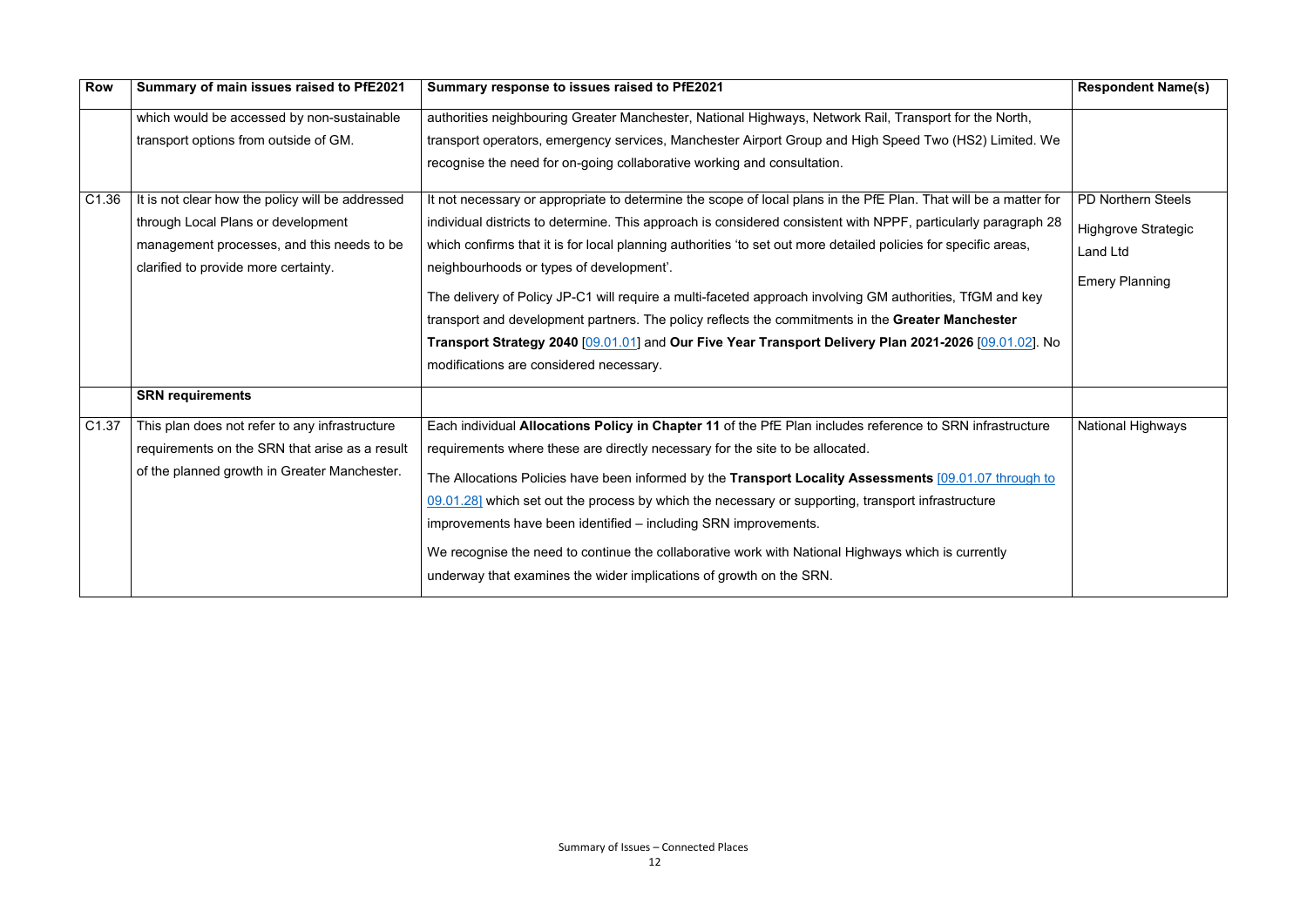#### **Policy JP-C 2 – Digital Connectivity**

| <b>Row</b>       | Summary of main issues raised to PfE2021                                | Summary response to main issues raised to PfE2021                                                   | <b>Respondent</b>         |
|------------------|-------------------------------------------------------------------------|-----------------------------------------------------------------------------------------------------|---------------------------|
|                  |                                                                         |                                                                                                     | name(s)                   |
| C2.1             | Ensure that full digital connectivity is available within the rural     | GMCA are committed to being a digital city-region that puts our residents at the heart of our plans | Kim Scragg                |
|                  | areas around Manchester will support economic growth, whilst            | and are working towards our ambitions to be recognised as a world leading digital city-region. This | <b>NFU</b>                |
|                  | reducing development needs.                                             | includes all areas of the city-region, urban and rural.                                             | Friends of                |
|                  |                                                                         |                                                                                                     | <b>Carrington Moss</b>    |
|                  |                                                                         | The Greater Manchester Digital Blueprint sets out a three-year approach to meeting our ambitions    |                           |
|                  |                                                                         | for our city-region.                                                                                |                           |
| C <sub>2.2</sub> | Support investment in new and upgraded networks to increase             | The Greater Manchester Digital Blueprint sets out a three-year approach to meeting our              | E Bowles                  |
|                  | the range and quality of coverage.                                      | ambitions for our city-region. The GMCA has also prepared an Infrastructure Framework 2040 to       | Ann Guilfoyle             |
|                  |                                                                         | support the delivery of the Plan.                                                                   |                           |
| C <sub>2.3</sub> | The siting of telecommunications infrastructure should be               | This is addressed in NPPF paragraph 115. It is not considered that it needs to be repeated in this  | <b>CPRE</b>               |
|                  | sensitively considered as it can introduce man-made structures          | policy.                                                                                             |                           |
|                  | into rural landscapes that are free from development.                   |                                                                                                     |                           |
| C2.4             | The policy should refer to ensuring digital connectivity for            | The PfE plan is primarily concerned with new development however the policy does encourage          | Ann Guilfoyle             |
|                  | existing, as well as new residents.                                     | developers to work with telecoms operators to maximise coverage which will benefit existing and     |                           |
|                  |                                                                         | new residents. The Greater Manchester Digital Blueprint sets out a three-year approach to           |                           |
|                  |                                                                         | meeting our ambitions for the whole city-region.                                                    |                           |
| C <sub>2.5</sub> | Considering we still don't have fibre broadband in some areas           | A priority for the Greater Manchester Digital Blueprint is Digital Infrastructure - delivering high | <b>Ellen McInnes</b>      |
|                  | this ambition seems to lack actual action.                              | speed digital connectivity over full fibre and 4G & 5G mobile across the whole city region by 2025. |                           |
|                  |                                                                         | The GMCA has also prepared an Infrastructure Framework 2040 to support the delivery of the          |                           |
|                  |                                                                         | Plan.                                                                                               |                           |
|                  | $C2.6$ Clarify the approach to the funding of digital infrastructure to | This policy should be read in conjunction with policy JP-D1 Infrastructure Implementation,          | Peel L&P                  |
|                  | avoid unjustified costs being apportioned to developers.                | including clause 5 – which encourages early dialogue with developers and infrastructure providers;  | Investments               |
|                  |                                                                         | and clause 6 which requires applicants to prepare infrastructure phasing and delivery strategy for  | (North) Ltd               |
|                  |                                                                         | strategic sites, including when and who will fund and deliver it.                                   |                           |
| C2.7             | Add to the second sentence of the Policy text: 'In making               | The addition of 'where practicable' is considered unnecessary as clause 2, which refers to all new  | Highgrove                 |
|                  | decisions we will support a range of measures, including where          | development, includes the phrase 'unless technically infeasible.'                                   | <b>Strategic Land Ltd</b> |
|                  | practicable:'                                                           |                                                                                                     | <b>Rowland Homes</b>      |
|                  |                                                                         |                                                                                                     | Ltd                       |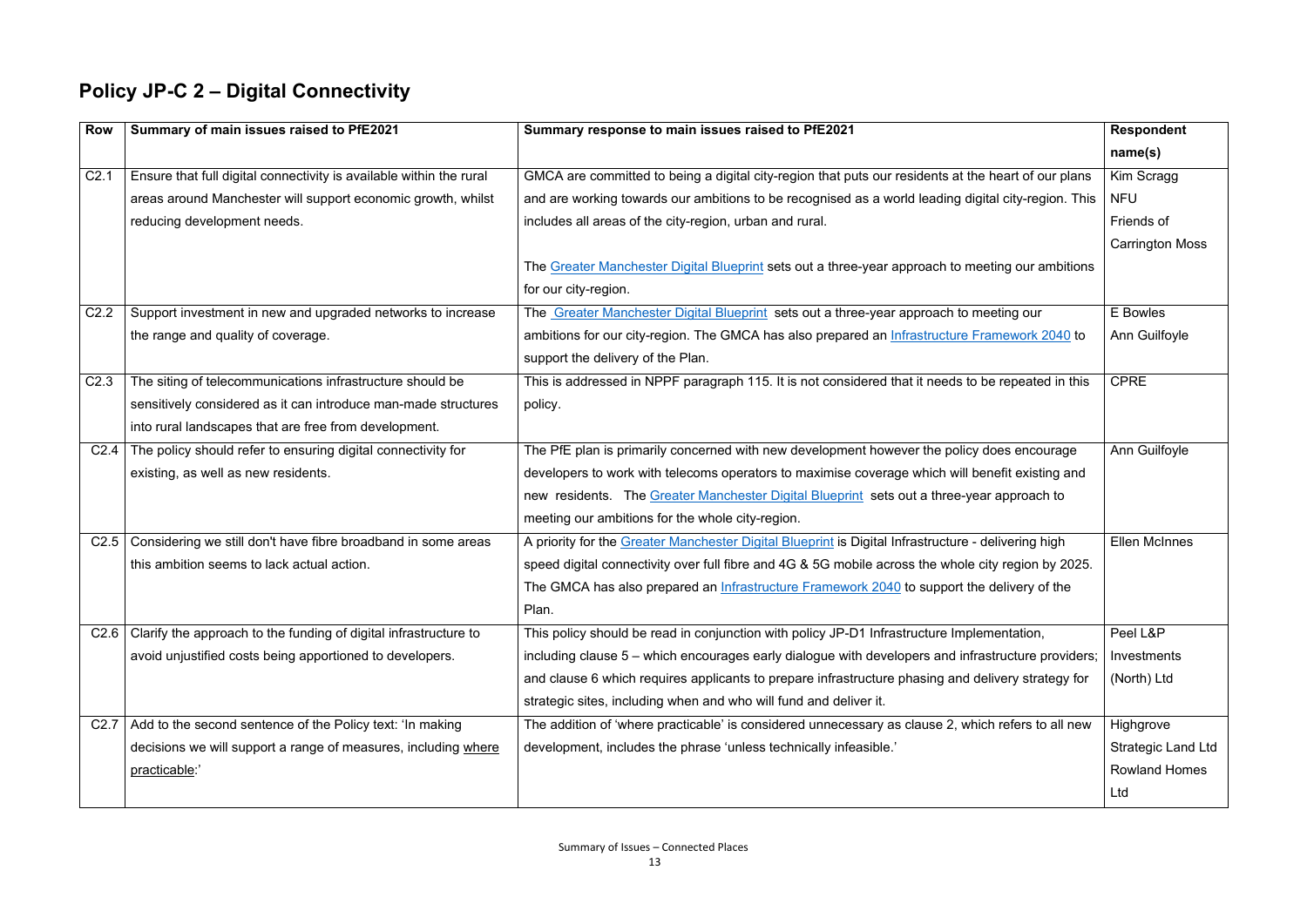| <b>Row</b> | Summary of main issues raised to PfE2021                                | Summary response to main issues raised to PfE2021                                                    | Respondent             |
|------------|-------------------------------------------------------------------------|------------------------------------------------------------------------------------------------------|------------------------|
|            |                                                                         |                                                                                                      | name(s)                |
|            |                                                                         |                                                                                                      | PD Northern            |
|            |                                                                         |                                                                                                      | <b>Steels</b>          |
|            |                                                                         |                                                                                                      | <b>Paul and Diane</b>  |
|            |                                                                         |                                                                                                      | Martin                 |
|            |                                                                         |                                                                                                      | Boys & Girls Club      |
|            |                                                                         |                                                                                                      | of GM                  |
|            | $C2.8$ Update the Policy (page 203) to confirm that focus will be given | No change is considered necessary.                                                                   | Friends of             |
|            | to improving connectivity in GM's rural areas and:                      | In line with the Greater Manchester Digital Blueprint this policy will support the delivery of high  | <b>Carrington Moss</b> |
|            | • withdraw any Allocation that is not aligned with this Policy          | speed digital connectivity across the whole city region by 2025.                                     |                        |
|            | • update the KPIs to ensure they measure all aspects of this            |                                                                                                      |                        |
|            | Policy.                                                                 | JP-C2 is a strategic planning policy. Consistent with NPPF, it sets out an appropriate strategic     |                        |
|            |                                                                         | policy framework for digital connectivity. The allocation policies are supported by a proportionate  |                        |
|            |                                                                         | evidence base, detailing the digital infrastructure required to support the development where        |                        |
|            |                                                                         | appropriate. Further details can be found in the relevant allocation topic papers.                   |                        |
|            |                                                                         |                                                                                                      |                        |
|            |                                                                         | The monitoring framework in Chapter 12 provides an appropriate level of detail for a strategic plan. |                        |
|            |                                                                         | More detailed monitoring will be incorporated as appropriate within district local plans. This       |                        |
|            |                                                                         | approach is considered consistent with NPPF as the Plan should be read as a whole.                   |                        |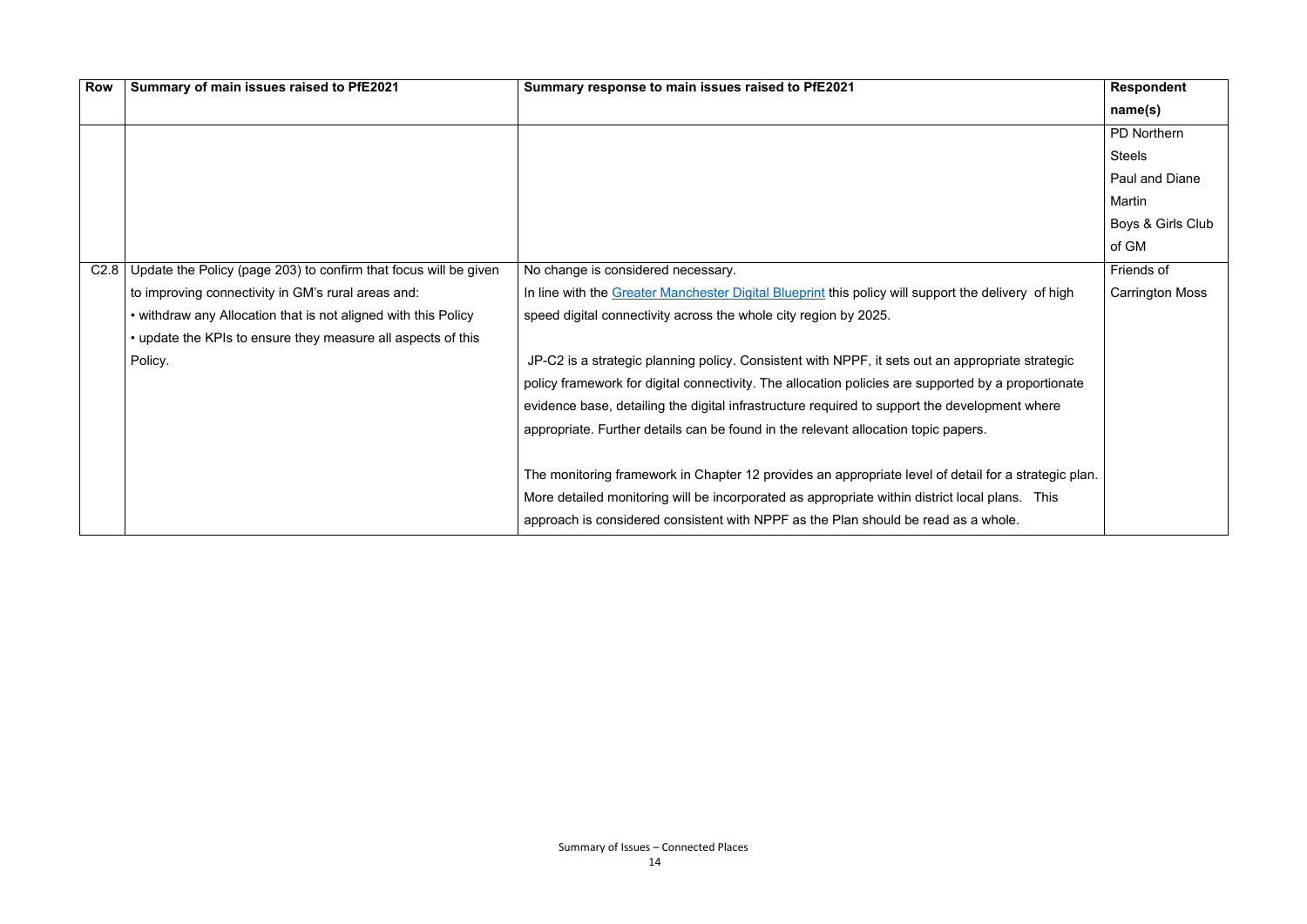#### **Policy JP-C 3 – Public Transport**

| <b>Row</b>   | Summary of main issues raised to PfE2021                                                                                                                                                                                                                                                                                                                                                                                                                     | Summary response to issues raised to PfE2021                                                                                                                                                                                                                                                                                                                                                                                                                                                                                                                                                                                                                                                                                                                                                                                                                                                                                                                                                                                   | <b>Respondent Name(s)</b>                                                                                               |
|--------------|--------------------------------------------------------------------------------------------------------------------------------------------------------------------------------------------------------------------------------------------------------------------------------------------------------------------------------------------------------------------------------------------------------------------------------------------------------------|--------------------------------------------------------------------------------------------------------------------------------------------------------------------------------------------------------------------------------------------------------------------------------------------------------------------------------------------------------------------------------------------------------------------------------------------------------------------------------------------------------------------------------------------------------------------------------------------------------------------------------------------------------------------------------------------------------------------------------------------------------------------------------------------------------------------------------------------------------------------------------------------------------------------------------------------------------------------------------------------------------------------------------|-------------------------------------------------------------------------------------------------------------------------|
|              | <b>Policy Support</b>                                                                                                                                                                                                                                                                                                                                                                                                                                        |                                                                                                                                                                                                                                                                                                                                                                                                                                                                                                                                                                                                                                                                                                                                                                                                                                                                                                                                                                                                                                |                                                                                                                         |
| C3.1<br>C3.2 | Support for principles of the policy overall.<br>Schemes such as Metrolink Ashton and<br>Stalybridge extensions are well received. In<br>addition, it would be welcomed if specific<br>interventions were included in the policy to help<br>ensure they are delivered, for example Golborne<br>Railway Station.<br>Support for the policy as it encourages people to<br>get out of their cars for short and medium length<br>journeys.                       | Support for Metrolink Ashton to Stalybridge extension noted. Whilst it is considered that the proposed<br>wording additions could improve the detail of the policy, it is not considered to be a soundness issue,<br>therefore no change is proposed. All strategically significant infrastructure investment proposals are<br>highlighted in the supporting document Our Five Year Transport Delivery Plan 2021-2026 [09.01.02] -<br>this includes rail capacity studies which are looking at identifying where improvements are needed,<br>alongside opportunities to work with Network Rail and train operators to provide more seats and more<br>services.<br>Support noted.                                                                                                                                                                                                                                                                                                                                               | Redleaf VI (Ashton)<br>Limited Partnership and<br>Ellandi<br><b>Murphy Group</b><br><b>Friends of the Earth</b>         |
|              | <b>Development Location</b>                                                                                                                                                                                                                                                                                                                                                                                                                                  |                                                                                                                                                                                                                                                                                                                                                                                                                                                                                                                                                                                                                                                                                                                                                                                                                                                                                                                                                                                                                                |                                                                                                                         |
| C3.3         | New developments should be located near key<br>transport hubs and routes to avoid an increase in<br>carbon emissions.<br>The allocations considered to be are in remote<br>locations, away from employment sites, that<br>cannot be accessed by public transport - this will<br>increase commuting, car and public transport<br>congestion. Few people have jobs directly on or<br>near enough to public transport routes for this to<br>be a viable option. | Policy JP- C1 provides a suitable policy framework for locating development which will deliver increases in<br>walking cycling and public transport trips.<br>The allocation Site Selection Background Paper [03.04.01] sets out the process followed to identify the<br>allocations in PfE, including the consideration of access to transport services and facilities.<br>All allocations policies include measures to deliver sustainable transport infrastructure and public<br>transport accessibility.<br>The Transport Locality Assessments [09.01.07 through to 09.01.28] analyse the impact of each<br>allocation on the local transport network and have concluded that the potential impacts of development on<br>the transport network can be addressed and are not considered to be unsafe or severe, in accordance with<br>NPPF guidance. The Locality Assessment also identify public transport improvements that are necessary,<br>or would support, the allocation in order to promote sustainable transport. | Kim Scragg<br><b>Friends of the Earth</b><br><b>Christopher Russell</b><br><b>Colin Walters</b><br><b>Stephen Cluer</b> |
| C3.4         | Concern about the location of the Walshaw<br>allocation having implications for increased levels<br>of car use and carbon emissions – due to limited                                                                                                                                                                                                                                                                                                         | The methodology used to identify the allocations is set out in the Site Selection Background Paper<br>[03.04.01], this included criterion related to public transport availability.                                                                                                                                                                                                                                                                                                                                                                                                                                                                                                                                                                                                                                                                                                                                                                                                                                            | <b>Christopher Russell</b>                                                                                              |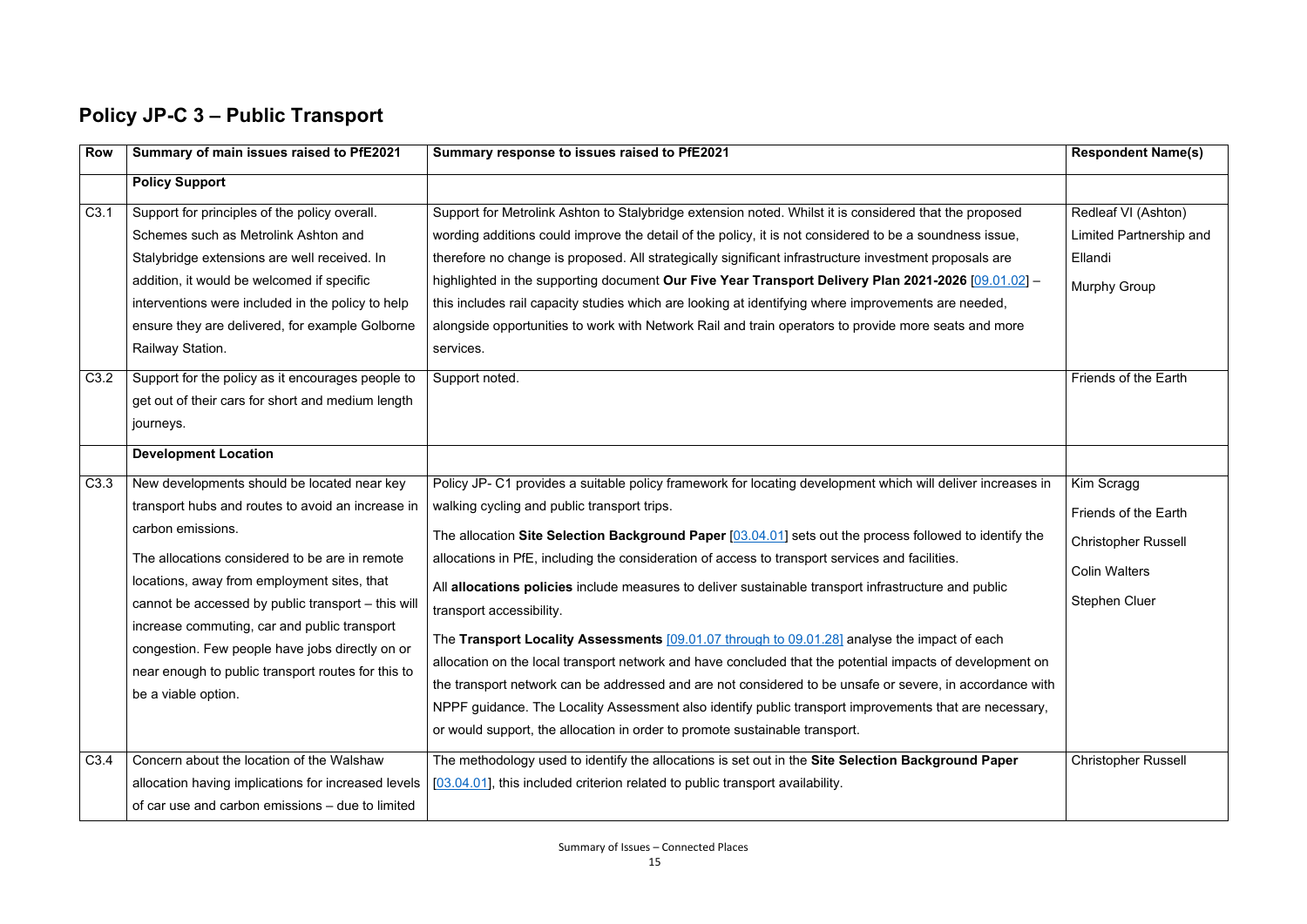| <b>Row</b> | Summary of main issues raised to PfE2021          | Summary response to issues raised to PfE2021                                                                    | <b>Respondent Name(s)</b>    |
|------------|---------------------------------------------------|-----------------------------------------------------------------------------------------------------------------|------------------------------|
|            | access to public transport hubs, poor access to   | Policy JP Allocation 9 includes measures to deliver public transport accessibility, sustainable transport       |                              |
|            | the employment opportunity in Northern            | infrastructure, and mitigate other highways impacts.                                                            |                              |
|            | Gateway, public transport expense, frequency      | The Transport Locality Assessments - Bury - Greater Manchester Spatial Framework 2020                           |                              |
|            | and reliability.                                  | $[09.01.09]$ includes analysis of the impact of the Walshaw allocation (in Appendix B $p100-140$ ) on the local |                              |
|            |                                                   | transport network and has concluded that the potential impacts of development on the transport network          |                              |
|            |                                                   | can be addressed and are not considered to be unsafe or severe, in accordance with NPPF guidance. The           |                              |
|            |                                                   | Locality Assessment also identifies public transport improvements that are necessary or would support the       |                              |
|            |                                                   | allocation in order to promote sustainable transport.                                                           |                              |
| C3.5       | Increases in the number of houses without         | All allocations policies include measures to deliver sustainable transport infrastructure and public            | <b>Julie Halliwell</b>       |
|            | access to public transport will increase the      | transport accessibility, and mitigate other highways impacts where appropriate.                                 |                              |
|            | number of cars on the roads of GM, making them    | The Transport Locality Assessments [09.01.07 through to 09.01.28] identify public transport                     |                              |
|            | unsafe.                                           | improvements that are necessary, or would support, the allocation in order to promote sustainable               |                              |
|            |                                                   | transport. They also analyse the impact of each allocation on the local transport network and have              |                              |
|            |                                                   | concluded that the potential impacts of development on the transport network can be addressed and are           |                              |
|            |                                                   | not considered to be unsafe or severe, in accordance with NPPF guidance.                                        |                              |
|            | <b>Right Mix</b>                                  |                                                                                                                 |                              |
| C3.6       | The allocations do not reflect the 2040 Right Mix | All allocations policies include measures to deliver sustainable transport infrastructure and public            | <b>Friends of Carrington</b> |
|            | vision - for example, within New Carrington       | transport accessibility where appropriate.                                                                      | Moss                         |
|            | Allocation area, there are no plans for trains,   | The Allocation Policies are informed by the Transport Locality Assessments [09.01.07 through to                 |                              |
|            | trams, increases in bus services, but there is a  | 09.01.28] which analyse the potential impact of each allocation on the local transport network and identify     |                              |
|            | plan for a construction of a new road.            | the indicative walking, cycling and public transport improvements that are necessary for, or would support,     |                              |
|            |                                                   | the allocation in order to promote sustainable transport and help achieve the Right Mix vision. Therefore, it   |                              |
|            |                                                   | is considered that development which is in accordance with the allocation policy, would contribute to           |                              |
|            |                                                   | achieving the Right Mix vision outlined in paragraph 10.25 of the PfE Plan.                                     |                              |
|            | <b>Public Transport</b>                           |                                                                                                                 |                              |
| C3.7       | Local bus and rail services have been removed     | Transforming transport services by securing investment in new and improved services is a key component          | Neil Campbell                |
|            | over time (e.g. local bus routes reduced when the | of Policies JP-C 1 and JP-C 3 in order to help deliver an accessible, low carbon Greater Manchester with        | Ann Guilfoyle                |
|            | Leigh Guided busway was introduced and            | world-class connectivity. No change to the policy is considered necessary.                                      |                              |
|            | reduced rail services from Rochdale (through      |                                                                                                                 |                              |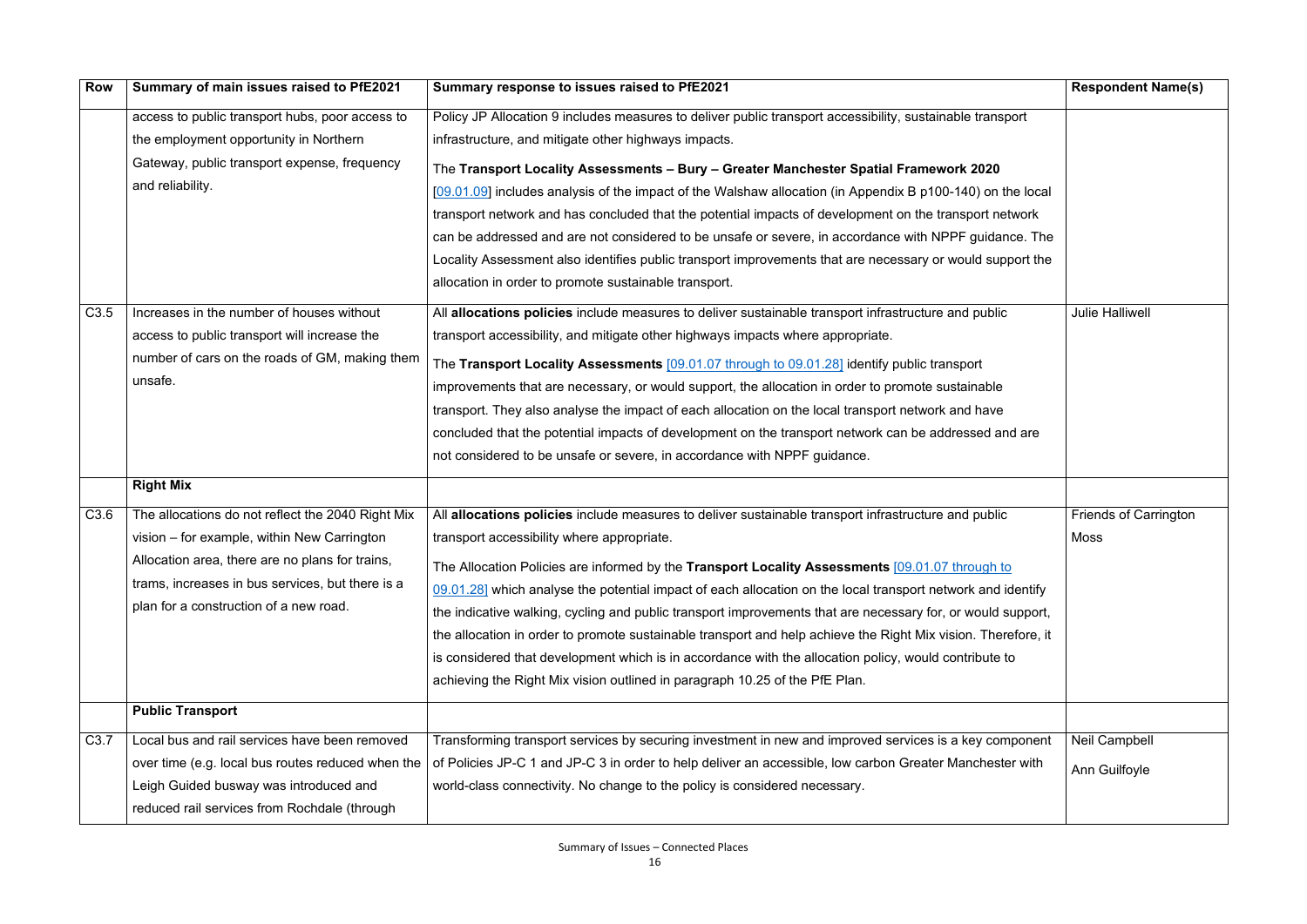| <b>Row</b> | Summary of main issues raised to PfE2021                                                                                                                                                                                                                                                                          | Summary response to issues raised to PfE2021                                                                                                                                                                                                                                                                                                                                                                                                                                                                                                                                                                                                         | <b>Respondent Name(s)</b>                                         |
|------------|-------------------------------------------------------------------------------------------------------------------------------------------------------------------------------------------------------------------------------------------------------------------------------------------------------------------|------------------------------------------------------------------------------------------------------------------------------------------------------------------------------------------------------------------------------------------------------------------------------------------------------------------------------------------------------------------------------------------------------------------------------------------------------------------------------------------------------------------------------------------------------------------------------------------------------------------------------------------------------|-------------------------------------------------------------------|
|            | Shaw) to Manchester). This has led to increased<br>congestion on the road network in these areas.                                                                                                                                                                                                                 | Most GM bus services are currently run by private operators on a commercial basis. The GMCA has<br>committed to reforming the bus market using the powers within The Transport Act 2000 (as amended) to<br>introduce a franchising model which will bring greater local control of routes, frequencies, timetables, fares,<br>ticketing, network integration and quality standards. An introduction to Bus Reform is set out in the<br>Transport Topic Paper [09.01.29].                                                                                                                                                                             |                                                                   |
| C3.8       | There needs to be more connections and greater<br>capacity for suburban commuters.                                                                                                                                                                                                                                | The policy JP-C3 supports specific capacity increases on Greater Manchester's rail and bus network and<br>enhancing connections across Greater Manchester. The policy refers to Our Five Year Transport<br>Delivery Plan 2021-2026 [09.01.02] where all strategically significant infrastructure investment proposals<br>for improved connections and greater capacity are highlighted. This is part of the Greater Manchester<br><b>Transport Strategy 2040</b> [09.01.01] setting out our ambitions to improve the transport network across<br>Greater Manchester. No change to the policy is considered necessary.                                | <b>Ellen McInnes</b>                                              |
| C3.9       | Public transport does not provide a good<br>alternative to the car because it is considered to<br>be poor quality, infrequent, and unreliable. This<br>is considered to be a particular problem for<br>people who link trips or who need to travel at a<br>set time (such as for the school run or<br>commuters). | Policies JP-Strat 14, JP-C1 and JP-C3 and the Greater Manchester Transport Strategy 2040 [09.01.01]<br>sets out our policies and ambitions to improve the public transport network across Greater Manchester.<br>The GMCA has committed to reforming the bus market using the powers within The Transport Act 2000 (as<br>amended) to introduce a franchising model which will bring greater local control of routes, frequencies,<br>timetables, fares, ticketing, network integration and quality standards. An introduction to Bus Reform is set<br>out in the Transport Topic Paper [09.01.29]. No change to the policy is considered necessary. | E Bowles<br><b>Christopher Russell</b><br><b>Matthew Chandler</b> |
| C3.10      | Better investment needed in trams/connections<br>to Wigan, guided busway doesn't go far enough.                                                                                                                                                                                                                   | The policy JP-C3 notes support for enhanced connections to town centres and refers to Our Five Year<br>Transport Delivery Plan 2021-2026 [09.01.02] which contains all strategically significant infrastructure<br>investment proposals. This includes potential extensions of the guided busway services and improvement<br>to the Atherton Rail Line for use by Tram-Train services.                                                                                                                                                                                                                                                               | <b>Steve Mosby</b>                                                |
| C3.11      | Bus Park and Rides should be more extensive<br>compared with only two sites at present, and<br>more parking is required at train stations.                                                                                                                                                                        | Policy JP-C 3, point 7, notes support for improved access to rapid transit which would include park and ride<br>where appropriate. Within paragraph 10.42 of the policy justification, the recognition of improved first/last<br>mile solutions for public transport is noted. Our Five Year Transport Delivery Plan 2021-2026 [09.01.02]<br>outlines our commitment to the introduction of appropriate Travel Hubs/Park and Ride facilities.                                                                                                                                                                                                        | <b>Martin Arthur</b><br>E Bowles                                  |
| C3.12      | Public Transport is too expensive and often twice<br>the price of other cities. Modes differ in price and<br>as a result some modes economically exclude<br>some GM residents.                                                                                                                                    | The policy JP-C 3 point 5, supports better integration between services and modes. Furthermore, our<br>ambitions, set out in the plan policies and the Greater Manchester Transport Strategy 2040 [09.01.01]<br>aim to develop an affordable and integrated transport system to enable people to move seamlessly<br>between services on a single, easy-to-use network with affordable smart ticketing. The GMCA has                                                                                                                                                                                                                                  | <b>Helen Lomax</b><br>E Bowles                                    |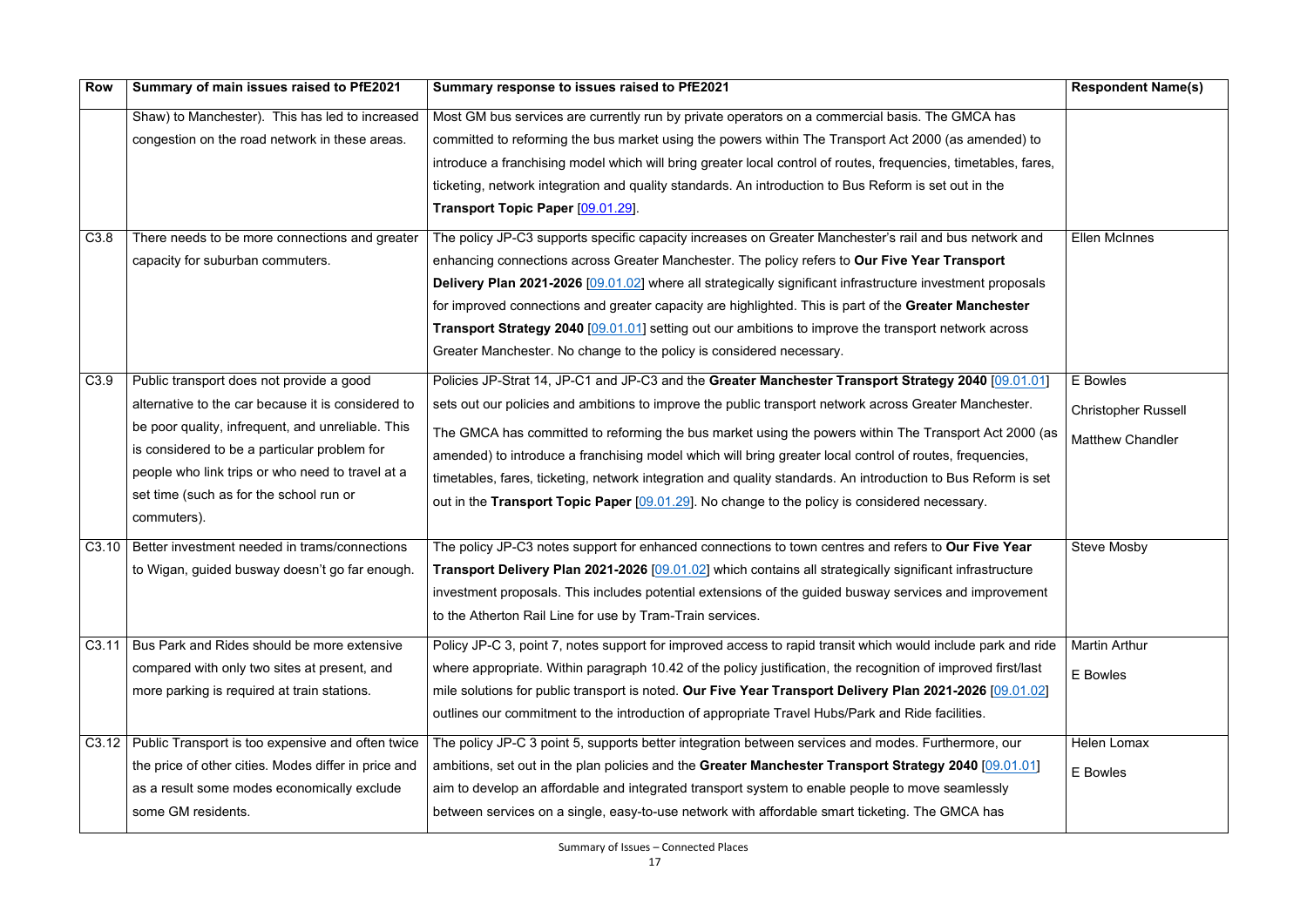| <b>Row</b>        | Summary of main issues raised to PfE2021                 | Summary response to issues raised to PfE2021                                                                    | <b>Respondent Name(s)</b> |
|-------------------|----------------------------------------------------------|-----------------------------------------------------------------------------------------------------------------|---------------------------|
|                   |                                                          | committed to reforming the bus market using the powers within The Transport Act 2000 (as amended) to            |                           |
|                   |                                                          | introduce a franchising model which will bring greater local control of routes, frequencies, timetables, fares, |                           |
|                   |                                                          | ticketing, network integration and quality standards. An introduction to Bus Reform is set out in the           |                           |
|                   |                                                          | Transport Topic Paper [09.01.29].                                                                               |                           |
|                   | C3.13   Public Transport is unsafe.                      | Policy justification (JP-C 1 Integrated Network) paragraph 10.27 notes the delivery of safety and security      | Helen Lomax               |
|                   |                                                          | programmes across the transport system to eliminate barriers to travel. Improving safety on public transport    |                           |
|                   |                                                          | is a key policy of the Greater Manchester Transport Strategy 2040 [09.01.01]. The strategy sets out our         |                           |
|                   |                                                          | commitment to work with operators and other partners to improve safety and to tackle crime and anti-social      |                           |
|                   |                                                          | behaviour on the transport network.                                                                             |                           |
| C <sub>3.14</sub> | Limited opportunity to increase frequency on             | Policy JP-C3 and Our Five Year Transport Delivery Plan 2021-2026 [09.01.02] outlines our commitment             | <b>Matthew Chandler</b>   |
|                   | rapid transit network (e.g. guided busway or             | to increasing the capacity of rapid transit services (including purchase of new vehicles) where possible and    | June Clough               |
|                   | Metrolink). Additional stops won't be effective          | highlights where we believe additional stops will have benefits to serve local communities. As part of an       |                           |
|                   | because trams/buses are already too congested.           | approach to enable capacity to be provided on key routes, policy JP-C 3 supports increased capacity at          |                           |
|                   |                                                          | bottlenecks such as Manchester city centre, which would convey benefits across Greater Manchester.              |                           |
|                   | C3.15   Service and infrastructure upgrades are required | Greater Manchester has a good track record of delivery across a range of significant infrastructure             | <b>Matthew Chandler</b>   |
|                   | however, they are often promised and not                 | schemes - such as Metrolink and the Guided Busway - and we work closely with Network Rail seeking to            |                           |
|                   | delivered (e.g Walkden Station).                         | improve services and stations across the rail network. Greater Manchester has recently been awarded a           |                           |
|                   |                                                          | City Regional Sustainable Transport Settlement (CRSTS) which means that Government funding of                   |                           |
|                   |                                                          | £1.07bn will be available over the next five years to help develop and deliver the programme of                 |                           |
|                   |                                                          | interventions set out in Our Five-Year Transport Delivery Plan 2021-2026 [09.01.02]. It is envisaged that       |                           |
|                   |                                                          | further multi-year infrastructure funding settlements will be awarded in future years over the course of PfE    |                           |
|                   |                                                          | plan period.                                                                                                    |                           |
| C3.16             | Additional tram stops and park and ride provision        | Policy JP-C 3 notes support for improved access to rapid transit through first/last mile solutions, which       | <b>Howard Sykes</b>       |
|                   | are needed to increase park and ride capacity            | would include park and ride provision. Our Five-Year Transport Delivery Plan 2021-2026 [09.01.02]               |                           |
|                   | (e.g Shaw and Crompton Metrolink is at                   | outlines our commitment to the introduction of additional Metrolink stops and additional Travel Hubs/Park       |                           |
|                   | capacity). The proposed new Metrolink stop at            | and Ride facilities where appropriate. Support for the proposed Cop Lane Metrolink stop and suggestion for      |                           |
|                   | Cop Lane is welcomed and further stops could             | a stop at Dunwood Park are noted.                                                                               |                           |
|                   | be introduced on Rochdale-Oldham Metrolink               |                                                                                                                 |                           |
|                   | line (e.g. Dunwood Park).                                |                                                                                                                 |                           |
|                   |                                                          |                                                                                                                 |                           |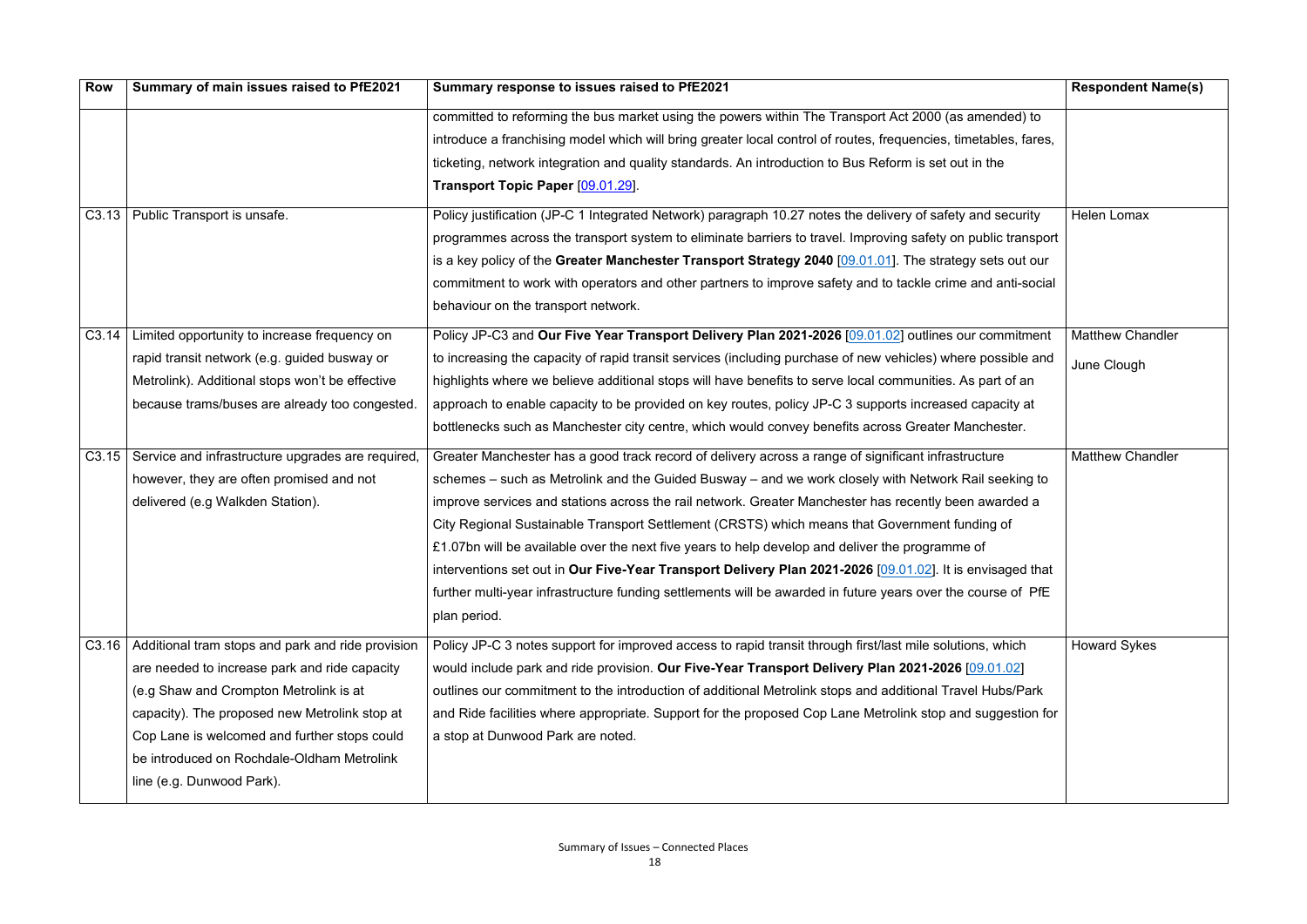| <b>Row</b> | Summary of main issues raised to PfE2021                 | Summary response to issues raised to PfE2021                                                                   | <b>Respondent Name(s)</b> |
|------------|----------------------------------------------------------|----------------------------------------------------------------------------------------------------------------|---------------------------|
|            | C3.17   Focus on connecting our towns through orbital    | The policy JP-C 3 includes supporting enhanced connections between town centres. Our Five-Year                 | Redleaf VI (Ashton)       |
|            | connections                                              | Transport Delivery Plan 2021-2026 [09.01.02] outlines our commitment to the introduction of an ambitious       | Limited Partnership and   |
|            |                                                          | programme of Quality Bus Transit corridors focusing on key orbital corridors across GM linking town            | Ellandi                   |
|            |                                                          | centres and other areas of high trip generation. Quality Bus Transit corridors are whole-route upgrades of     |                           |
|            |                                                          | key bus corridors, with a strong focus on quality and reliability. We are also exploring options for new bus   |                           |
|            |                                                          | rapid transit links, further Metrolink expansion and the potential for tram/train development that would serve |                           |
|            |                                                          | orbital movements.                                                                                             |                           |
|            | <b>Highways infrastructure</b>                           |                                                                                                                |                           |
|            | C3.18   Public Transport is unreliable due to road       | Policy JP-C 3 supports measures to improve routes, services and upgrades to the public transport network.      | E Bowles                  |
|            | congestion.                                              | Paragraph 10.38 notes delivering whole route upgrades including improvements to journey times and              |                           |
|            |                                                          | reliability. Greater Manchester Transport Strategy 2040 [09.01.01] reflects the vital role that effective      |                           |
|            |                                                          | operation of highways network play within wider transport network and our recently published sub-strategy      |                           |
|            |                                                          | "Streets for All Strategy" sets out how we intend to ensure that the competing needs of different road users   |                           |
|            |                                                          | (e.g. public transport and car drivers) are balanced in a way that supports sustainable growth. An             |                           |
|            |                                                          | introduction to Streets for All approach is set out in the Transport Topic Paper $[09.01.29]$ .                |                           |
|            | C3.19   Motorway capacity is constrained by congestion   | The supporting text to Policy JP-C 4 (paras 10.54-10.55) and the Greater Manchester Transport Strategy         | <b>Howard Sykes</b>       |
|            | resulting in unacceptable journey times and              | 2040 [09.01.01] recognise the vital role that the Strategic Road Network (SRN) plays within wider transport    |                           |
|            | additional traffic on local roads.                       | network, and the GMCA/TfGM work collaboratively with National Highways to ensure the effective                 |                           |
|            |                                                          | operation of the SRN.                                                                                          |                           |
|            |                                                          | The Transport Locality Assessments [09.01.07 through to 09.01.28] analyse the impact of each                   |                           |
|            |                                                          | allocation on the Strategic Road Network key junctions and have concluded that the potential impacts of        |                           |
|            |                                                          | development on the transport network can be addressed and are not considered to be unsafe or severe, in        |                           |
|            |                                                          | accordance with NPPF guidance.                                                                                 |                           |
|            | $C3.20$   An increase in public transport provision will | Greater Manchester Transport Strategy 2040 [09.01.01] reflects the vital role that effective operation of      | <b>Peter Christie</b>     |
|            | increase the amount of traffic jams                      | the highways network plays within wider transport network and our recently published sub-strategy "Streets     |                           |
|            |                                                          | for All Strategy" sets out how we intend to ensure that the competing needs of different road users are        |                           |
|            |                                                          | balanced in a way that supports sustainable growth. An introduction to Streets for All approach is set out in  |                           |
|            |                                                          | the Transport Topic Paper [09.01.29].                                                                          |                           |
|            |                                                          |                                                                                                                |                           |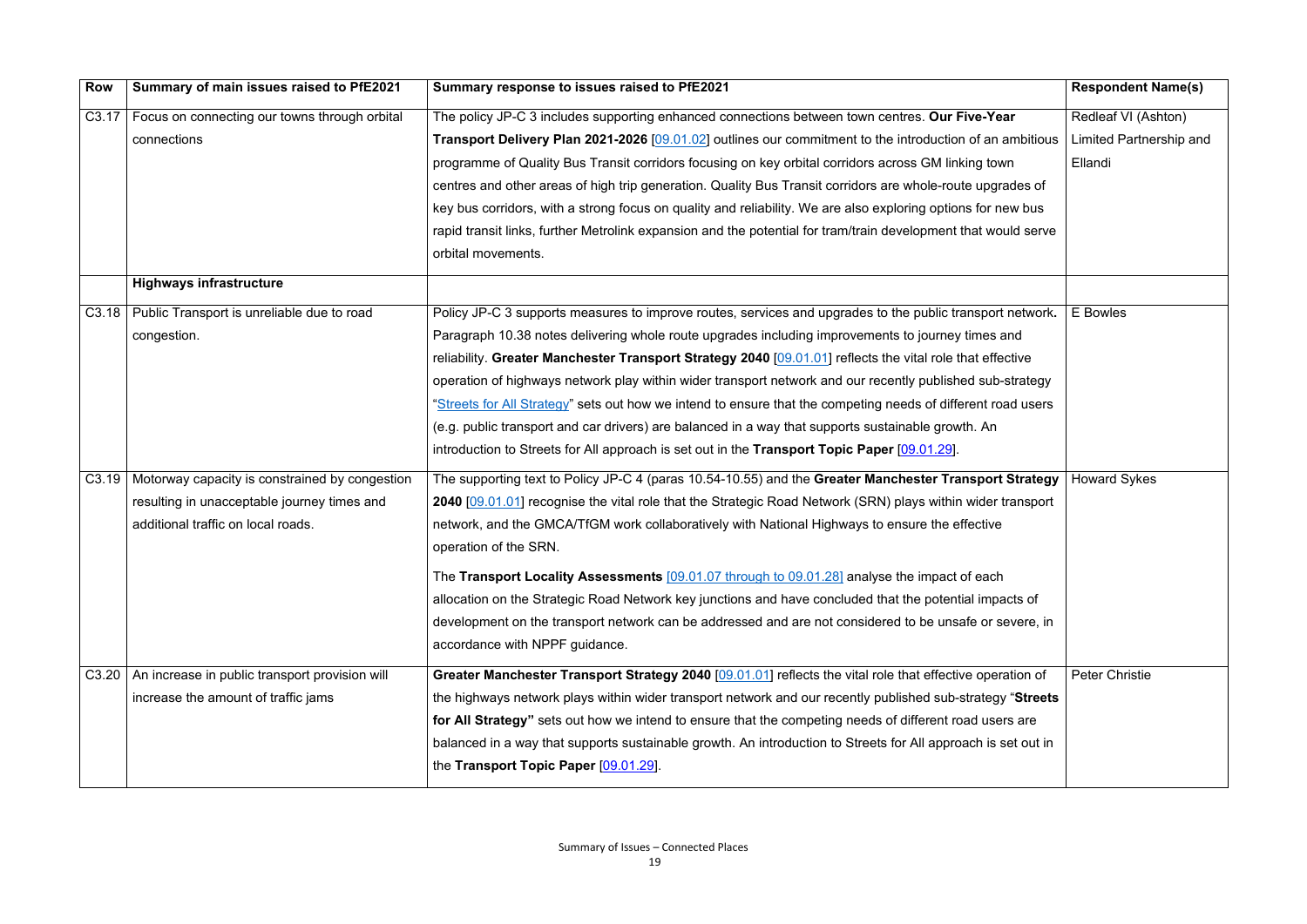| <b>Row</b>        | Summary of main issues raised to PfE2021        | Summary response to issues raised to PfE2021                                                                    | <b>Respondent Name(s)</b>    |
|-------------------|-------------------------------------------------|-----------------------------------------------------------------------------------------------------------------|------------------------------|
| C3.21             | Laissez-faire approach, arguing only once the   | Our approach, set out in Policy JP-Strat 14 and JP-C1 to JP-C7 and the GM Transport Strategy 2040               | <b>Matthew Chandler</b>      |
|                   | roads become more constrained that people will  | [09.01.01], is to pro-actively improve public transport and active travel alternatives, to change travel        |                              |
|                   | change their habits.                            | behaviour, and make the best use of our limited road space.                                                     |                              |
| C3.22             | New roads and bypasses are needed to improve    | A small number of new sections of highway are included within the PfE plan to open up allocation sites and      | <b>Stephen Woolley</b>       |
|                   | public transport and make it viable.            | help deliver development – in each case, these new links will help improve public transport by supporting       |                              |
|                   |                                                 | access to stations, creating new routes for bus services, or by enabling road space reallocation for walking,   |                              |
|                   |                                                 | cycling and public transport uses.                                                                              |                              |
|                   |                                                 | The Allocation Policies and associated Transport Locality Assessments [09.01.07 through to 09.01.28]            |                              |
|                   |                                                 | include details of where new links are proposed alongside improvements for public transport for each            |                              |
|                   |                                                 | allocation.                                                                                                     |                              |
|                   | <b>Climate change</b>                           |                                                                                                                 |                              |
| C <sub>3.23</sub> | Due to the importance of the climate emergency, | We agree that the public transport policy is very important to tackling the climate emergency. It should be     | <b>Friends of Carrington</b> |
|                   | the public transport policy needs greater       | noted that the plan should be read as a whole, and all policies are considered to have equal prominence so      | Moss                         |
|                   | prominence. Rural areas are not considered to   | no changes are considered necessary.                                                                            |                              |
|                   | be well connected and greater focus on          | The Greater Manchester Transport Strategy 2040 [09.01.01] sets out our ambitions to improve the                 |                              |
|                   | improving integration of rural areas is needed. | transport network including our approach to improving access in rural areas. The strategy recognises that       |                              |
|                   |                                                 | people living in rural areas experience specific transport problems. Whilst it is considered that greater       |                              |
|                   |                                                 | reference to transport in rural areas could improve the clarity of the policy, it is not considered to be a     |                              |
|                   |                                                 | soundness issue, therefore no change is proposed.                                                               |                              |
|                   | <b>High Speed 2</b>                             |                                                                                                                 |                              |
| C <sub>3.24</sub> | HS2 and Northern Powerhouse Rail need to be     | HS2 and Northern Powerhouse Rail are described in the supporting text for Policy JP-C 3 and referenced          | <b>Redcliff Estates</b>      |
|                   | explicitly mentioned. HS2 should represented    | within the policy. HS2 is also clearly shown in the supporting document Our Five-Year Transport Delivery        | Highgrove Strategic Land     |
|                   | visually on all relevant maps within the plan.  | Plan 2021-2026 [09.01.02] Map 3.                                                                                | Ltd                          |
|                   |                                                 | Whilst it is considered that this proposed wording/image changes could improve the clarity of the policy, it is | <b>Rowland Homes Ltd</b>     |
|                   |                                                 | not considered to be a soundness issue, therefore no change is proposed.                                        | Peter and Diane Martin       |
|                   |                                                 |                                                                                                                 |                              |
|                   |                                                 |                                                                                                                 | Boys & Girls Club of GM      |
|                   |                                                 |                                                                                                                 | PD Northern Steels           |
|                   |                                                 |                                                                                                                 |                              |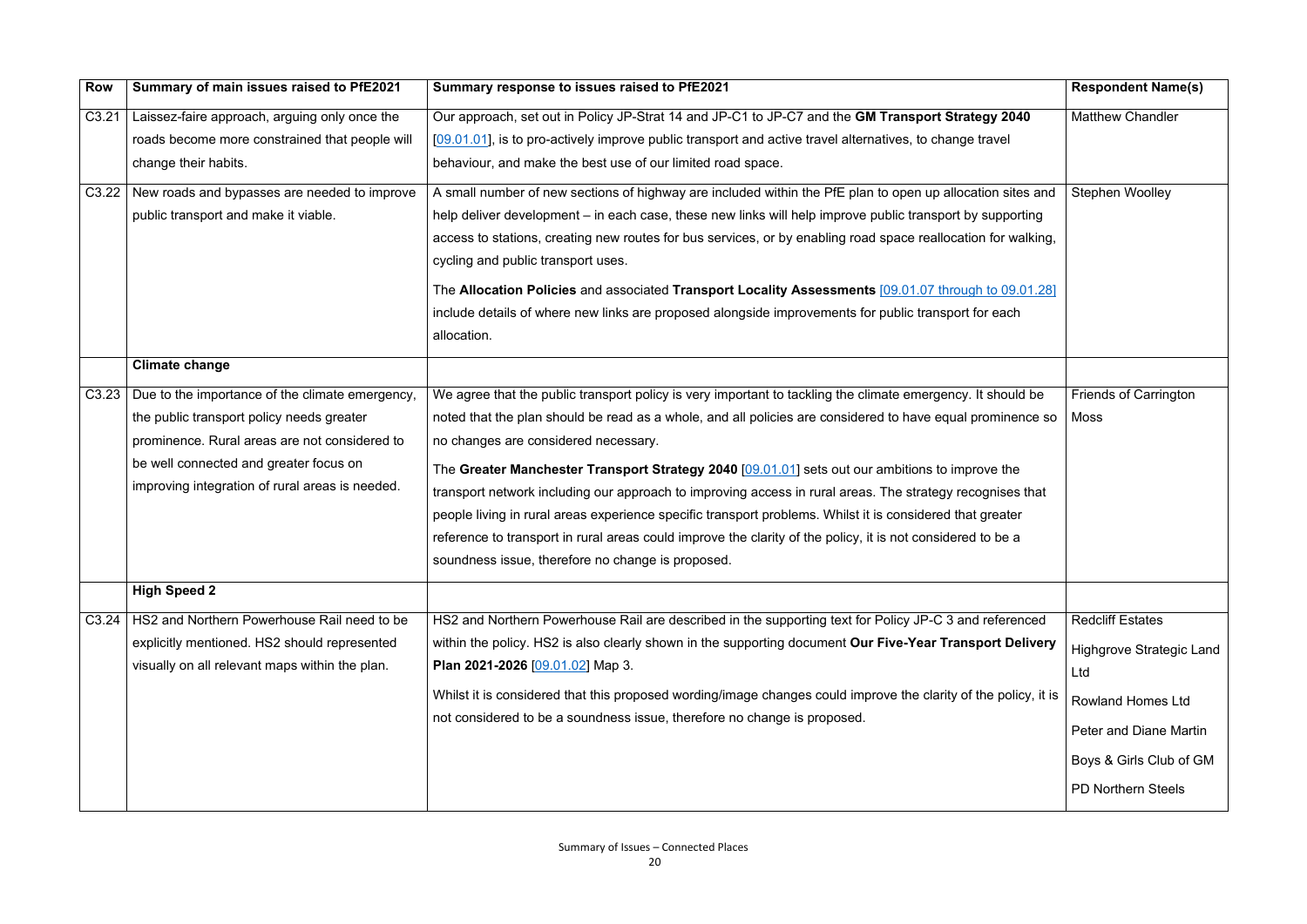| <b>Row</b>        | Summary of main issues raised to PfE2021                                                                                                                                                                                                                                                                                                                             | Summary response to issues raised to PfE2021                                                                                                                                                                                                                                                                                                                                                                                                                                                                                                                                                                                                                                                                                                                                                           | <b>Respondent Name(s)</b> |
|-------------------|----------------------------------------------------------------------------------------------------------------------------------------------------------------------------------------------------------------------------------------------------------------------------------------------------------------------------------------------------------------------|--------------------------------------------------------------------------------------------------------------------------------------------------------------------------------------------------------------------------------------------------------------------------------------------------------------------------------------------------------------------------------------------------------------------------------------------------------------------------------------------------------------------------------------------------------------------------------------------------------------------------------------------------------------------------------------------------------------------------------------------------------------------------------------------------------|---------------------------|
|                   |                                                                                                                                                                                                                                                                                                                                                                      |                                                                                                                                                                                                                                                                                                                                                                                                                                                                                                                                                                                                                                                                                                                                                                                                        | <b>High Speed Two</b>     |
| C3.25             | Concern for support set out for HS2 due to the<br>impact on biodiversity. No objection in principle to<br>Northern Powerhouse Rail, however this must be<br>designed to comply with the biodiversity harm                                                                                                                                                            | HS2 and Northern Powerhouse Rail are both central government proposal supported by Greater<br>Manchester to improve public transport between Greater Manchester and other cities, and to help reduce<br>long-distance car use.<br>The government have published a sustainability policy for HS2 which includes being an exemplar project in                                                                                                                                                                                                                                                                                                                                                                                                                                                            | The Wildlife Trusts       |
|                   | avoidance, minimisation and mitigation hierarchy,<br>and to achieve a genuine measurable net<br>biodiversity gain in line with national policy.                                                                                                                                                                                                                      | their approach to engagement with communities, sustainability and respecting the environment. For more<br>details visit the government HS2 website [HS2 Sustainability Policy].                                                                                                                                                                                                                                                                                                                                                                                                                                                                                                                                                                                                                        |                           |
| C3.26             | HS2 & NPR, Airport expansion and motorway<br>improvements which are all aimed at attracting<br>global employers<br>will allow such employers to require / force their<br>staff to travel long distances to their jobs.                                                                                                                                               | The Policy JP-J1 recognises that Manchester Airport is the country's largest and best-connected airport<br>outside London and the South East and seeks to make the most of the airport as major asset to the sub-<br>region. Our Five-Year Transport Delivery Plan 2021-2026 [09.01.02] highlights a number of interventions<br>which will help deliver improved sustainable transport options at the Airport and other employment sites,<br>including Metrolink and Bus Rapid Transport proposals.                                                                                                                                                                                                                                                                                                    | Peter Thompson            |
| C3.27             | HS2 Station Location is too separated from the<br>Airport. Will the highway improvements be<br>enough to support the amount of new<br>development proposed?                                                                                                                                                                                                          | Our Five-Year Transport Delivery Plan 2021-2026 [09.01.02] highlights a key proposal to create a fast<br>connection between the HS2 Station and the Airport through an extension of the Metrolink.<br>The Transport Locality Assessments [09.01.07 through to 09.01.28] analyse the impact of each<br>allocation on the Strategic Road Network key junctions and local road network and have concluded that the<br>potential impacts of development on the transport network can be addressed and are not considered to be<br>unsafe or severe, in accordance with NPPF guidance. Nevertheless, we recognise the need to continue the<br>collaborative work currently underway with National Highways, HS2 and Manchester Airport Group on the<br>long-term implications of growth around the Airport. | <b>Martin Arthur</b>      |
| C <sub>3.28</sub> | Given the proximity of the proposed new HS2<br>station at Manchester Airport to the M56 corridor,<br>significant traffic impacts are anticipated, both<br>during construction and operational phases, on<br>the SRN in this location. The ongoing<br>development of these proposals is therefore of<br>high importance to National Highways as a key<br>stakeholder. | The PfE Plan is supported by a Duty to Co-operate Statement which details the collaboration that has been<br>undertaken and which has informed the preparation of the Plan $[01.01.01]$ .<br>We recognise the need to continue the collaborative work currently underway with National Highways, HS2<br>and Manchester Airport Group on the long-term implications of growth around the Airport.                                                                                                                                                                                                                                                                                                                                                                                                       | <b>National Highways</b>  |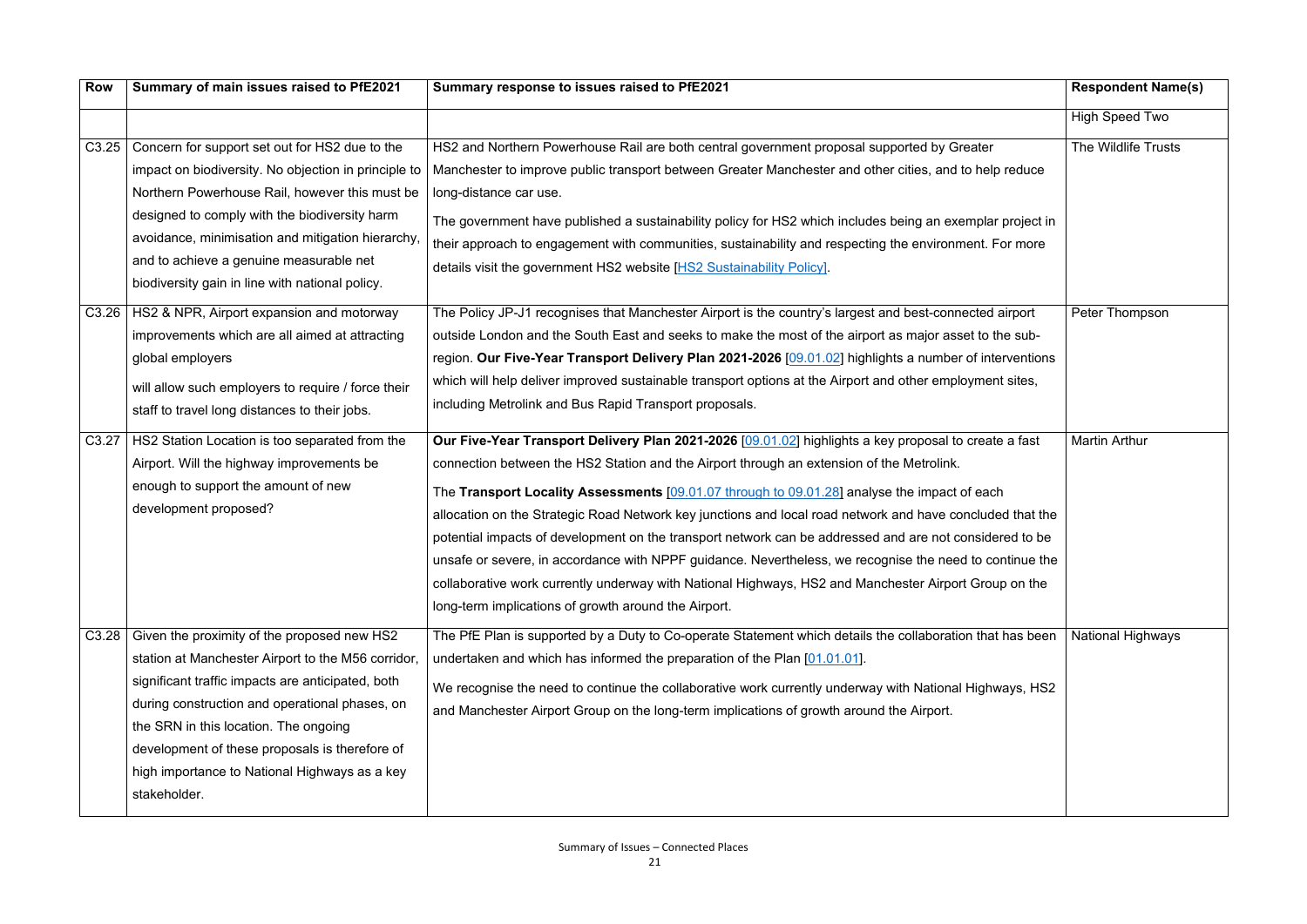| <b>Row</b>        | Summary of main issues raised to PfE2021           | Summary response to issues raised to PfE2021                                                                       | <b>Respondent Name(s)</b> |
|-------------------|----------------------------------------------------|--------------------------------------------------------------------------------------------------------------------|---------------------------|
|                   | <b>COVID19</b>                                     |                                                                                                                    |                           |
| C <sub>3.29</sub> | The implications of COVID have not been fully      | As detailed in Chapters 1, 6 and 7 of the PfE Plan, two assessments of the potential impacts of Covid-19           | Peter Thompson            |
|                   | considered. There may not be a need for "huge      | and Brexit on the economy were carried out, initially in 2020 and again in 2021. Both assessments                  | <b>Martin Arthur</b>      |
|                   | new transport infrastructures" and the change in   | concluded that there was insufficient evidence to amend the assumptions underpinning the PfE Plan. For             |                           |
|                   | role for the centres which will adversely affect   | further information see COVID-19 and Places for Everyone Growth Options [05.01.03]. Nevertheless, an               |                           |
|                   | traditional patronage should be recognised.        | adaptive planning approach and regular refresh of our strategic ambitions aim to allow flexibility in our          |                           |
|                   |                                                    | approach while keeping in mind our long-term vision for the Right Mix as set out in the Greater                    |                           |
|                   |                                                    | Manchester Transport Strategy 2040 [09.01.01]. It should also be noted that Our Five Year Transport                |                           |
|                   |                                                    | <b>Delivery Plan</b> [09.01.02] will be updated, at least every five years, to ensure that we remain responsive to |                           |
|                   |                                                    | changes in travel trends and behaviour throughout the PfE plan period.                                             |                           |
| C <sub>3.30</sub> | COVID19 Reduction of service and increase in       | Support noted.                                                                                                     | <b>Martin Arthur</b>      |
|                   | car lead recovery – welcome intention to provide   |                                                                                                                    |                           |
|                   | a reliable and responsive public transport system  |                                                                                                                    |                           |
|                   | to replace car dependence.                         |                                                                                                                    |                           |
| C <sub>3.31</sub> | Endorsement of the 'comprehensive multi-modal      | Greater Manchester has a good track record of delivery. Our successful City Regional Sustainable                   | <b>Martin Arthur</b>      |
|                   | strategy'. Questions of whether this can be        | Transport Settlement means that Government Funding of over £1bn funding package will available over the            |                           |
|                   | achieved due to shortage of resource, because      | next five years to help develop and deliver our GM priorities as set out in Our Five-Year Transport                |                           |
|                   | of COVID.                                          | Delivery Plan 2021-2026 [09.01.02]                                                                                 |                           |
|                   | Viability of non-allocated sites                   |                                                                                                                    |                           |
| C <sub>3.32</sub> | Viability assessment of non-allocated sites must   | Modifications are not considered necessary. A strategic viability assessment [03.01.01], has been                  | Peel L&P Investments      |
|                   | be undertaken to inform the level of contributions | published alongside the PfE Plan. In line with NPPF it will be assumed that planning applications which            | (North) Ltd               |
|                   | to improvements in transport infrastructure and    | comply with the adopted PfE will be viable, however NPPF 58 also allows for applicants to demonstrate              |                           |
|                   | public transport services.                         | whether particular circumstances justify the need for a viability assessment at the application stage.             |                           |
|                   |                                                    | Planning applications for development of non-allocated sites will need to be accompanied with a Transport          |                           |
|                   |                                                    | Assessment which examines the improvements to transport infrastructure and transport services, as a                |                           |
|                   |                                                    | basis for contributions necessary to bring forward the site. In addition, depending on the location of the site    |                           |
|                   |                                                    | contributions towards interventions set out in the Our Five Year Transport Delivery Plan [09.01.02] may            |                           |
|                   |                                                    | be appropriate.                                                                                                    |                           |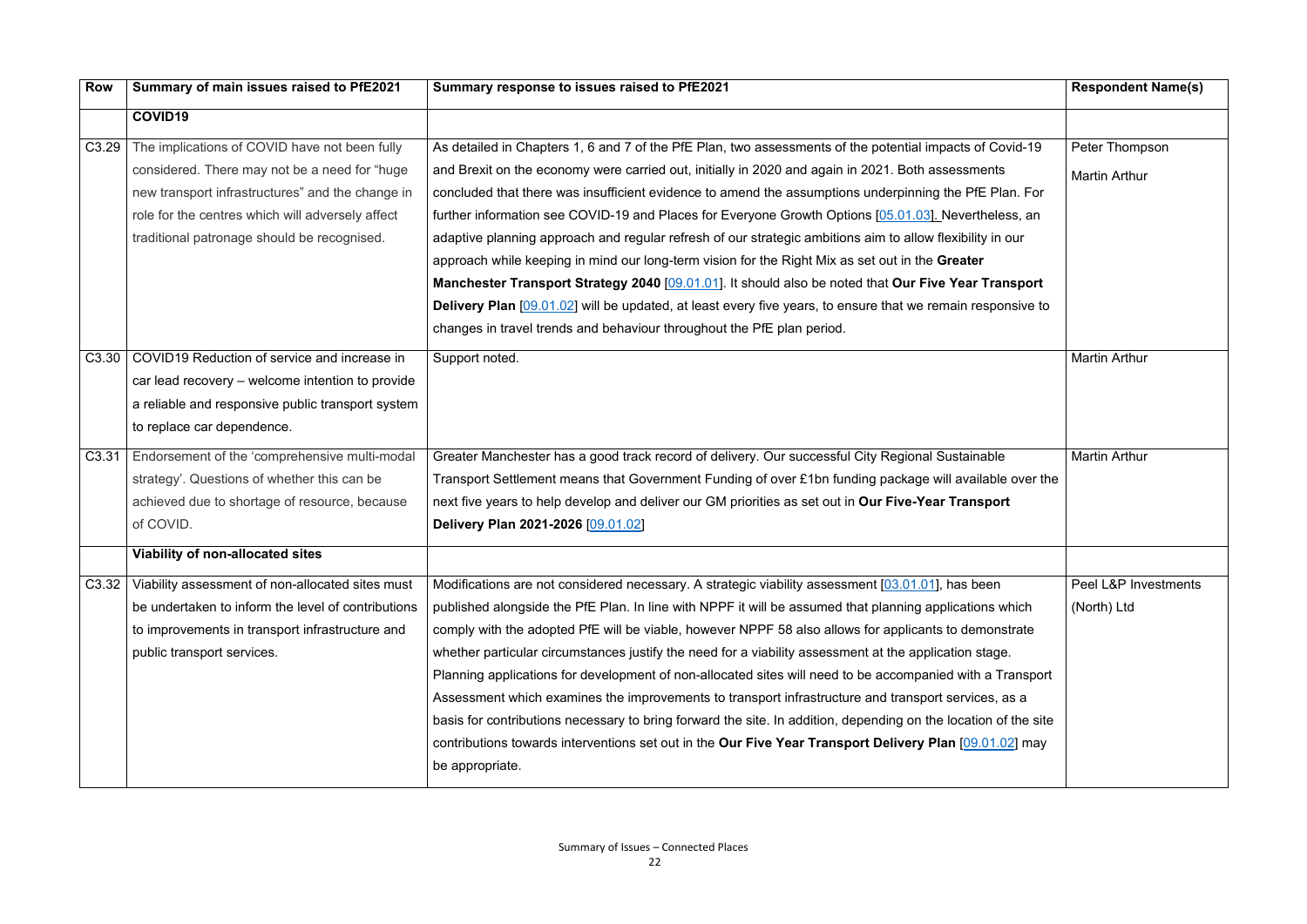| <b>Row</b>        | Summary of main issues raised to PfE2021              | Summary response to issues raised to PfE2021                                                                      | <b>Respondent Name(s)</b>    |
|-------------------|-------------------------------------------------------|-------------------------------------------------------------------------------------------------------------------|------------------------------|
|                   | <b>Plan Delivery</b>                                  |                                                                                                                   |                              |
|                   | C3.33   Further clarity required on contributions in  | No modifications are considered necessary. A strategic viability assessment, [03.01.01] has been published        | <b>Royal London Asset</b>    |
|                   | relation to fair funding required to ensure this will | alongside the PfE Plan. In line with NPPF it will be assumed that planning applications which comply with         | <b>Management RLAM</b>       |
|                   | be spread fairly across landowners and                | the adopted PfE will be viable, however NPPF 58 also allows for applicants to demonstrate whether                 |                              |
|                   | development remains viable.                           | particular circumstances justify the need for a viability assessment at the application stage.                    |                              |
| C <sub>3.34</sub> | The GMCA set out their engagement plan for the        | The letter referred to dates back to 2019. It followed the 2019 consultation and when the GMCA and the ten        | <b>Friends of Carrington</b> |
|                   | next iteration of the document in a letter to the     | GMSF districts had hoped that the Plan would be produced as a Spatial Development Strategy (SDS),                 | Moss                         |
|                   | Secretary of State (Robert Jenrick) on 23rd           | which would have been outside the remit of the districts' Statements of Community Involvement (SCI). The          |                              |
|                   | August 2019 (attached as evidence). It is notable     | letter was therefore intended to give a flavour of the types of engagement that the GMCA and the districts        |                              |
|                   | that the workshops with green belt groups             | could do in the event that the Plan was prepared as an SDS, in order to give comfort to the Minister that the     |                              |
|                   | (mentioned on pages 3, 5 and 6), particularly         | districts were committed to doing more engagement than the minimum required by the SDS regulations.               |                              |
|                   | around transport and infrastructure issues, did       | However, as the PfE was produced as a joint development plan, the consultation and engagement was                 |                              |
|                   | not take place.                                       | guided by the districts' SCIs.                                                                                    |                              |
| C <sub>3.35</sub> | The proposed rail link at Skelmersdale should be      | Support for Wigan-Skelmersdale rail link is reflected within in Map 3 of Our Five-Year Transport Delivery         | <b>West Lancashire</b>       |
|                   | acknowledged within the plan due to the greater       | <b>Plan 2021-2026</b> [09.01.02]. Whilst it is considered that this proposed wording could improve the clarity of | <b>Borough Council</b>       |
|                   | transport benefits between GM (Wigan) and             | the policy, it is not considered to be a soundness issue, therefore no change is proposed.                        |                              |
|                   | Skelmersdale Support for the delivery of rail         |                                                                                                                   |                              |
|                   | improvements in adjacent districts.                   |                                                                                                                   |                              |
| C3.36             | It is unclear how tram/train and heritage             | A significant amount of technical research is currently underway investigating Tram-Train technologies,           | <b>Martin Arthur</b>         |
|                   | operations will be feasible on the East               | alongside operational and engineering solutions, this is highlighted in Our Five-Year Transport Delivery          |                              |
|                   | Lancashire Railway line due to their engineering      | Plan 2021-2026 [09.01.02].                                                                                        |                              |
|                   | and operational incompatibility.                      |                                                                                                                   |                              |
|                   | <b>Duty to Cooperate</b>                              |                                                                                                                   |                              |
| C <sub>3.37</sub> | Ensure local authorities close to GM are              | Comment noted. The PfE Plan is supported by a Duty to Co-operate Statement which details the                      | St. Helens Council           |
|                   | consulted closely to ensure a comprehensive and       | collaboration that has been undertaken and which has informed the preparation of the Plan $[01.01.01]$ . The      |                              |
|                   | joined up approach to delivery.                       | Greater Manchester Transport Strategy 2040 [09.01.01] and Our Five Year Transport Delivery Plan                   |                              |
|                   |                                                       | 2021-2026 [09.01.02] were also developed in conjunction with a range of wider stakeholders, including             |                              |
|                   |                                                       | local authorities neighbouring Greater Manchester. We recognise the need for on-going collaborative               |                              |
|                   |                                                       | working and consultation.                                                                                         |                              |
|                   |                                                       |                                                                                                                   |                              |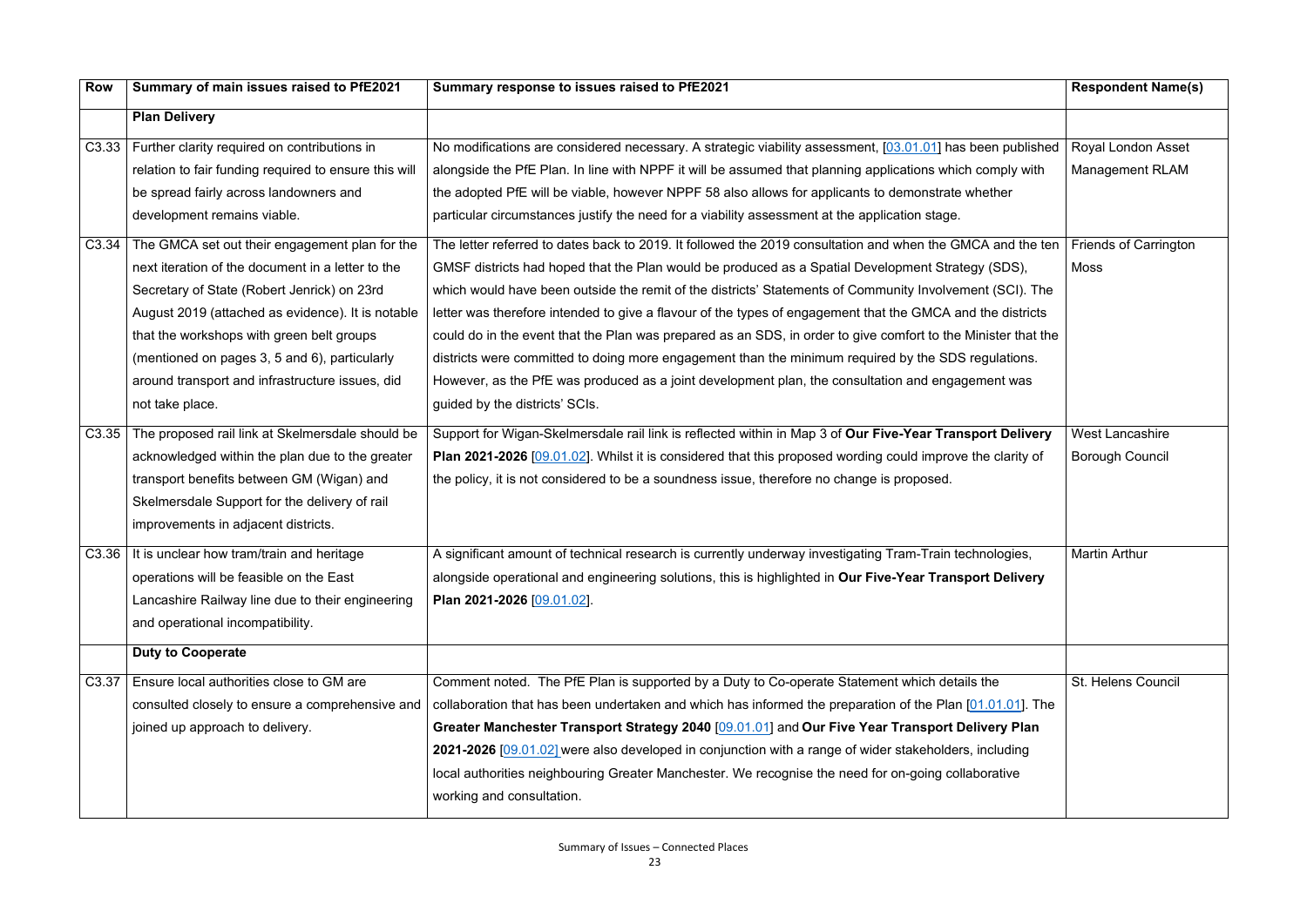| <b>Row</b> | Summary of main issues raised to PfE2021            | Summary response to issues raised to PfE2021                                                              | <b>Respondent Name(s)</b> |
|------------|-----------------------------------------------------|-----------------------------------------------------------------------------------------------------------|---------------------------|
|            | C3.38   Concern about the transport implications of | Comment noted. The PfE Plan is supported by a Duty to Co-operate Statement which details the              | <b>Martin Arthur</b>      |
|            | Stockport's exclusion from the strategy.            | collaboration that has been undertaken and which has informed the preparation of the Plan [01.01.01].     |                           |
|            |                                                     | See also our commitment for cross-boundary working in Greater Manchester Transport Strategy 2040          |                           |
|            |                                                     | $[09.01.01]$ . A series of addendums have been prepared to update the transport analysis contained in the |                           |
|            |                                                     | Locality Assessments [09.01.17 through to 09.01.28] and the Strategic Modelling Technical Note            |                           |
|            |                                                     | [09.01.04] was updated to reflect Stockport's withdrawal from the original plan.                          |                           |
|            |                                                     |                                                                                                           |                           |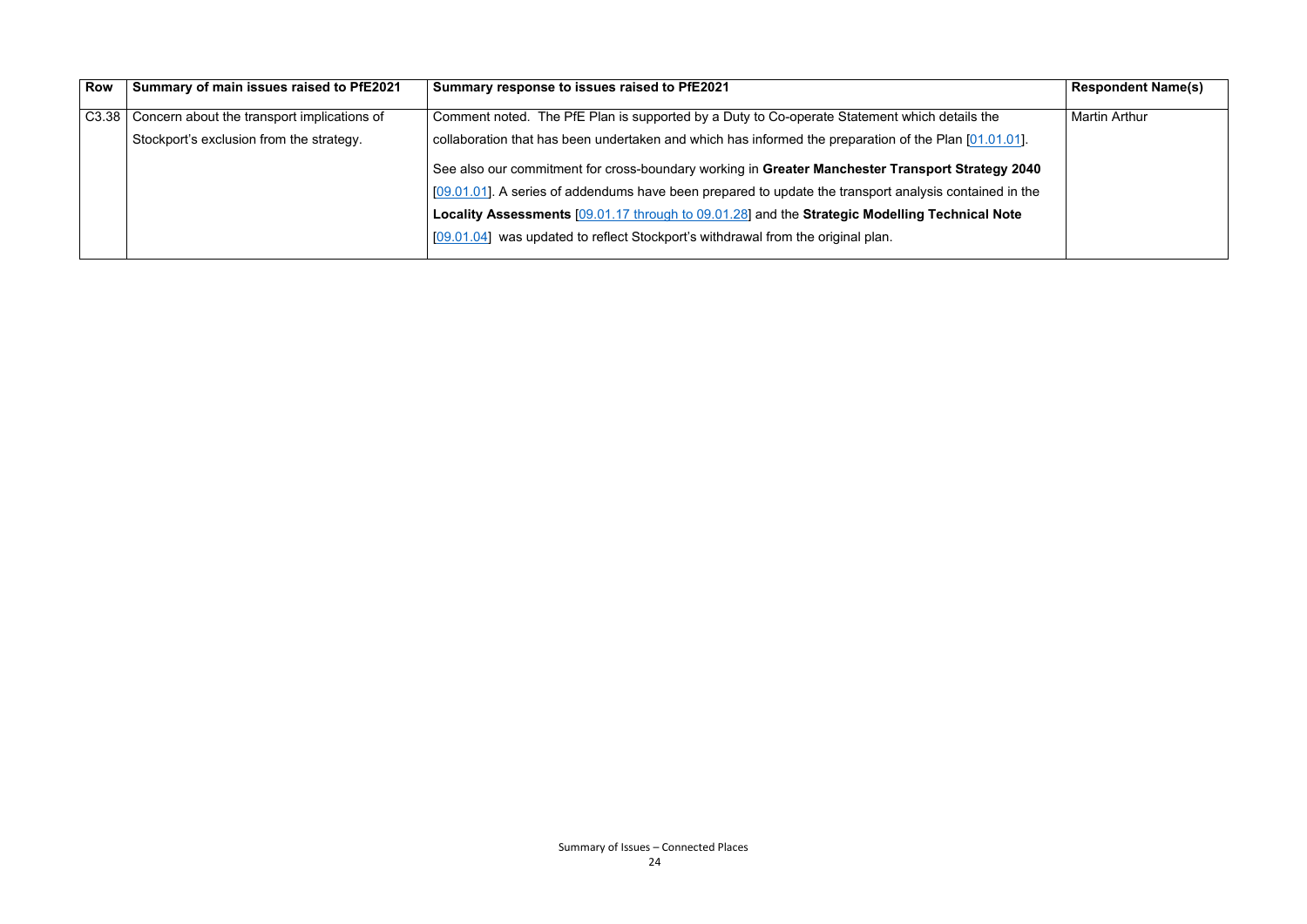#### **PfE 2021 Policy JP-C 4 – Streets for All**

| <b>Row</b> | Summary of issues raised to PfE2021                                                                                                                                                                                                                                                                                                                                                                             | Summary response to issues raised to PfE2021                                                                                                                                                                                                                                                                                                                                                                                                                                                                                                                                                                                                                                                                                                                                                                                                                                                            | <b>Respondent Name(s)</b>                                                                                                                                                 |
|------------|-----------------------------------------------------------------------------------------------------------------------------------------------------------------------------------------------------------------------------------------------------------------------------------------------------------------------------------------------------------------------------------------------------------------|---------------------------------------------------------------------------------------------------------------------------------------------------------------------------------------------------------------------------------------------------------------------------------------------------------------------------------------------------------------------------------------------------------------------------------------------------------------------------------------------------------------------------------------------------------------------------------------------------------------------------------------------------------------------------------------------------------------------------------------------------------------------------------------------------------------------------------------------------------------------------------------------------------|---------------------------------------------------------------------------------------------------------------------------------------------------------------------------|
|            | <b>Policy support</b>                                                                                                                                                                                                                                                                                                                                                                                           |                                                                                                                                                                                                                                                                                                                                                                                                                                                                                                                                                                                                                                                                                                                                                                                                                                                                                                         |                                                                                                                                                                           |
| C4.1       | Supportive of requirement for streets to be<br>designed to make a positive contribution to<br>quality of place, whist lessening reliance of<br>private vehicles for short and medium journeys<br>and enhancing green infrastructure and<br>improvements to local realm.                                                                                                                                         | Support noted.                                                                                                                                                                                                                                                                                                                                                                                                                                                                                                                                                                                                                                                                                                                                                                                                                                                                                          | Royal London Asset<br><b>Management RLAM</b><br><b>Highgrove Strategic Land</b><br>Ltd<br><b>Peter and Diane Martin</b><br>Boys & Girls Club of GM<br>The Wildlife Trusts |
| C4.2       | Request reference be made to street greening<br>as a means for encouraging more walking and<br>cycling.                                                                                                                                                                                                                                                                                                         | Policy JP-C4 includes reference to creating a welcoming and attractive environment to encourage active<br>travel on streets, as well as increased levels of greenery where possible. Policy JP-C 5 on Walking and<br>Cycling also includes reference to utilising and enhancing green infrastructure to create opportunities for<br>walking and cycling. Modification of the policy is therefore not considered necessary.                                                                                                                                                                                                                                                                                                                                                                                                                                                                              | City of Trees                                                                                                                                                             |
|            | <b>Development location</b>                                                                                                                                                                                                                                                                                                                                                                                     |                                                                                                                                                                                                                                                                                                                                                                                                                                                                                                                                                                                                                                                                                                                                                                                                                                                                                                         |                                                                                                                                                                           |
| C4.3       | Concern about the specific impacts of the<br>Walshaw allocation. Nearby junctions are<br>considered insufficient and unsafe, while<br>surrounding highways have issues of speeding<br>and congestion. Furthermore there is insufficient<br>access to strategic transport networks or<br>employment opportunities. The infrastructure<br>proposed for the location is not sufficient to<br>address the proposal. | Policy JP Allocation 9 includes measures to deliver public transport accessibility, sustainable transport<br>infrastructure, and mitigate other highways impacts. Further detail is provided in JPA9 Walshaw Site<br>Allocation Topic Paper [10.03.45].<br>The Transport Locality Assessments - Bury - Greater Manchester Spatial Framework 2020<br>[09.01.09] analyses the impact of the Walshaw allocation on the local transport network and concludes that<br>the potential impacts of development on the transport network can be addressed and are not considered to<br>be unsafe or severe, in accordance with NPPF guidance. The Locality Assessment also identifies public<br>transport improvements that are necessary or would support the allocation in order to promote sustainable<br>transport to minimise highway growth impacts.<br>No changes to the policy are considered necessary. | <b>Christopher Russell</b>                                                                                                                                                |
| C4.4       | Current PfE policy of delivering more homes will<br>force people to drive.                                                                                                                                                                                                                                                                                                                                      | The PfE Plan sets out a very clear preference of using previously developed (brownfield) land and vacant<br>buildings to meet development needs in line with NPPF (JP-S1). The majority of land identified for<br>development in the PfE Plan is on land within the existing urban area (which generally already benefits                                                                                                                                                                                                                                                                                                                                                                                                                                                                                                                                                                               | <b>Colin Walters</b>                                                                                                                                                      |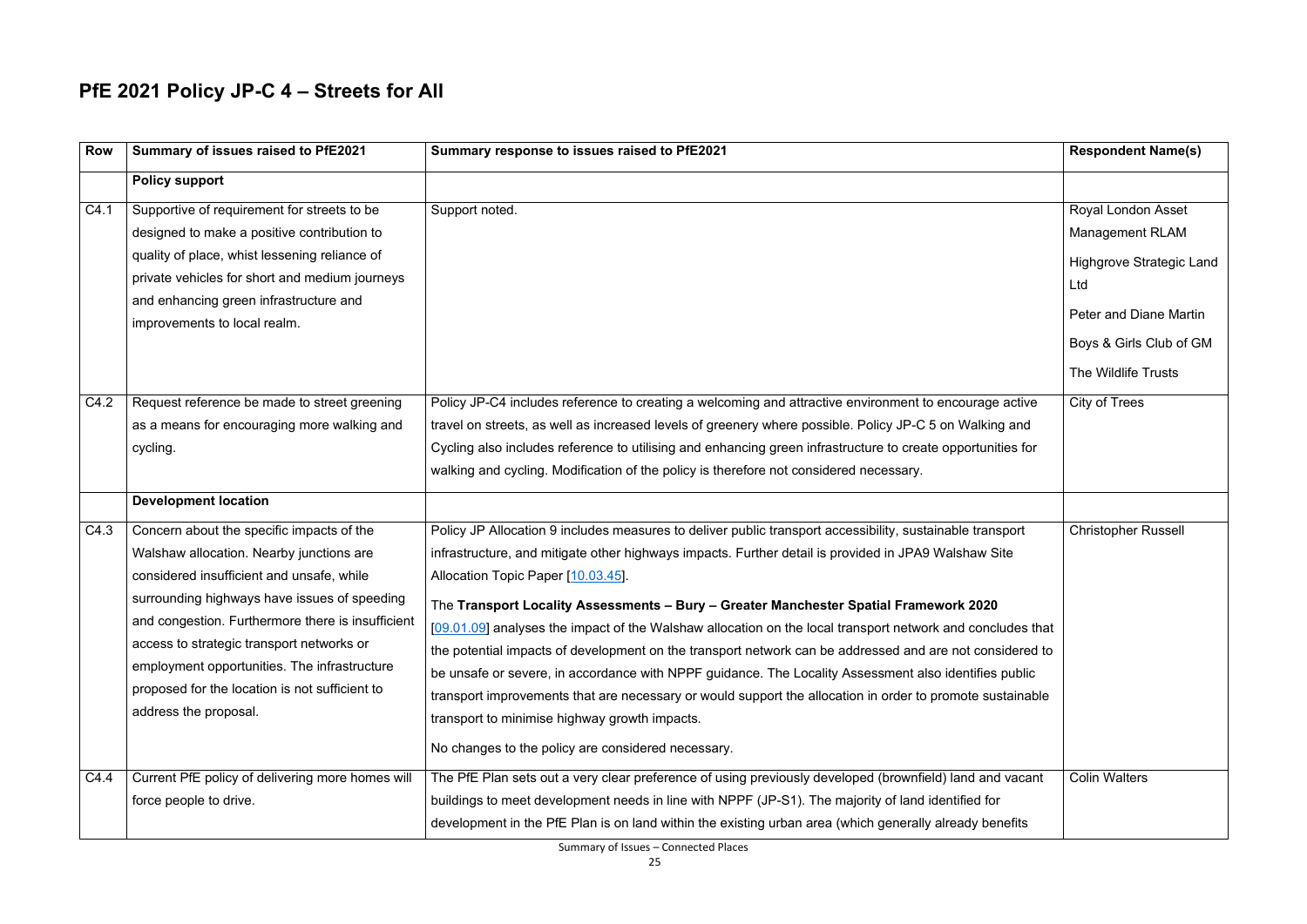| <b>Row</b> | Summary of issues raised to PfE2021                 | Summary response to issues raised to PfE2021                                                                        | <b>Respondent Name(s)</b>       |
|------------|-----------------------------------------------------|---------------------------------------------------------------------------------------------------------------------|---------------------------------|
|            |                                                     | from access to public transport) as set out in the Existing Land Supply and Transport Technical Note                |                                 |
|            |                                                     | $[09.01.05]$ and associated addendum $[09.01.06]$ .                                                                 |                                 |
|            |                                                     | The Site Selection Background Paper [03.04.01] outlines the methodology used to identify allocations.               |                                 |
|            |                                                     | Consideration of land within the existing urban area or with good public transport accessibility was a key          |                                 |
|            |                                                     | factor for identification of allocations in Appendix 6 Site suitability methodology [03.04.08].                     |                                 |
|            |                                                     | The Transport Locality Assessments [09.01.07 through to 09.01.29] analyse the impact of each                        |                                 |
|            |                                                     | allocation on the local transport network and have concluded that the potential impacts of development on           |                                 |
|            |                                                     | the transport network can be addressed and are not considered to be unsafe or severe, in accordance with            |                                 |
|            |                                                     | NPPF guidance. Modification of the policy is not considered necessary.                                              |                                 |
|            | <b>Highways and Road Safety</b>                     |                                                                                                                     |                                 |
| C4.5       | Cycling is not safe. Roads and pavements are        | Policies within the PfE Plan JP-C4 and JP-C5, alongside the Greater Manchester Transport Strategy                   | E Bowles                        |
|            | not sufficient for safe active travel.              | 2040 [09.01.01] address highway safety, a known barrier to active travel. Policy JP-C1 also incorporates a          | <b>Alison Doherty</b>           |
|            |                                                     | Road User Hierarchy that places pedestrians and cyclists as the highest priority users of the transport             |                                 |
|            |                                                     | network. A range of interventions, consistent with these policies are proposed within Our Five Year                 |                                 |
|            |                                                     | <b>Transport Delivery Plan [09.01.02]</b> which will deliver improvements to safety. No change to policy is         |                                 |
|            |                                                     | considered necessary.                                                                                               |                                 |
| C4.6       | Greater consideration of safety needs to be         | Support noted. Greater Manchester has hosted E-scooter rental trials in Rochdale and Salford as part of a           | <b>Highgrove Strategic Land</b> |
|            | given regarding use of powered two-wheelers         | series of national trials to investigate their potential future use, and results of the national trials will inform | Ltd                             |
|            | and use on highways and footways, although          | national and local policy on this innovative form of mobility. National policy is, however, clear that powered      | <b>Murphy Group</b>             |
|            | supportive in principle of its inclusion within the | 2 wheelers such as E-scooters are only permitted through permitted rental schemes within trial areas,               |                                 |
|            | road user hierarchy.                                | exclusively off the footway. Policy JPC-4 references the need to maximise the ability of people to be able to       | PD Northern Steels              |
|            |                                                     | walk or cycle in safety. No change to policy is considered necessary.                                               |                                 |
| C4.7       | Concern the plan will lead to more accidents on     | Policy JP-C 1 supports transforming transport infrastructure and services to meet customers' needs by               | <b>Julie Halliwell</b>          |
|            | highways due to a lack of any infrastructure        | being safe and secure. The policy also incorporates a Road User Hierarchy that places pedestrians and               | <b>Maureen Buttle</b>           |
|            | mitigation, with the number of highway collisions   | cyclists as the highest priority users of the transport network. Policies within the PfE Plan, JP-C4 and JP-        |                                 |
|            | already unacceptable.                               | C5, alongside Greater Manchester Transport Strategy 2040 [09.01.01] address highway safety.                         |                                 |
|            |                                                     | "Safe and Secure" is a guiding network principle of the Greater Manchester Transport Strategy 2040                  |                                 |
|            |                                                     | [09.01.01], and the recently published Streets for All sub-strategy. A range of interventions, consistent with      |                                 |
|            |                                                     | these policies to address issues of street safety, are proposed, or being delivered, through Our Five Year          |                                 |
|            |                                                     | Transport Delivery Plan [09.01.02]. The Transport Locality Assessments [09.01.07 through to                         |                                 |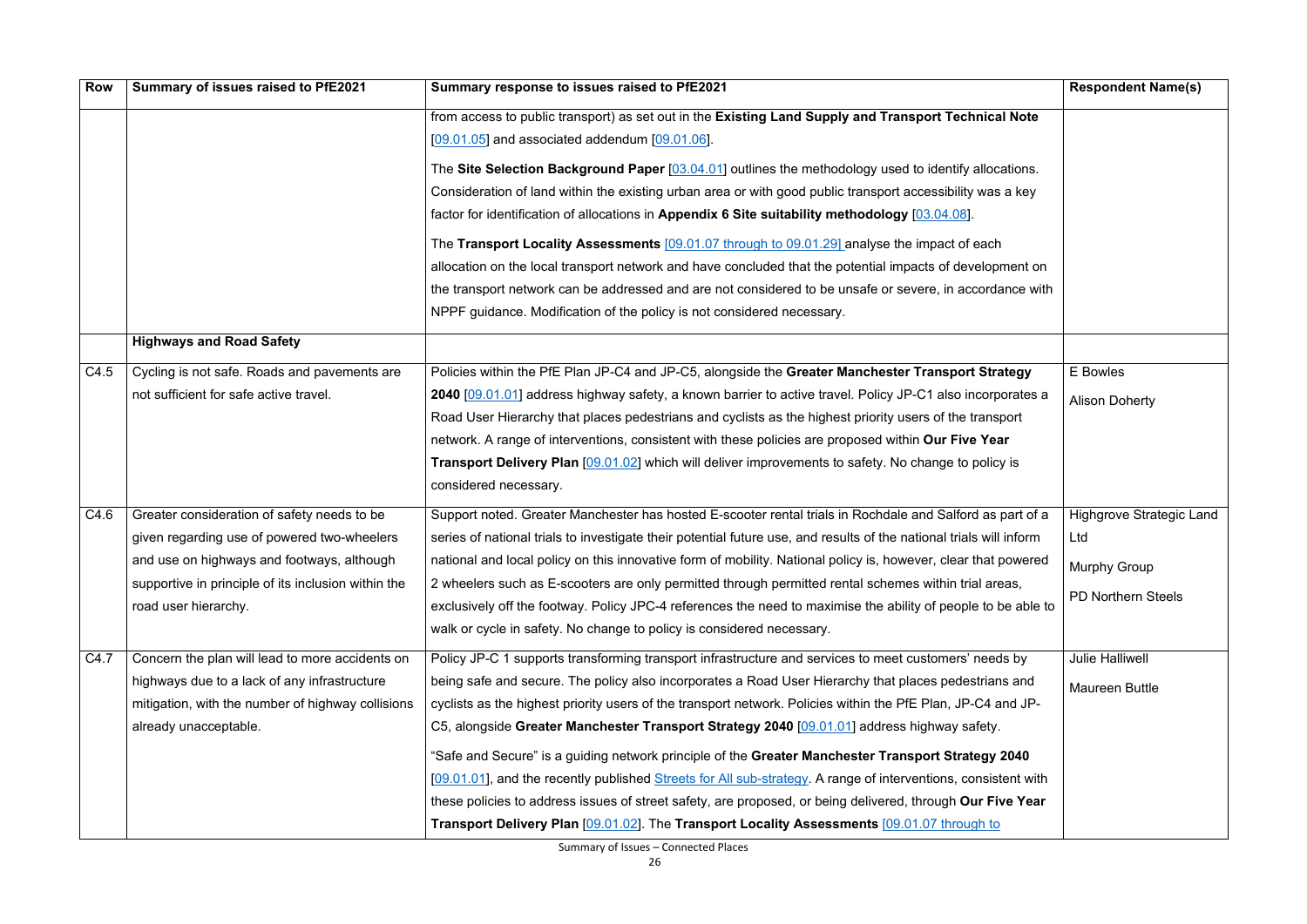| Summary of issues raised to PfE2021               | Summary response to issues raised to PfE2021                                                                   | <b>Respondent Name(s)</b>  |
|---------------------------------------------------|----------------------------------------------------------------------------------------------------------------|----------------------------|
|                                                   | 09.01.29] have considered any safety implications of the individual allocations and have included potential    |                            |
|                                                   | interventions to mitigate the impact of the site where necessary.                                              |                            |
| Street safety concerns, including the presence of | Policy JP-C 1 supports transforming transport infrastructure and services to meet customers' needs by          | Kim Scragg                 |
| social no-go areas, and concern of street safety  | being safe and secure. The policy also incorporates a Road User Hierarchy that places pedestrians and          | <b>Maureen Buttle</b>      |
| for women.                                        | cyclists as the highest priority users of the transport network. Policies within the PfE Plan JP-C4 and JP-C5, |                            |
|                                                   | alongside Greater Manchester Transport Strategy 2040 [09.01.01] address highway safety.                        | <b>Edward Beckmann</b>     |
|                                                   | "Safe and Secure" is a guiding network principle of the Greater Manchester Transport Strategy 2040             |                            |
|                                                   | [09.01.01], and the recently published Streets for All sub-strategy. Interventions, consistent with these      |                            |
|                                                   | policies to address issues of street safety, are proposed, or being delivered, within Our Five Year            |                            |
|                                                   | Transport Delivery Plan [09.01.02].                                                                            |                            |
| Maintenance of roads is unacceptable at           | Comment noted. Maintenance of existing infrastructure is outside of the scope of this plan. Local authorities  | Kim Scragg                 |
| present. Roads are in a poor state of repair and  | have a statutory duty to maintain their highways, with TfGM coordinating strategic asset management of         | <b>Christopher Russell</b> |
| presentation.                                     | the Key Route Network through a KRN Asset Management Strategy developed in collaboration with the              |                            |
|                                                   | nine local Highway Authorities. A five-year maintenance investment programme to 2022/23 has been               | The British Horse Society  |
|                                                   | developed for the main assets on the Key Route Network.                                                        |                            |
|                                                   | "Well-maintained" is a network-wide principle guiding investment in GM's transport network within the          |                            |
|                                                   | Greater Manchester Transport Strategy 2040 [09.01.01]. Our Five Year Transport Delivery Plan                   |                            |
|                                                   | [09.01.02] sets out further detail on maintenance and asset management of a range of GM transport assets       |                            |
|                                                   | including highways and our CRSTS submission includes a Highway Maintenance Programme (Appendix                 |                            |
|                                                   | $09)$ .                                                                                                        |                            |
|                                                   | Whilst it is considered that greater reference to maintenance issues within the Connected Places chapter       |                            |
|                                                   | could improve the clarity of the policy, it is not considered to be a soundness issue, therefore no change is  |                            |
|                                                   | proposed.                                                                                                      |                            |
|                                                   | Policies within the PfE Plan JP-C4 and JP-C5, alongside Greater Manchester Transport Strategy 2040             | <b>Edward Beckmann</b>     |
| roads in Trafford to traffic flows and safety.    | [09.01.01] address highway safety. The 'Streets for All' approach seeks to understand the movement and         |                            |
|                                                   | place function of streets, including rural roads, as the starting point for improvement. A range of            |                            |
|                                                   | interventions are proposed within Our Five Year Transport Delivery Plan [09.01.02] which will deliver          |                            |
|                                                   | improvements to safety.                                                                                        |                            |
| <b>Accessibility</b>                              |                                                                                                                |                            |
|                                                   | C4.10   More consideration needed to be given to rural                                                         |                            |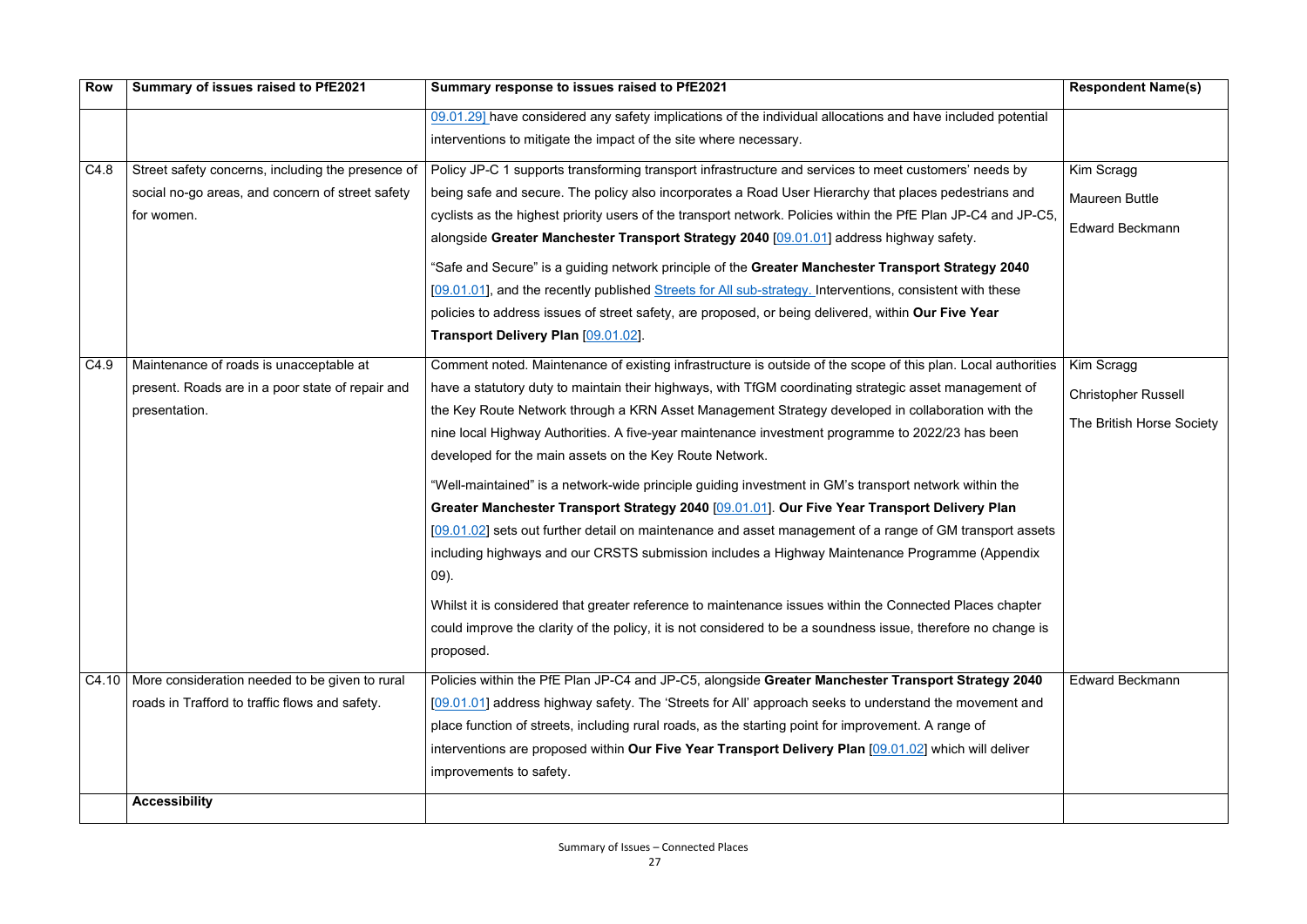| <b>Row</b> | Summary of issues raised to PfE2021                         | Summary response to issues raised to PfE2021                                                                       | <b>Respondent Name(s)</b> |
|------------|-------------------------------------------------------------|--------------------------------------------------------------------------------------------------------------------|---------------------------|
| C4.11      | Some people with reduced mobility have to rely              | Policy JP-C4 recognises the needs of those with reduced mobility and presents an opportunity to provide            | <b>Ellen McInnes</b>      |
|            | on private cars.                                            | far greater choice for those currently with restricted travel options. Modification of the policy is therefore not |                           |
|            |                                                             | considered necessary. The Greater Manchester Transport Strategy 2040 [09.01.01], and subsequently                  |                           |
|            |                                                             | released Streets for All sub-strategy also recognise these needs. Subsequent sub-strategy development              |                           |
|            |                                                             | has been clear to enshrine access for those still reliant on private vehicles, for example the City Centre         |                           |
|            |                                                             | <b>Transport Strategy.</b>                                                                                         |                           |
| C4.12      | Road closures can be subject to local opposition            | Response noted. Individual highway changes would be subject to their own local consultation processes              | <b>Martin Arthur</b>      |
|            | and difficult choices need to be made.                      | before any scheme implementation. Modification of the policy is therefore not considered necessary.                |                           |
|            | <b>Pollution</b>                                            |                                                                                                                    |                           |
|            | C4.13   No consideration of air quality or noise pollution. | A number of policies in the PfE Plan provide a sufficient policy framework to address these issues. Air            | <b>Matthew Chandler</b>   |
|            | New development will cause additional traffic               | Quality and carbon emissions from transport are considered in Policy JP-S6. Policies JP-C1 to C7 provide           | <b>Alison Doherty</b>     |
|            | and associated air pollution, with risks to human           | a sufficient policy framework to encourage mode shift and address carbon emissions from transport.                 |                           |
|            | health.                                                     | Policies JP-P1, JP-P5 and JP-P6 ensure new development includes local infrastructure such as green                 | <b>Stephen Cluer</b>      |
|            |                                                             | spaces, schools and medical facilities, where appropriate, to reduce the need to travel longer distances by        | <b>Steven Brown</b>       |
|            |                                                             | car. The Plan should be read as a whole, therefore no change is considered necessary.                              | <b>Tina Brown</b>         |
|            | $C4.14$ Concern over the number of developments on          | The PfE Plan sets out a very clear preference of using previously developed (brownfield) land and vacant           | Stephen Cluer             |
|            | Greenfield sites, and their local impacts upon              | buildings to meet development needs in line with NPPF (JP-S1). However, given the scale of development             |                           |
|            | factors such as car use, emissions, human                   | required to meet the objectives of the Plan, a limited amount of development is identified on land outside of      |                           |
|            | health and capacity of local infrastructure.                | the urban area on greenfield and/or Green Belt land. The details of the employment land needs and supply           |                           |
|            |                                                             | can be found in the <b>Employment Topic Paper</b> $[05.01.04]$ , the details of the housing land needs and supply  |                           |
|            |                                                             | can be found in the Housing Topic Paper [06.01.03]. Further details in relation to the strategic case for          |                           |
|            |                                                             | releasing Green Belt can be found in the Green Belt Topic Paper [07.01.25].                                        |                           |
|            |                                                             | A number of policies in the PfE Plan provide a sufficient policy framework to address these impact                 |                           |
|            |                                                             | concerns. Air Quality and carbon emissions from transport are considered in Policy JP-S6. Policies JP-C1           |                           |
|            |                                                             | to C7 also provide a sufficient policy framework to encourage mode shift and address carbon emissions              |                           |
|            |                                                             | from transport. Policies JP-P1, JP-P5 and JP-P6 ensure new development includes local infrastructure               |                           |
|            |                                                             | such as green spaces, schools and medical facilities, where appropriate, to reduce the need to travel              |                           |
|            |                                                             | longer distances by car. The Plan should be read as a whole, therefore no change is considered                     |                           |
|            |                                                             | necessary.                                                                                                         |                           |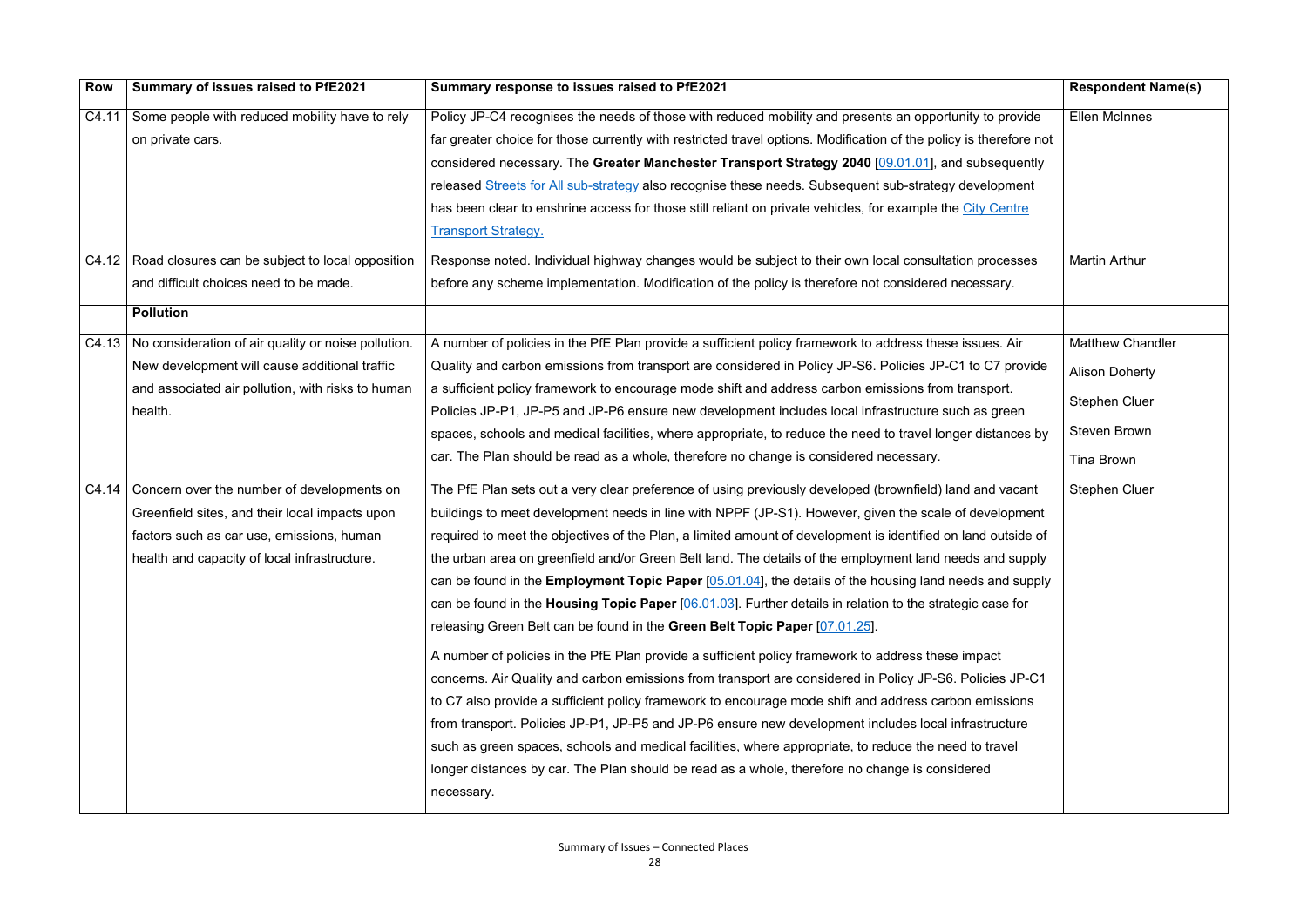| The PfE Site Allocation Process Site Selection Background Paper [03.04.01] outlines the methodology<br>used to identify allocations. Consideration of land within the existing urban area or with good public transport<br>accessibility was a key factor for identification of allocations Appendix 6 Site suitability methodology<br>[03.04.08]<br>Allocations are assessed on their unique and cumulative impacts through their respective Transport<br>Locality Assessments [09.01.07 through to 09.01.29] and the Transport Strategic Modelling Technical<br>Note – Places for Everyone 2021 $[09.01.04]$ .<br>Lack of adequate planning<br>C4.15   No forward planning of transport infrastructure<br>The Local Authorities and TfGM have a clear policy direction (JP-Strat 14) and major programme of<br><b>Helen Lomax</b><br>prior to building means this is unrealistic<br>investment in sustainable transport which is expected to transform travel patterns in GM and help achieve<br>our "Right Mix" vision of no net increase in motor-vehicle traffic by 2040.<br>Policy JP-C 1 supports transforming transport infrastructure and services in order to help deliver an<br>accessible, low carbon Greater Manchester with world-class connectivity. The phasing of all new<br>infrastructure will be planned to be delivered as early as possible relative to new developments. In relation<br>to the allocations, indicative phasing is set out in the Transport Locality Assessments [09.01.07 through<br>to 09.01.29]. i The aim is to provide an integrated approach to transport and land use planning by<br>identifying the strategic transport interventions required to deliver the scale of growth envisaged across<br><b>Greater Manchester.</b><br>C4.16   Laissez-faire approach, arguing only once the<br>Our approach, set out in Policy JP-Strat 14 and JP-C1 to JP-C7 and the GM Transport Strategy 2040<br><b>Matthew Chandler</b><br>$[09.01.01]$ , is to pro-actively improve public transport and active travel alternatives, to change travel<br>roads become more constrained that people will<br>change their habits.<br>behaviour, and make the best use of our limited road space.<br>The majority of housing for Bury is in the Elton<br>Policy JP Allocation 7 includes measures to deliver public transport accessibility, sustainable transport<br>June Clough<br>C4.17<br>infrastructure, and mitigate other highways impacts. Further detail is provided in JPA7 Elton Reservoir Site<br>Reservoir site while locating the jobs on the M66<br>Northern Gateway corridor the other side of an<br>Allocation Topic Paper [10.03.43].<br>already congested Radcliffe/Whitefield town<br>The Transport Locality Assessments - Bury - Greater Manchester Spatial Framework 2020<br>centre. The proposed new link road will not help<br>[09.01.09] analyses the impact of Elton Reservoir on the local transport network and concludes that the<br>this problem as it links one congested area to<br>potential impacts of development on the transport network can be addressed and are not considered to be<br>another | <b>Row</b> | Summary of issues raised to PfE2021 | Summary response to issues raised to PfE2021                                                       | <b>Respondent Name(s)</b> |
|------------------------------------------------------------------------------------------------------------------------------------------------------------------------------------------------------------------------------------------------------------------------------------------------------------------------------------------------------------------------------------------------------------------------------------------------------------------------------------------------------------------------------------------------------------------------------------------------------------------------------------------------------------------------------------------------------------------------------------------------------------------------------------------------------------------------------------------------------------------------------------------------------------------------------------------------------------------------------------------------------------------------------------------------------------------------------------------------------------------------------------------------------------------------------------------------------------------------------------------------------------------------------------------------------------------------------------------------------------------------------------------------------------------------------------------------------------------------------------------------------------------------------------------------------------------------------------------------------------------------------------------------------------------------------------------------------------------------------------------------------------------------------------------------------------------------------------------------------------------------------------------------------------------------------------------------------------------------------------------------------------------------------------------------------------------------------------------------------------------------------------------------------------------------------------------------------------------------------------------------------------------------------------------------------------------------------------------------------------------------------------------------------------------------------------------------------------------------------------------------------------------------------------------------------------------------------------------------------------------------------------------------------------------------------------------------------------------------------------------------------------------------------------------------------------------------------------------------------------------------------------------------------------------------------------------------------------------------------------------------------------------------------------------------------------------------------------------------------------------------------------------------------------------|------------|-------------------------------------|----------------------------------------------------------------------------------------------------|---------------------------|
|                                                                                                                                                                                                                                                                                                                                                                                                                                                                                                                                                                                                                                                                                                                                                                                                                                                                                                                                                                                                                                                                                                                                                                                                                                                                                                                                                                                                                                                                                                                                                                                                                                                                                                                                                                                                                                                                                                                                                                                                                                                                                                                                                                                                                                                                                                                                                                                                                                                                                                                                                                                                                                                                                                                                                                                                                                                                                                                                                                                                                                                                                                                                                                  |            |                                     |                                                                                                    |                           |
|                                                                                                                                                                                                                                                                                                                                                                                                                                                                                                                                                                                                                                                                                                                                                                                                                                                                                                                                                                                                                                                                                                                                                                                                                                                                                                                                                                                                                                                                                                                                                                                                                                                                                                                                                                                                                                                                                                                                                                                                                                                                                                                                                                                                                                                                                                                                                                                                                                                                                                                                                                                                                                                                                                                                                                                                                                                                                                                                                                                                                                                                                                                                                                  |            |                                     |                                                                                                    |                           |
|                                                                                                                                                                                                                                                                                                                                                                                                                                                                                                                                                                                                                                                                                                                                                                                                                                                                                                                                                                                                                                                                                                                                                                                                                                                                                                                                                                                                                                                                                                                                                                                                                                                                                                                                                                                                                                                                                                                                                                                                                                                                                                                                                                                                                                                                                                                                                                                                                                                                                                                                                                                                                                                                                                                                                                                                                                                                                                                                                                                                                                                                                                                                                                  |            |                                     |                                                                                                    |                           |
|                                                                                                                                                                                                                                                                                                                                                                                                                                                                                                                                                                                                                                                                                                                                                                                                                                                                                                                                                                                                                                                                                                                                                                                                                                                                                                                                                                                                                                                                                                                                                                                                                                                                                                                                                                                                                                                                                                                                                                                                                                                                                                                                                                                                                                                                                                                                                                                                                                                                                                                                                                                                                                                                                                                                                                                                                                                                                                                                                                                                                                                                                                                                                                  |            |                                     |                                                                                                    |                           |
|                                                                                                                                                                                                                                                                                                                                                                                                                                                                                                                                                                                                                                                                                                                                                                                                                                                                                                                                                                                                                                                                                                                                                                                                                                                                                                                                                                                                                                                                                                                                                                                                                                                                                                                                                                                                                                                                                                                                                                                                                                                                                                                                                                                                                                                                                                                                                                                                                                                                                                                                                                                                                                                                                                                                                                                                                                                                                                                                                                                                                                                                                                                                                                  |            |                                     |                                                                                                    |                           |
|                                                                                                                                                                                                                                                                                                                                                                                                                                                                                                                                                                                                                                                                                                                                                                                                                                                                                                                                                                                                                                                                                                                                                                                                                                                                                                                                                                                                                                                                                                                                                                                                                                                                                                                                                                                                                                                                                                                                                                                                                                                                                                                                                                                                                                                                                                                                                                                                                                                                                                                                                                                                                                                                                                                                                                                                                                                                                                                                                                                                                                                                                                                                                                  |            |                                     |                                                                                                    |                           |
|                                                                                                                                                                                                                                                                                                                                                                                                                                                                                                                                                                                                                                                                                                                                                                                                                                                                                                                                                                                                                                                                                                                                                                                                                                                                                                                                                                                                                                                                                                                                                                                                                                                                                                                                                                                                                                                                                                                                                                                                                                                                                                                                                                                                                                                                                                                                                                                                                                                                                                                                                                                                                                                                                                                                                                                                                                                                                                                                                                                                                                                                                                                                                                  |            |                                     |                                                                                                    |                           |
|                                                                                                                                                                                                                                                                                                                                                                                                                                                                                                                                                                                                                                                                                                                                                                                                                                                                                                                                                                                                                                                                                                                                                                                                                                                                                                                                                                                                                                                                                                                                                                                                                                                                                                                                                                                                                                                                                                                                                                                                                                                                                                                                                                                                                                                                                                                                                                                                                                                                                                                                                                                                                                                                                                                                                                                                                                                                                                                                                                                                                                                                                                                                                                  |            |                                     |                                                                                                    |                           |
|                                                                                                                                                                                                                                                                                                                                                                                                                                                                                                                                                                                                                                                                                                                                                                                                                                                                                                                                                                                                                                                                                                                                                                                                                                                                                                                                                                                                                                                                                                                                                                                                                                                                                                                                                                                                                                                                                                                                                                                                                                                                                                                                                                                                                                                                                                                                                                                                                                                                                                                                                                                                                                                                                                                                                                                                                                                                                                                                                                                                                                                                                                                                                                  |            |                                     |                                                                                                    |                           |
|                                                                                                                                                                                                                                                                                                                                                                                                                                                                                                                                                                                                                                                                                                                                                                                                                                                                                                                                                                                                                                                                                                                                                                                                                                                                                                                                                                                                                                                                                                                                                                                                                                                                                                                                                                                                                                                                                                                                                                                                                                                                                                                                                                                                                                                                                                                                                                                                                                                                                                                                                                                                                                                                                                                                                                                                                                                                                                                                                                                                                                                                                                                                                                  |            |                                     |                                                                                                    |                           |
|                                                                                                                                                                                                                                                                                                                                                                                                                                                                                                                                                                                                                                                                                                                                                                                                                                                                                                                                                                                                                                                                                                                                                                                                                                                                                                                                                                                                                                                                                                                                                                                                                                                                                                                                                                                                                                                                                                                                                                                                                                                                                                                                                                                                                                                                                                                                                                                                                                                                                                                                                                                                                                                                                                                                                                                                                                                                                                                                                                                                                                                                                                                                                                  |            |                                     |                                                                                                    |                           |
|                                                                                                                                                                                                                                                                                                                                                                                                                                                                                                                                                                                                                                                                                                                                                                                                                                                                                                                                                                                                                                                                                                                                                                                                                                                                                                                                                                                                                                                                                                                                                                                                                                                                                                                                                                                                                                                                                                                                                                                                                                                                                                                                                                                                                                                                                                                                                                                                                                                                                                                                                                                                                                                                                                                                                                                                                                                                                                                                                                                                                                                                                                                                                                  |            |                                     |                                                                                                    |                           |
|                                                                                                                                                                                                                                                                                                                                                                                                                                                                                                                                                                                                                                                                                                                                                                                                                                                                                                                                                                                                                                                                                                                                                                                                                                                                                                                                                                                                                                                                                                                                                                                                                                                                                                                                                                                                                                                                                                                                                                                                                                                                                                                                                                                                                                                                                                                                                                                                                                                                                                                                                                                                                                                                                                                                                                                                                                                                                                                                                                                                                                                                                                                                                                  |            |                                     |                                                                                                    |                           |
|                                                                                                                                                                                                                                                                                                                                                                                                                                                                                                                                                                                                                                                                                                                                                                                                                                                                                                                                                                                                                                                                                                                                                                                                                                                                                                                                                                                                                                                                                                                                                                                                                                                                                                                                                                                                                                                                                                                                                                                                                                                                                                                                                                                                                                                                                                                                                                                                                                                                                                                                                                                                                                                                                                                                                                                                                                                                                                                                                                                                                                                                                                                                                                  |            |                                     |                                                                                                    |                           |
|                                                                                                                                                                                                                                                                                                                                                                                                                                                                                                                                                                                                                                                                                                                                                                                                                                                                                                                                                                                                                                                                                                                                                                                                                                                                                                                                                                                                                                                                                                                                                                                                                                                                                                                                                                                                                                                                                                                                                                                                                                                                                                                                                                                                                                                                                                                                                                                                                                                                                                                                                                                                                                                                                                                                                                                                                                                                                                                                                                                                                                                                                                                                                                  |            |                                     |                                                                                                    |                           |
|                                                                                                                                                                                                                                                                                                                                                                                                                                                                                                                                                                                                                                                                                                                                                                                                                                                                                                                                                                                                                                                                                                                                                                                                                                                                                                                                                                                                                                                                                                                                                                                                                                                                                                                                                                                                                                                                                                                                                                                                                                                                                                                                                                                                                                                                                                                                                                                                                                                                                                                                                                                                                                                                                                                                                                                                                                                                                                                                                                                                                                                                                                                                                                  |            |                                     |                                                                                                    |                           |
|                                                                                                                                                                                                                                                                                                                                                                                                                                                                                                                                                                                                                                                                                                                                                                                                                                                                                                                                                                                                                                                                                                                                                                                                                                                                                                                                                                                                                                                                                                                                                                                                                                                                                                                                                                                                                                                                                                                                                                                                                                                                                                                                                                                                                                                                                                                                                                                                                                                                                                                                                                                                                                                                                                                                                                                                                                                                                                                                                                                                                                                                                                                                                                  |            |                                     |                                                                                                    |                           |
|                                                                                                                                                                                                                                                                                                                                                                                                                                                                                                                                                                                                                                                                                                                                                                                                                                                                                                                                                                                                                                                                                                                                                                                                                                                                                                                                                                                                                                                                                                                                                                                                                                                                                                                                                                                                                                                                                                                                                                                                                                                                                                                                                                                                                                                                                                                                                                                                                                                                                                                                                                                                                                                                                                                                                                                                                                                                                                                                                                                                                                                                                                                                                                  |            |                                     |                                                                                                    |                           |
|                                                                                                                                                                                                                                                                                                                                                                                                                                                                                                                                                                                                                                                                                                                                                                                                                                                                                                                                                                                                                                                                                                                                                                                                                                                                                                                                                                                                                                                                                                                                                                                                                                                                                                                                                                                                                                                                                                                                                                                                                                                                                                                                                                                                                                                                                                                                                                                                                                                                                                                                                                                                                                                                                                                                                                                                                                                                                                                                                                                                                                                                                                                                                                  |            |                                     |                                                                                                    |                           |
|                                                                                                                                                                                                                                                                                                                                                                                                                                                                                                                                                                                                                                                                                                                                                                                                                                                                                                                                                                                                                                                                                                                                                                                                                                                                                                                                                                                                                                                                                                                                                                                                                                                                                                                                                                                                                                                                                                                                                                                                                                                                                                                                                                                                                                                                                                                                                                                                                                                                                                                                                                                                                                                                                                                                                                                                                                                                                                                                                                                                                                                                                                                                                                  |            |                                     |                                                                                                    |                           |
|                                                                                                                                                                                                                                                                                                                                                                                                                                                                                                                                                                                                                                                                                                                                                                                                                                                                                                                                                                                                                                                                                                                                                                                                                                                                                                                                                                                                                                                                                                                                                                                                                                                                                                                                                                                                                                                                                                                                                                                                                                                                                                                                                                                                                                                                                                                                                                                                                                                                                                                                                                                                                                                                                                                                                                                                                                                                                                                                                                                                                                                                                                                                                                  |            |                                     |                                                                                                    |                           |
|                                                                                                                                                                                                                                                                                                                                                                                                                                                                                                                                                                                                                                                                                                                                                                                                                                                                                                                                                                                                                                                                                                                                                                                                                                                                                                                                                                                                                                                                                                                                                                                                                                                                                                                                                                                                                                                                                                                                                                                                                                                                                                                                                                                                                                                                                                                                                                                                                                                                                                                                                                                                                                                                                                                                                                                                                                                                                                                                                                                                                                                                                                                                                                  |            |                                     |                                                                                                    |                           |
|                                                                                                                                                                                                                                                                                                                                                                                                                                                                                                                                                                                                                                                                                                                                                                                                                                                                                                                                                                                                                                                                                                                                                                                                                                                                                                                                                                                                                                                                                                                                                                                                                                                                                                                                                                                                                                                                                                                                                                                                                                                                                                                                                                                                                                                                                                                                                                                                                                                                                                                                                                                                                                                                                                                                                                                                                                                                                                                                                                                                                                                                                                                                                                  |            |                                     |                                                                                                    |                           |
|                                                                                                                                                                                                                                                                                                                                                                                                                                                                                                                                                                                                                                                                                                                                                                                                                                                                                                                                                                                                                                                                                                                                                                                                                                                                                                                                                                                                                                                                                                                                                                                                                                                                                                                                                                                                                                                                                                                                                                                                                                                                                                                                                                                                                                                                                                                                                                                                                                                                                                                                                                                                                                                                                                                                                                                                                                                                                                                                                                                                                                                                                                                                                                  |            |                                     |                                                                                                    |                           |
|                                                                                                                                                                                                                                                                                                                                                                                                                                                                                                                                                                                                                                                                                                                                                                                                                                                                                                                                                                                                                                                                                                                                                                                                                                                                                                                                                                                                                                                                                                                                                                                                                                                                                                                                                                                                                                                                                                                                                                                                                                                                                                                                                                                                                                                                                                                                                                                                                                                                                                                                                                                                                                                                                                                                                                                                                                                                                                                                                                                                                                                                                                                                                                  |            |                                     |                                                                                                    |                           |
|                                                                                                                                                                                                                                                                                                                                                                                                                                                                                                                                                                                                                                                                                                                                                                                                                                                                                                                                                                                                                                                                                                                                                                                                                                                                                                                                                                                                                                                                                                                                                                                                                                                                                                                                                                                                                                                                                                                                                                                                                                                                                                                                                                                                                                                                                                                                                                                                                                                                                                                                                                                                                                                                                                                                                                                                                                                                                                                                                                                                                                                                                                                                                                  |            |                                     |                                                                                                    |                           |
|                                                                                                                                                                                                                                                                                                                                                                                                                                                                                                                                                                                                                                                                                                                                                                                                                                                                                                                                                                                                                                                                                                                                                                                                                                                                                                                                                                                                                                                                                                                                                                                                                                                                                                                                                                                                                                                                                                                                                                                                                                                                                                                                                                                                                                                                                                                                                                                                                                                                                                                                                                                                                                                                                                                                                                                                                                                                                                                                                                                                                                                                                                                                                                  |            |                                     |                                                                                                    |                           |
|                                                                                                                                                                                                                                                                                                                                                                                                                                                                                                                                                                                                                                                                                                                                                                                                                                                                                                                                                                                                                                                                                                                                                                                                                                                                                                                                                                                                                                                                                                                                                                                                                                                                                                                                                                                                                                                                                                                                                                                                                                                                                                                                                                                                                                                                                                                                                                                                                                                                                                                                                                                                                                                                                                                                                                                                                                                                                                                                                                                                                                                                                                                                                                  |            |                                     | unsafe or severe, in accordance with NPPF guidance. The Locality Assessment also identifies public |                           |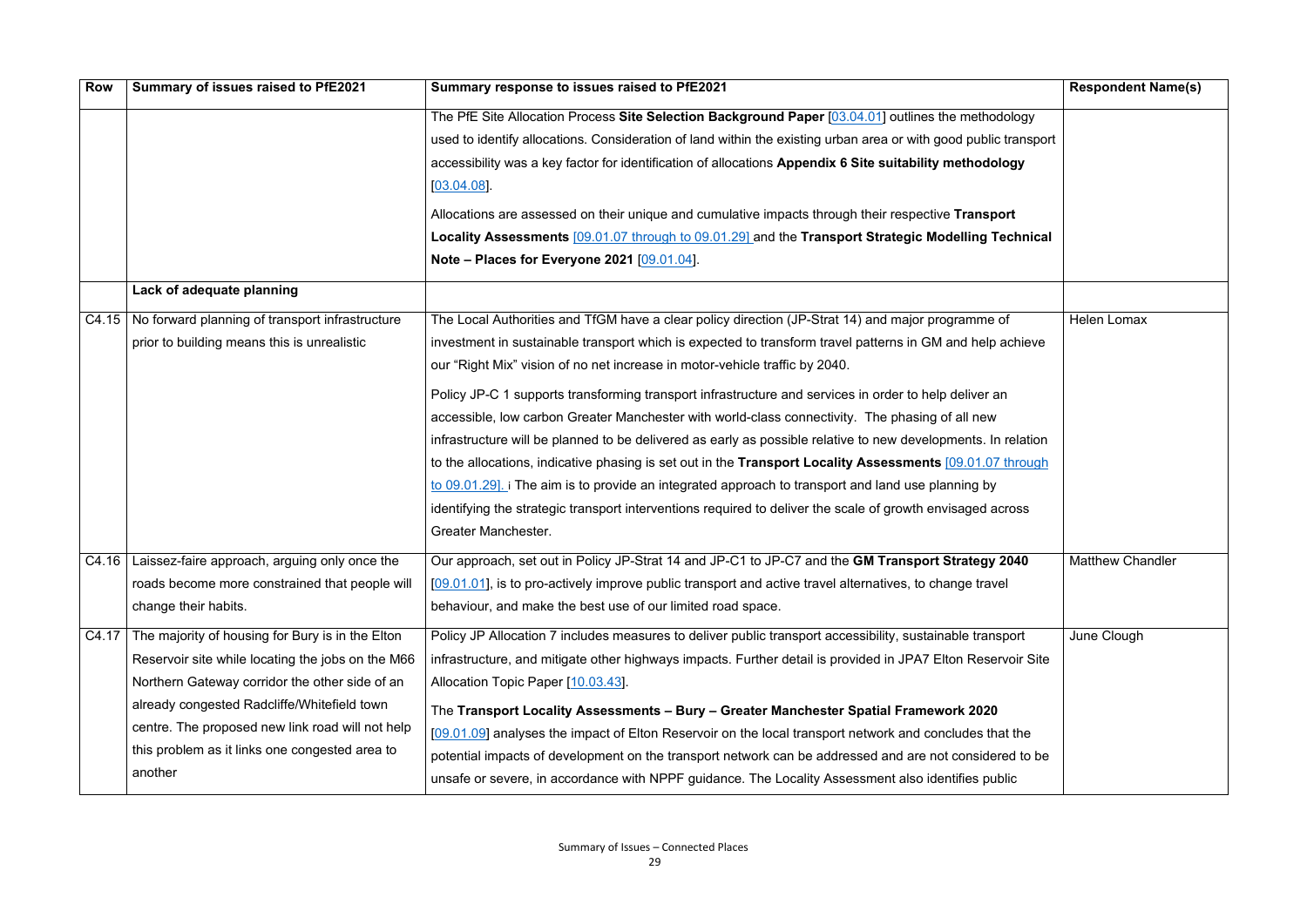| <b>Row</b> | Summary of issues raised to PfE2021            | Summary response to issues raised to PfE2021                                                                    | <b>Respondent Name(s)</b>       |
|------------|------------------------------------------------|-----------------------------------------------------------------------------------------------------------------|---------------------------------|
|            |                                                | transport improvements that are necessary or would support the allocation in order to promote sustainable       |                                 |
|            |                                                | transport to minimise highway growth impacts. No changes to the policy are considered necessary.                |                                 |
| C4.18      | The plan could have been implemented years     | Response noted. Modification of the policy is not considered necessary.                                         | Jeremy Williams                 |
|            | ago. A lot of words which may, or may not, be  |                                                                                                                 |                                 |
|            | beneficial in the long run.                    |                                                                                                                 |                                 |
|            | <b>Behaviour Change</b>                        |                                                                                                                 |                                 |
| C4.19      | Include emphasis how residents will be         | The Streets for All policy JP-C4 presents a series of solutions that help encourage sustainable travel.         | <b>Friends of Carrington</b>    |
|            | persuaded to change their mode of transport.   | Aligned with other PfE Connected Places policies JP-C3 to JP-C7 it creates a strong policy framework that       | Moss                            |
|            |                                                | supports the transformation of travel patterns across the plan area.                                            |                                 |
|            |                                                | The policy justification within the PfE Plan for the Connected Places chapter [10.27] refers to the need for    |                                 |
|            |                                                | targeted travel behaviour change activities. This reflects the Greater Manchester Transport Strategy 2040       |                                 |
|            |                                                | [09.01.01] which includes maintaining a programme of interventions which are to be supported by                 |                                 |
|            |                                                | encouraging sustainable travel behaviour change. Modification of the policy is therefore not considered         |                                 |
|            |                                                | necessary.                                                                                                      |                                 |
|            | <b>Plan delivery</b>                           |                                                                                                                 |                                 |
|            | C4.20   How will Streets for All be achieved?  | Policy JP-C4 sets the policy framework for delivery alongside policies within the Greater Manchester            | Ann Guilfoyle                   |
|            |                                                | <b>Transport Strategy 2040</b> [09.01.01] and recently published Streets for All sub-strategy. A number of      |                                 |
|            |                                                | interventions, consistent with these policies are proposed, or under delivery, within Our Five Year             |                                 |
|            |                                                | <b>Transport Delivery Plan [09.01.02].</b> Our CRSTS submission includes a Streets for All Programme            |                                 |
|            |                                                | (Appendix 08) allocating funding to a number of Streets for All interventions and Streets for All principles    |                                 |
|            |                                                | will also be embedded in our Quality Bus Transit and Bus Corridor Upgrade packages proposed within our          |                                 |
|            |                                                | CRSTS Bus Programme (Appendix 01).                                                                              |                                 |
| C4.21      | Further detail requested on the application of | Policies within the Greater Manchester Transport Strategy 2040 [09.01.01] and subsequently released             | <b>Rowland Homes Ltd</b>        |
|            | Streets for All policy through Local Plans or  | Streets for All sub-strategy provide further detail regarding application of the Streets for All approach. Each | <b>Highgrove Strategic Land</b> |
|            | development management processes, and how      | PfE local authority has adopted the strategy and will set out their own development management processes        | Ltd                             |
|            | it will be addressed.                          | to deliver the strategy. It is not necessary or appropriate to determine the scope of local plans in the PfE    |                                 |
|            |                                                | Plan. That will be a matter for individual districts to determine. This approach is considered consistent with  | <b>PD Northern Steels</b>       |
|            |                                                | NPPF, particularly paragraph 28 which confirms that it is for local planning authorities 'to set out more       | <b>Peter and Diane Martin</b>   |
|            |                                                |                                                                                                                 |                                 |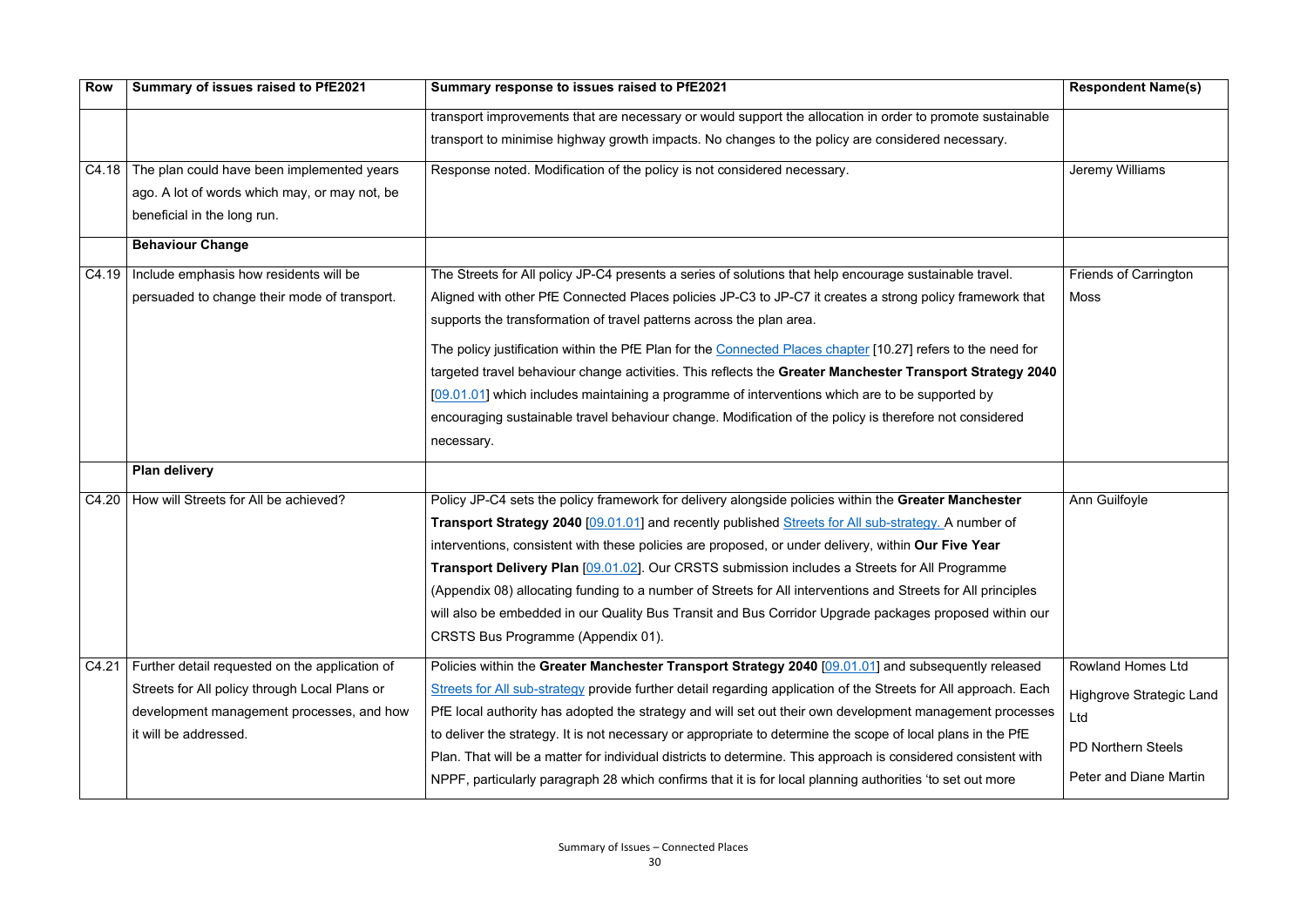| <b>Row</b> | Summary of issues raised to PfE2021              | Summary response to issues raised to PfE2021                                                                 | <b>Respondent Name(s)</b> |
|------------|--------------------------------------------------|--------------------------------------------------------------------------------------------------------------|---------------------------|
|            |                                                  | detailed policies for specific areas, neighbourhoods or types of development'. Modification of the policy is | Boys and Girls Club of    |
|            |                                                  | therefore not considered necessary.                                                                          | <b>Greater Manchester</b> |
|            | <b>Congestion charge</b>                         |                                                                                                              |                           |
|            | C4.22   Concerns that the policy is a congestion | The policy presents no charging proposals to address congestion. Modification of the policy is not           | <b>Colin Walters</b>      |
|            | charging proposal.                               | considered necessary.                                                                                        |                           |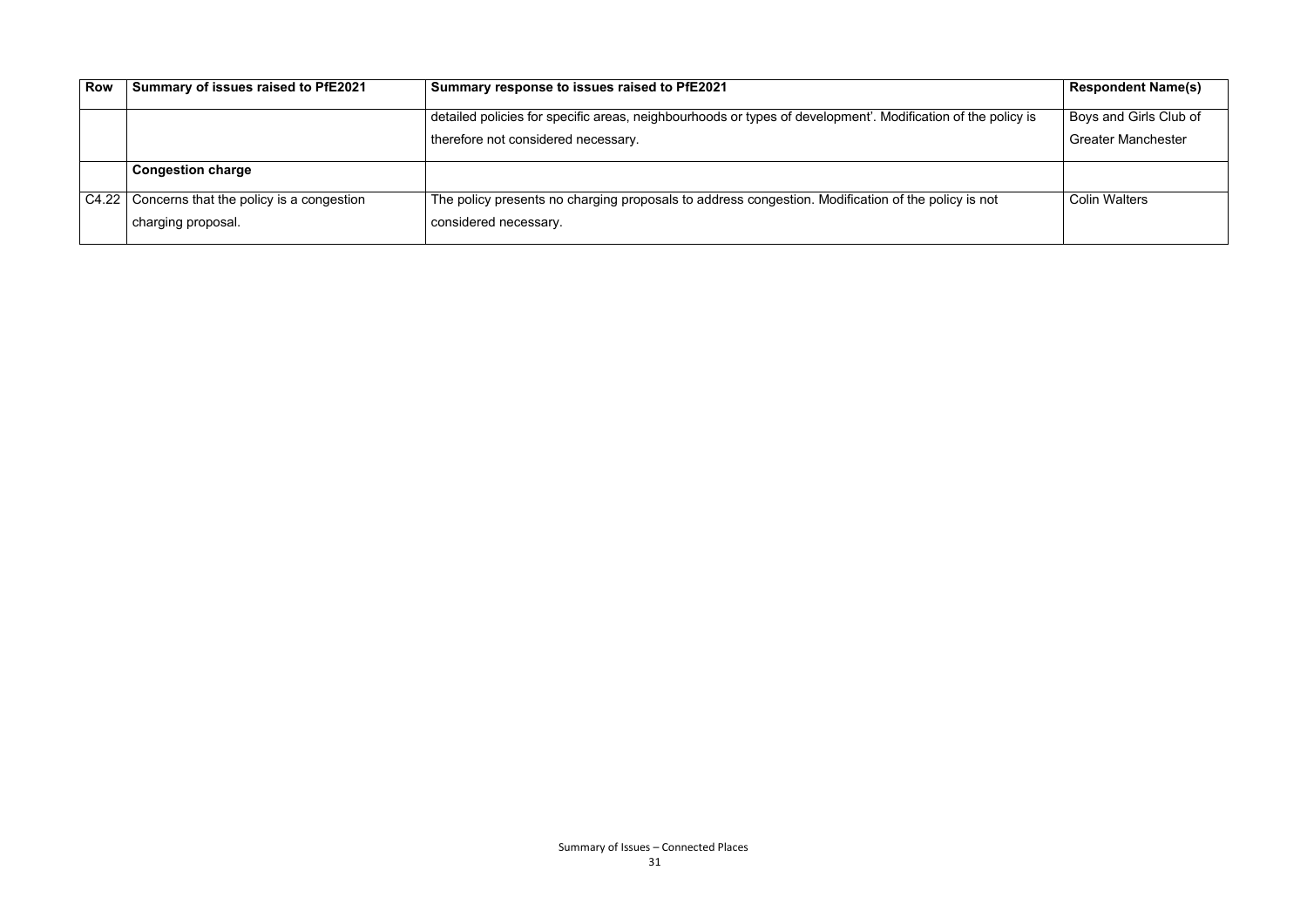#### **PfE 2021 Policy JP-C5 – Walking and Cycling**

| <b>Row</b>       | Summary of issues raised to PfE2021                  | Summary response to issues raised to PfE2021                                                                    | <b>Respondent Name(s)</b>  |
|------------------|------------------------------------------------------|-----------------------------------------------------------------------------------------------------------------|----------------------------|
|                  | <b>Policy Support</b>                                |                                                                                                                 |                            |
| C <sub>5.1</sub> | Support the requirements to lessen reliance on       | Support noted                                                                                                   | Julie Riley                |
|                  | private car for short to medium distances to         |                                                                                                                 | <b>Royal London Asset</b>  |
|                  | promote better wellbeing. Highlights                 |                                                                                                                 | <b>Management RLAM</b>     |
|                  | requirements to use canals, parks, and               |                                                                                                                 |                            |
|                  | recreation grounds to encourage cycling and          |                                                                                                                 | Ann Guilfoyle              |
|                  | walking.                                             |                                                                                                                 | Friends of the Earth       |
|                  | The removal of access barriers that discourage       |                                                                                                                 | <b>Trans Pennine Trail</b> |
|                  | legitimate users is very welcomed and should         |                                                                                                                 |                            |
|                  | give local authority partners the support to         |                                                                                                                 |                            |
|                  | develop their barrier removal programme.             |                                                                                                                 |                            |
|                  | Location of new development                          |                                                                                                                 |                            |
| C5.2             | Building on greenfield land will impact on existing  | A number of policies in the Connected Places chapter of the PfE Plan provide a sufficient policy framework      | Gillian Boyle              |
|                  | well used paths that are proposed for                | to address these issues. Policy JP-C5 supports ensuring that new developments are planned and                   | <b>Stephen Cluer</b>       |
|                  | development, as well as decreasing active travel     | constructed with walking and cycling as the primary means of local access, and fully integrated into the        |                            |
|                  | as people will be forced to use cars for all         | existing walking and cycling infrastructure in accordance with JP-C7.                                           | <b>Christopher Russell</b> |
|                  | journeys to access PT and employment sites.          | Policy JP-C7 requires all new development to prioritise safe and convenient access to the site and buildings    |                            |
|                  | This will also increase air pollution in these areas | for all users in accordance with the user hierarchy set out in Policy JP-C1. This will include providing new    |                            |
|                  | and discourage people from enjoying active           | and enhanced walking, cycling routes through and around the site and improve the coverage, quality, and         |                            |
|                  | healthy lifestyles.                                  | integration of the wider walking, cycling network. No modifications are considered necessary.                   |                            |
|                  | Traffic congestion, pollution and road safety        |                                                                                                                 |                            |
| C5.3             | Some roads designated as cycle routes would          | A number of policies in the Plan provide a sufficient policy framework to address highway safety issues.        | <b>Julie Halliwell</b>     |
|                  | also inevitably become main link roads between       | Policy JP-C5 alongside Policy JP-C4 address highway safety, a known barrier to active travel by supporting      |                            |
|                  | new housing developments, increasing dangers         | the creation of safe, attractive and integrated walking and cycling infrastructure, and supporting the creation |                            |
|                  | for road users                                       | of, where needed, dedicated separate space for people walking and cycling, with pedestrians and cyclists        |                            |
|                  |                                                      | given priority at junctions and crossings which form part of the Bee Network. Policy JP-C1 sets out the         |                            |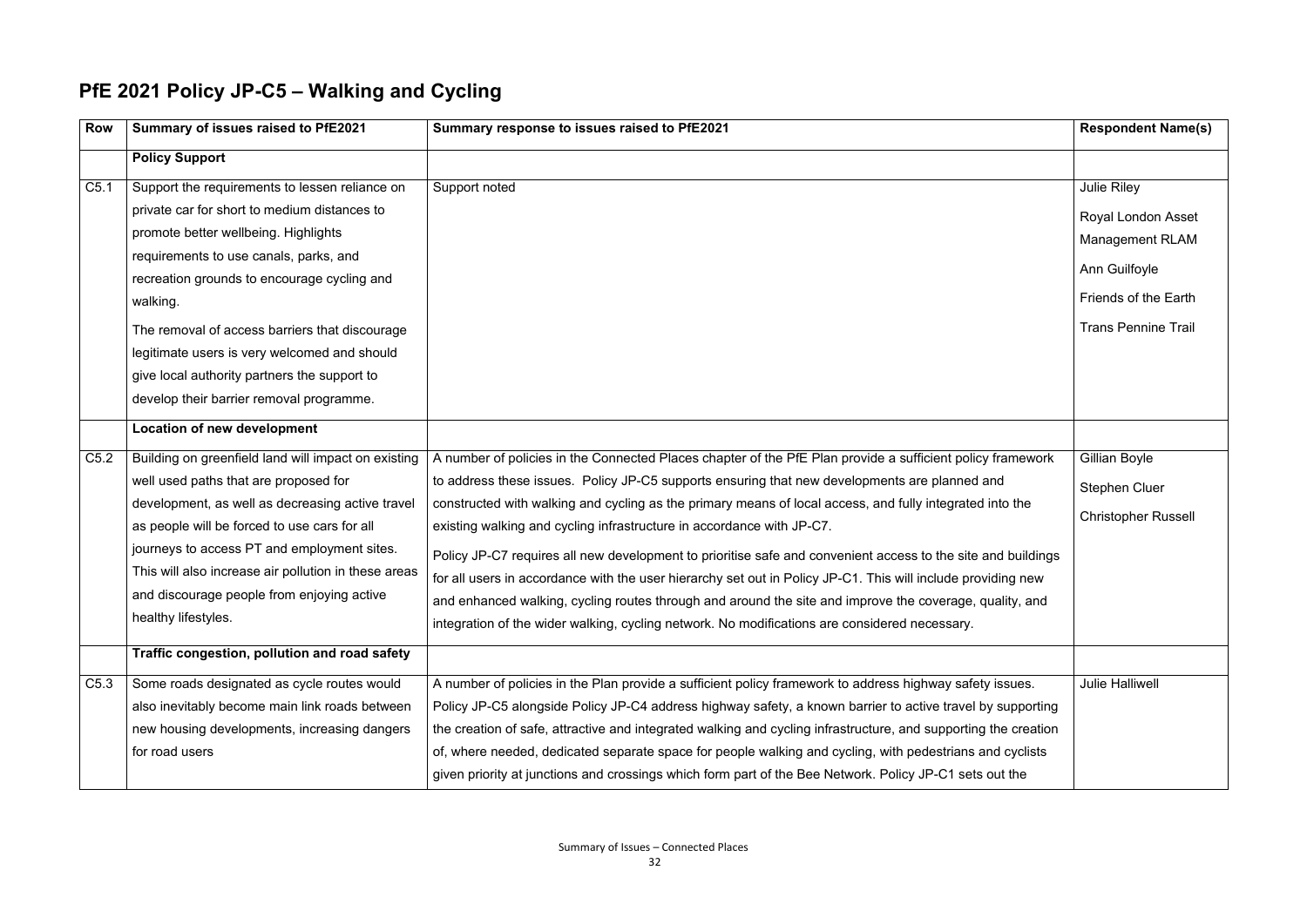| <b>Row</b> | Summary of issues raised to PfE2021                 | Summary response to issues raised to PfE2021                                                                        | <b>Respondent Name(s)</b> |
|------------|-----------------------------------------------------|---------------------------------------------------------------------------------------------------------------------|---------------------------|
|            |                                                     | Global Street Design Guide hierarchy giving the highest priority to the most vulnerable road users such as          |                           |
|            |                                                     | pedestrians and cyclists.                                                                                           |                           |
|            |                                                     | Greater Manchester Transport Strategy 2040 [09.01.01] reflects the vital role that effective operation of           |                           |
|            |                                                     | highways network play within wider transport network and our recently published sub-strategy "Streets for All       |                           |
|            |                                                     | Strategy" sets out how we intend to ensure that the competing needs of different road users (e.g. public            |                           |
|            |                                                     | transport and car drivers) are balanced in a way that supports sustainable growth. An introduction to Streets       |                           |
|            |                                                     | for All approach is set out in the Transport Topic Paper [09.01.29]. The Interim Active Travel Design               |                           |
|            |                                                     | <b>Guide</b> provides detailed guidance to GM authorities regarding best practice standards to meet when            |                           |
|            |                                                     | designing cycling infrastructure, including the balance of protection required for active travel users for          |                           |
|            |                                                     | different levels of general traffic to minimise potential conflict. No modifications to the policy are therefore    |                           |
|            |                                                     | considered necessary.                                                                                               |                           |
| C5.4       | Questions around the increase of light pollution in | The Greater Manchester Transport Strategy 2040 [09.01.01] recognises the potential negative impact of               | Sheila Tod                |
|            | rural areas.                                        | light pollution on the environment. Policy 12 of the GMTS states that: "We will minimise the impact of              |                           |
|            |                                                     | transport on the built and natural environment - including townscape, the historic environment, cultural            |                           |
|            |                                                     | heritage, landscape, habitats and biodiversity, geodiversity, water quality, pollution, flood risk and use of       |                           |
|            |                                                     | resource - and will deliver environmental enhancements and biodiversity net gain where possible."                   |                           |
|            |                                                     | Whilst it is considered that specific reference to light pollution within the PfE Plan could improve the clarity of |                           |
|            |                                                     | the policy, it is not considered to be a soundness issue, therefore no change is proposed.                          |                           |
|            | <b>Cycling - Quality, safety and maintenance</b>    |                                                                                                                     |                           |
| C5.5       | Cyclists are a hazard to pedestrians especially     | No modifications to the policy are considered necessary. Our recently published sub-strategy "Streets for All       | Anne Isherwood            |
|            | those with prams, young children, dogs and/or       | Strategy" sets out how we intend to ensure that the competing needs of different road users (e.g. pedestrians       |                           |
|            | mobility issues.                                    | and cyclists) are balanced in a way that supports sustainable growth. An introduction to Streets for All            |                           |
|            |                                                     | approach is set out in the Transport Topic Paper [09.01.29].                                                        |                           |
| C5.6       | There are cycle routes in Greater Manchester        | No modifications to the policy are considered necessary. Policy JP-C5 supports the creation of safe,                | <b>CPRE</b>               |
|            | that are deemed unsafe due to real and              | attractive, and integrated walking and cycling infrastructure to help deliver a higher proportion of journeys       |                           |
|            | perceived threat of crime, such as Fallowfield      | made by walking and cycling.                                                                                        |                           |
|            | Loop Investment in more walking and cycling.        | The Greater Manchester Transport Strategy 2040 [09.01.01] outlines how we will continue to work with                |                           |
|            |                                                     | partners to improve safety and tackle crime and anti-social behaviour across the network.                           |                           |
|            |                                                     |                                                                                                                     |                           |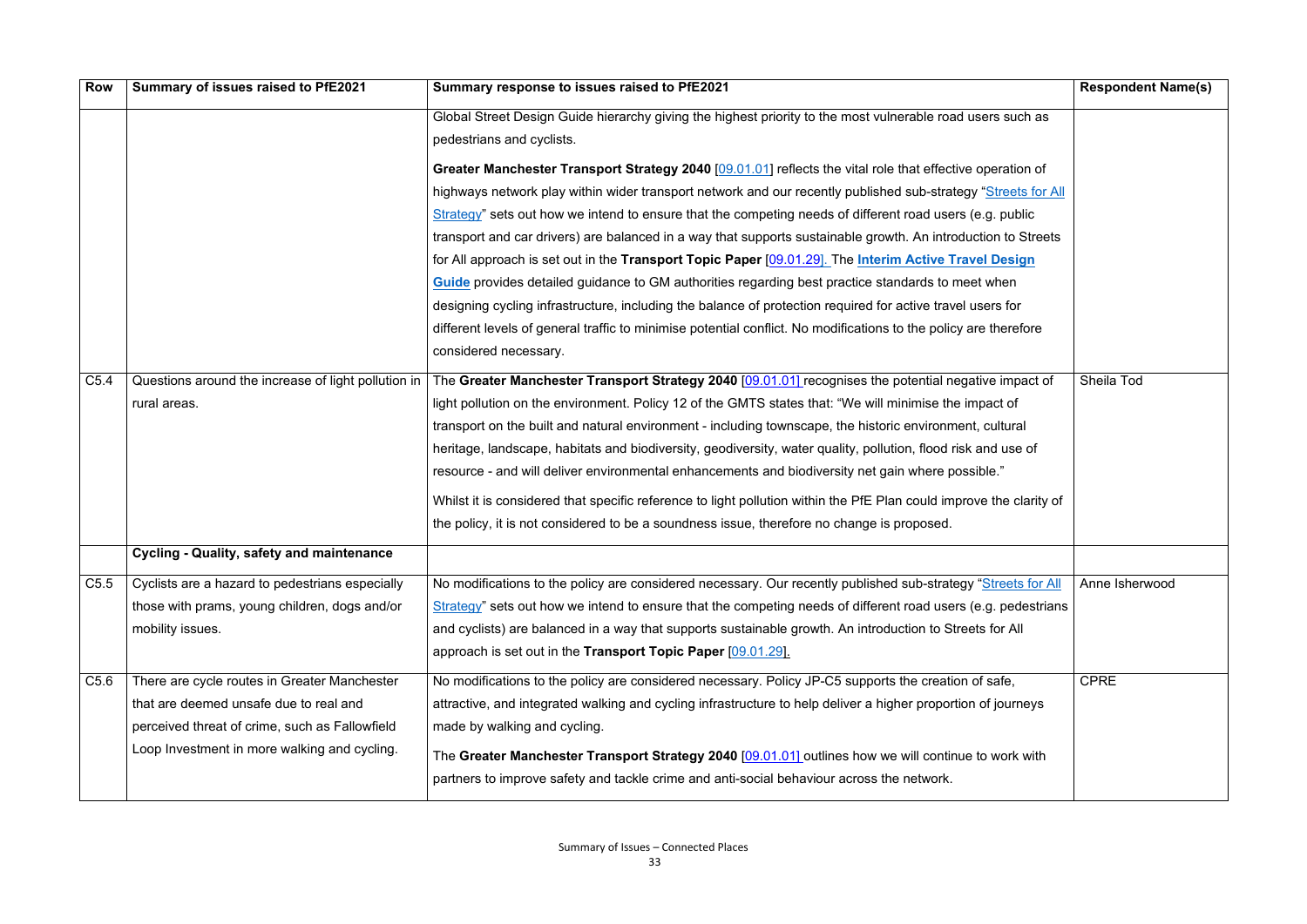| Row              | Summary of issues raised to PfE2021               | Summary response to issues raised to PfE2021                                                                     | <b>Respondent Name(s)</b>  |
|------------------|---------------------------------------------------|------------------------------------------------------------------------------------------------------------------|----------------------------|
| C <sub>5.7</sub> | Cycling infrastructure needs to be high quality   | Policy JP-C5 sets out support for a range of measures to improve the quality and continuous coverage of a        | Louise Bolotin             |
|                  | and continuous. It should also meet the LTN 1/20  | cycle infrastructure network across the whole of the plan area using national and locally adopted design         | E Bowles                   |
|                  | and bridleway standards where applicable.         | guidance. The Greater Manchester Cycling and Walking Infrastructure Proposal (Bee Network) is a vision for       |                            |
|                  | Potholes, blocked drains, high pollution levels   | Greater Manchester to become the first city-region in the UK to have a fully joined up walking and cycling       | <b>Christopher Russell</b> |
|                  | and congestion make cycling unsafe.               | network. The Greater Manchester's Cycling and Walking Investment Plan (Change a Region to Change a               | <b>Trans Pennine Trail</b> |
|                  |                                                   | Nation) sets out our ambition to connect every neighbourhood and community in Greater Manchester,                | Sheila Tod                 |
|                  |                                                   | covering over 1,800 miles of route. The network will have a single identity across Greater Manchester, using     |                            |
|                  |                                                   | the symbol of the worker bee, which will represent a promise of route quality: that all such routes will be      |                            |
|                  |                                                   | easily useable by a competent 12-year-old on a bike, or by a parent pushing a double buggy.                      |                            |
|                  |                                                   | The Greater Manchester Transport Strategy 2040 [09.01.01] outlines our ambition to enable people to              |                            |
|                  |                                                   | move seamlessly across a high quality, easy-to-use network. Our ambition is to bring the transport network       |                            |
|                  |                                                   | into a good state of repair, and maintain it, to ensure that it can withstand unexpected events, exceptional     |                            |
|                  |                                                   | demand, and severe weather. The Transport Topic Paper $[09.01.29]$ outlines the work underway to                 |                            |
|                  |                                                   | enhance the GM Cycling and Walking Network.                                                                      |                            |
| C <sub>5.8</sub> | Cycling infrastructure removed for other public   | Policy JP-C5 supports a range of measures to improve not only the quality but also the capacity and              | Peter Christie             |
|                  | transport modes. There used to be cycle lanes in  | continuous coverage of a cycle infrastructure network across the whole of the plan area. The Greater             |                            |
|                  | Trafford, but they disappeared.                   | Manchester's Cycling and Walking Investment Plan (Change a Region to Change a Nation) sets out our               |                            |
|                  |                                                   | ambition to connect every neighbourhood and community in Greater Manchester, covering over 1,800 miles           |                            |
|                  |                                                   | of route. As we continue to develop the GM Cycling and Walking Network, pre-existing low quality cycle           |                            |
|                  |                                                   | infrastructure may need to be replaced. Local authorities will develop and deliver new schemes via the           |                            |
|                  |                                                   | Mayor's Challenge Fund for Cycling and Walking. At present there is £160m in the fund available over the         |                            |
|                  |                                                   | next four years to roll out a programme of high quality, well maintained, attractive and well publicised cycle   |                            |
|                  |                                                   | and walking routes. No modifications to the policy are therefore considered necessary.                           |                            |
| C5.9             | Sounds like a good idea (walking and cycling) but | Maintenance is outside the scope of this plan, however the Greater Manchester Transport Strategy 2040            | <b>Kate Tod</b>            |
|                  | who is going to maintain the network?             | [09.01.01] outlines our ambition is to bring the transport network into a good state of repair, and maintain it, | Sheila Tod                 |
|                  |                                                   | to ensure that it can withstand unexpected events, exceptional demand, and severe weather. Local transport       |                            |
|                  |                                                   | authorities also have the responsibility for maintenance for the local highway network.                          |                            |
| C5.10            | Cycling infrastructure and parking must be        | Policy JP-C5 supports the creation of safe, attractive and integrated walking and cycling infrastructure,        | <b>Trans Pennine Trail</b> |
|                  | designed to be inclusive and accommodate non-     | connecting every neighbourhood and community using national and locally adopted design guidance.                 |                            |
|                  |                                                   |                                                                                                                  |                            |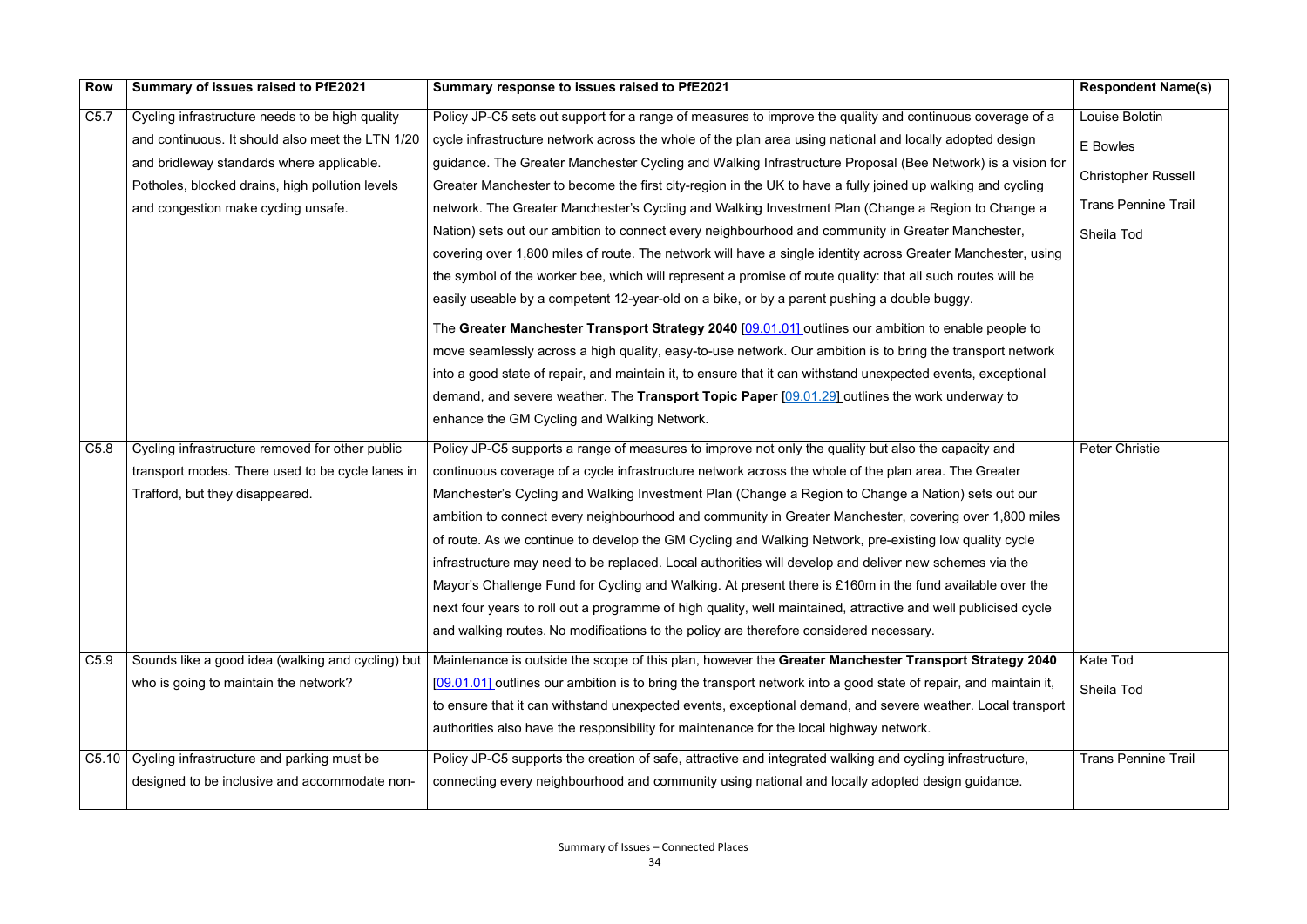| <b>Row</b> | Summary of issues raised to PfE2021                         | Summary response to issues raised to PfE2021                                                                      | <b>Respondent Name(s)</b>  |
|------------|-------------------------------------------------------------|-------------------------------------------------------------------------------------------------------------------|----------------------------|
|            | standard cycles such as trikes, cargo bikes and             | The Transport Topic Paper [09.01.29] references the Interim Active Travel Design Guide which provides             |                            |
|            | tandems.                                                    | detailed guidance that non-standard cycles will be given consideration when designing cycle infrastructure        |                            |
|            |                                                             | and cycle parking.                                                                                                |                            |
|            | C5.11   It would be very difficult to introduce cycle lanes | Comment noted. The Transport Topic Paper [09.01.29] references the Interim Active Travel Design Guide             | <b>Alison Doherty</b>      |
|            | on narrow roads.                                            | which provides detailed guidance on cycle lane design.                                                            |                            |
|            | <b>Disability access</b>                                    |                                                                                                                   |                            |
|            | C5.12   Disability Access is not addressed (in relation to  | Policy JP-C1 includes within the Global Street Design Guide hierarchy, pedestrians and people using               | <b>Matthew Chandler</b>    |
|            | Boothstown and A580).                                       | mobility aids as the highest priority. Policy JP-C7 prioritises the safe and convenient access to the site and    |                            |
|            |                                                             | buildings for all users in accordance with the user hierarchy in Policy JP-C1.                                    |                            |
|            |                                                             | Policy JP-C4 aims to ensure that the design and management of streets follow a "Streets for All" approach         |                            |
|            |                                                             | thereby ensuring that streets are welcoming for all and respond to the needs of those with reduced mobility.      |                            |
|            |                                                             | An introduction to the Streets for All approach is set out in the Transport Topic Paper [09.01.29]. In            |                            |
|            |                                                             | addition, the Greater Manchester Transport Strategy 2040 [09.01.01] outlines how we will continue to              |                            |
|            |                                                             | deliver accessibility improvements to our existing transport networks, targeting those parts of our transport     |                            |
|            |                                                             | system which most require improvement and cause most disadvantage to those with a mobility impairment             |                            |
|            |                                                             | (p29). No modifications to the policy are therefore considered necessary.                                         |                            |
|            | Delivery of the policy                                      |                                                                                                                   |                            |
| C5.13      | The plans for improved public transport and the             | Policies JP-C3, JP-C4 and JP-C5 in the PfE Plan provide a sufficient policy framework to support the              | <b>Colin Walters</b>       |
|            | encouragement of walking and cycling, whilst                | delivery of GM's realistic aspirations for the transport network. The overall framework for delivering proposed   | <b>Christopher Russell</b> |
|            | admirable, are unrealistic aspirations.                     | public transport and active travel improvements is contained in Greater Manchester Transport Strategy             |                            |
|            |                                                             | 2040 [09.01.01] and Our Five Year Transport Delivery Plan 2021-2026 [09.01.02]. Greater Manchester's              |                            |
|            |                                                             | Walking and Cycling Investment Plan (Change a Region to Change a Nation) provides further detail on the           |                            |
|            |                                                             | walking and cycling interventions currently proposed. We believe that these reflect realistic aspirations for the |                            |
|            |                                                             | transport network. No modifications to the policy are therefore considered necessary.                             |                            |
| C5.14      | Concern that the Bee Network will not receive the           | Greater Manchester has recently been awarded a City Regional Sustainable Transport Settlement (CRSTS)             | Friends of the Earth       |
|            | funding required for delivery.                              | which means that Government funding of £1.07bn will be available over the next five years to help develop         |                            |
|            |                                                             | and deliver the programme of interventions. Development of the GM Bee Network is a key priority as set out        |                            |
|            |                                                             | in Our Five-Year Transport Delivery Plan 2021-2026 [09.01.02]. It is anticipated that further multi-year          |                            |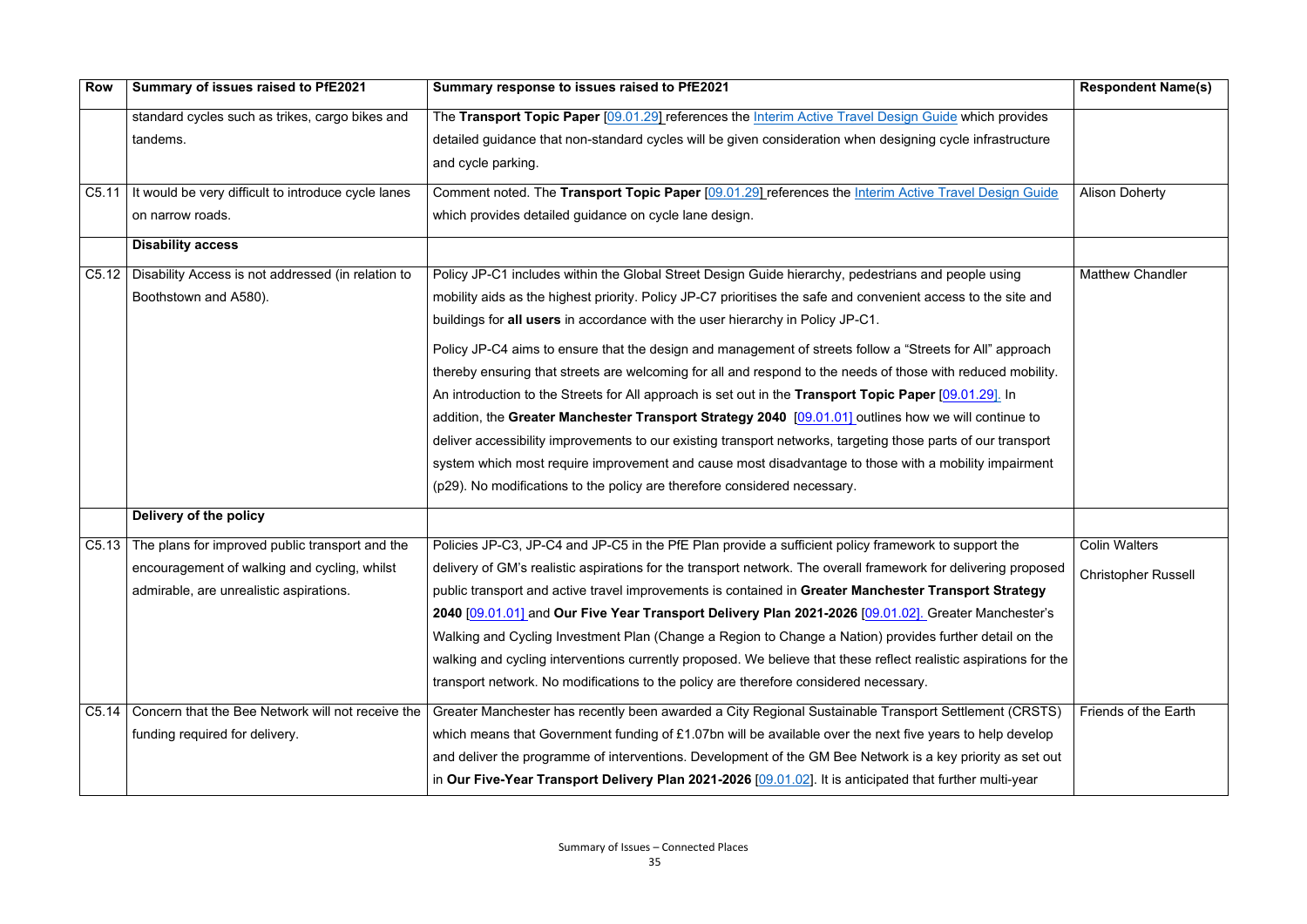| <b>Row</b> | Summary of issues raised to PfE2021                   | Summary response to issues raised to PfE2021                                                                      | <b>Respondent Name(s)</b> |
|------------|-------------------------------------------------------|-------------------------------------------------------------------------------------------------------------------|---------------------------|
|            |                                                       | infrastructure funding settlements will be awarded in future years over the course of the PfE Plan period. No     |                           |
|            |                                                       | modifications to the policy are therefore considered necessary.                                                   |                           |
|            | C5.15 There are no measurable targets referred to in  | The monitoring framework in Chapter 12 of the PfE Plan provides an appropriate level of detail for a strategic    | <b>National Highways</b>  |
|            | the chapter.                                          | plan. More detailed monitoring will be incorporated as appropriate within district local plans.                   |                           |
|            |                                                       | The Greater Manchester Transport Strategy 2040 [09.01.01] includes a number of Key Performance                    |                           |
|            |                                                       | Indicators (p129-137) that enable us to measure the performance of the network and progress towards               |                           |
|            |                                                       | "desired outcomes" of the Transport Strategy and PfE Plan. No modifications to the policy are therefore           |                           |
|            |                                                       | considered necessary.                                                                                             |                           |
|            | C5.16   Suggested modification: withdrawal of any     | All allocations are considered to adequately align with Policy JP-C5. No modifications are considered             | Friends of Carrington     |
|            | Allocation that is not aligned with this Policy.      | necessary.                                                                                                        | Moss                      |
|            | C5.17   Policy JP-C 5 should be amended as follows to | Policy JP-C7 covers the requirements for new developments specifically. Policy JP-C5 already supports             | <b>Redrow Homes</b>       |
|            | make the policy sound: Where there is                 | ensuring that new developments are planned and constructed with walking and cycling as the primary means          | (Trafford)                |
|            | inadequate walking and cycling provision, new         | of local access, and fully integrated into the existing walking and cycling infrastructure in accordance with JP- |                           |
|            | developments should be planned and                    | C7. No modifications are considered necessary to JP-C5.                                                           |                           |
|            | constructed with walking and cycling are              |                                                                                                                   |                           |
|            | supported and fully integrated into the existing      |                                                                                                                   |                           |
|            | walking and cycling infrastructure in accordance      |                                                                                                                   |                           |
|            | with JP-C7.                                           |                                                                                                                   |                           |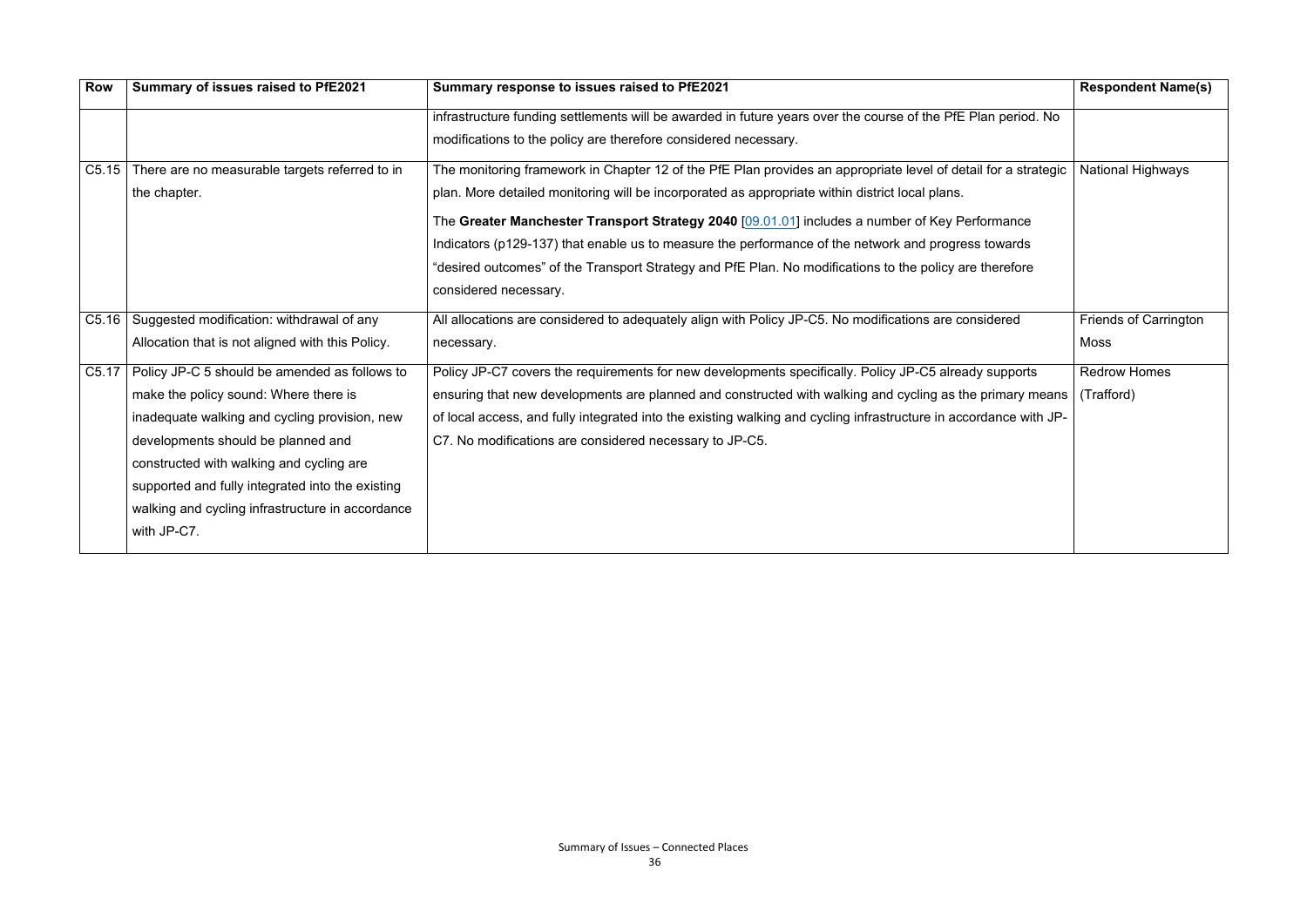#### **PfE 2021 Policy JP-C 6 – Freight and Logistics**

| <b>Row</b> | Summary of issues raised to PFE2021                    | Summary response to issues raised to PFE2021                                                                    | <b>Respondent Name(s)</b>    |
|------------|--------------------------------------------------------|-----------------------------------------------------------------------------------------------------------------|------------------------------|
|            | <b>Sustainable Freight</b>                             |                                                                                                                 |                              |
| C6.1       | Greater emphasis should be provided on use of          | The plan policies include specific support to the modal shift of freight to more sustainable modes in Policy    | <b>Martin Arthur</b>         |
|            | rail and canals to carry freight, and less on          | JP-C 6. The location of freight and logistics sites is driven by market demand and suitable sites located       | Friends of the Earth         |
|            | locations that are highway exclusive. To be            | close to rail and water terminals are less common than those located close to the road network. The             |                              |
|            | consistent with national policy on reducing            | inclusion of allocations (such as Port Salford Extension) with potential highway logistics uses, is consistent  |                              |
|            | carbon emissions, the plan should not just rely        | with National Planning Policy Framework (6.81), including the need to support economic growth and               |                              |
|            | on Port Salford and Trafford Park. The plan            | productivity taking into account local business needs and wider opportunities for development.                  |                              |
|            | should also seek to protect existing water and rail    |                                                                                                                 |                              |
|            | sites.                                                 |                                                                                                                 |                              |
| C6.2       | Amend the Policy (paragraph 10.71) to state that,      | The location of freight and logistics sites is driven by market demand and suitable sites located close to rail | <b>Friends of Carrington</b> |
|            | if logistics sites in the Plan area will be reliant on | and water terminals are less common than those located close to the road network. The inclusion of              | <b>Moss</b>                  |
|            | road-based freight, they should not be approved        | allocations with potential highway logistics uses, is consistent with National Planning Policy Framework        |                              |
|            | & amend point 1 in the Policy itself (page 212)        | (6.81), including the need to support economic growth and productivity taking into account local business       |                              |
|            | the following wording 'Protecting and enhancing        | needs and wider opportunities for development.                                                                  |                              |
|            | existing rail- and water-served sites and              | No modifications are considered necessary.                                                                      |                              |
|            | associated infrastructure',                            |                                                                                                                 |                              |
| C6.3       | Support modal shift of freight to water                | Support noted, the plan policies include specific support to the modal shift of freight to sustainable modes    | <b>CPRE</b>                  |
|            |                                                        | including water-based freight in Policy JP-C 6, such as protecting water served sites, and the completion of    |                              |
|            |                                                        | plans for tri-modal Port Salford.                                                                               |                              |
| C6.4       | Existing railway needs invest in infrastructure        | All strategically significant infrastructure investment proposals are highlighted in the supporting document    | E Bowles                     |
|            | and electrification                                    | Our Five Year Transport Delivery Plan 2021-2026 [09.01.02] - this includes identifying where                    |                              |
|            |                                                        | improvements such as infrastructure and electrification are needed in conjunction with Network Rail.            |                              |
| C6.5       | Concern that recent highway infrastructure             | The development of Port Salford has included the delivery of a new road with a lifting bridge. This enables     | <b>CPRE</b>                  |
|            | projects may reduce the ability to accommodate         | unconstrained ship movement beyond Port Salford and water access for freight through the entire length of       |                              |
|            | freight by water on the Manchester Ship Canal.         | the Manchester Ship Canal.                                                                                      |                              |
| C6.6       | Incorporate an action in the Policy to encourage       | The policy contains proposals to reduce the impact of last-mile freight deliveries through consolidation in JP- | <b>Friends of Carrington</b> |
|            | residents to seek other ways of receiving goods        | C 6 point 4. Detailed transport policy on supporting the more sustainable movement of goods is also in the      | <b>Moss</b>                  |
|            | (rather than delivery to their doorstep)               | Greater Manchester Transport Strategy 2040 [09.01.01] including the development of mobility hubs, and           |                              |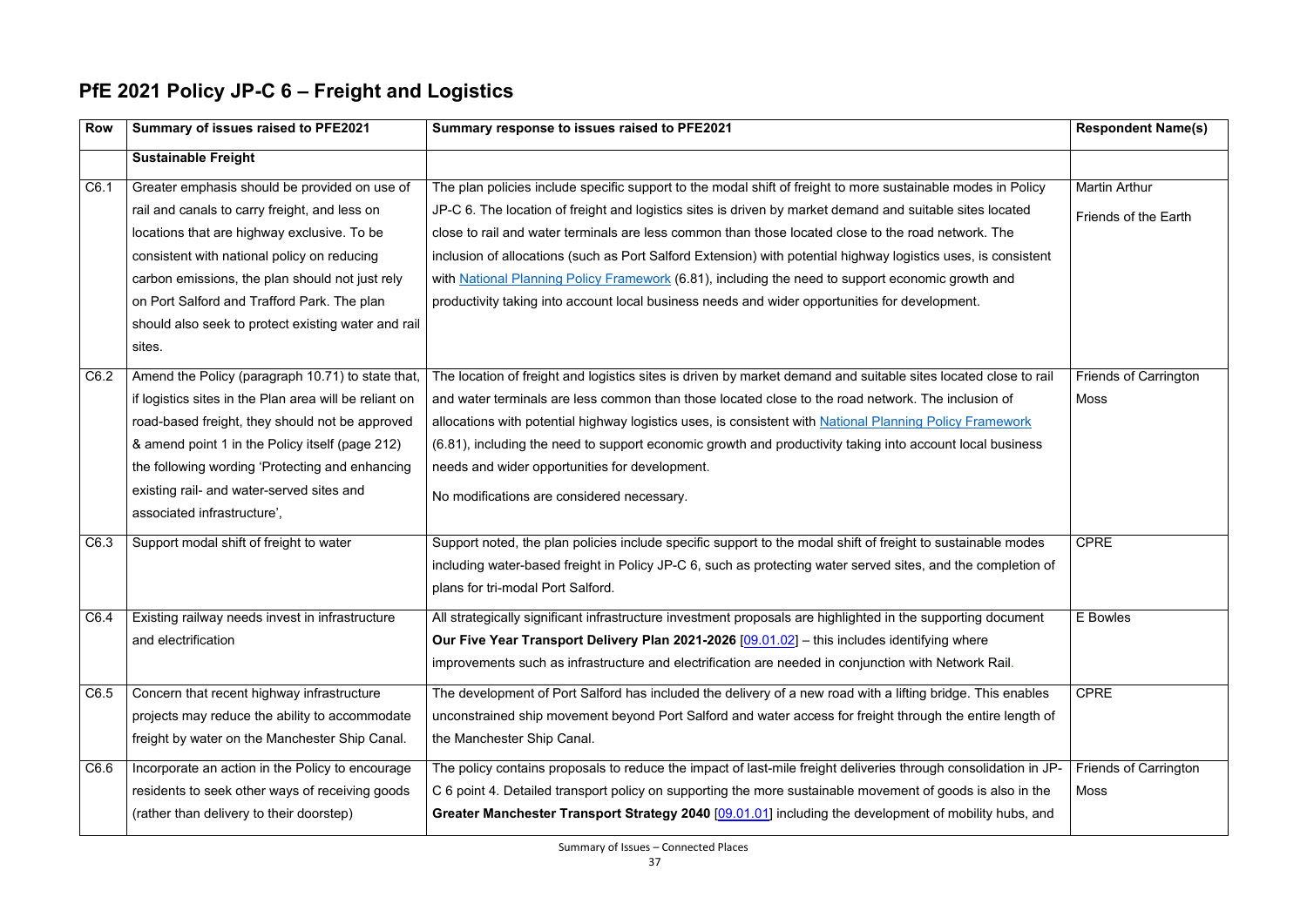| <b>Row</b> | Summary of issues raised to PFE2021                   | Summary response to issues raised to PFE2021                                                                              | <b>Respondent Name(s)</b>    |
|------------|-------------------------------------------------------|---------------------------------------------------------------------------------------------------------------------------|------------------------------|
|            |                                                       | lockers in key destinations to reduce doorstep deliveries. No modifications to the policy are therefore                   |                              |
|            |                                                       | considered necessary.                                                                                                     |                              |
| C6.7       | Nothing is said about rail freight on the East        | The supporting text of JP Allocation Policy 1.1 states that there is "an expectation that opportunities are fully         | <b>Martin Arthur</b>         |
|            | Lancashire Rail line, given the line's proximity to   | explored to deliver a rail freight spur exploiting the existing heavy rail connections from the East Lancashire           |                              |
|            | the major employment sites proposed close by.         | Railway line". The Plan should be read as a whole and therefore no modification of the policy is considered<br>necessary. |                              |
|            | <b>Expansion of Air Freight</b>                       |                                                                                                                           |                              |
| C6.8       | Concern that the policy gives unconditional           | The Plan should be read as a whole, therefore planning applications for the expansion of freight activities at            | The Wildlife Trusts          |
|            | support for the growth of air freight at              | Manchester Airport will be subject to relevant national and local policy (including other policies in the PfE             | Friends of the Earth         |
|            | Manchester Airport. Change in clause 3 needed         | Plan) at the time of determination. No modifications considered necessary.                                                |                              |
|            | to make expansion of air freight activities subject   | The impacts of additional flights are a matter for national and international policy – the UK Government                  |                              |
|            | to compliance with climate change and public          | published its green paper, "Aviation 2050 – the future of UK Aviation" in late 2018. The Government's                     |                              |
|            | health policies of the plan.                          | response to the consultation on the green paper is awaited.                                                               |                              |
| C6.9       | Amend the Policy to state that air freight activities | Manchester Airport is working towards being carbon neutral in relation to ground transport emissions. Local               | <b>Friends of Carrington</b> |
|            | will not be expanded at Manchester Airport until      | Authorities, GMCA and TfGM will work with the airport and its customers, partners and stakeholders to                     | Moss                         |
|            | climate-friendly air fuel is available and in use.    | reduce the environmental impact of its operations. No modifications considered necessary. The impacts of                  |                              |
|            |                                                       | additional flights are a matter for national and international policy - the UK Government published its green             |                              |
|            |                                                       | paper, "Aviation 2050 – the future of UK Aviation" in late 2018. The Government's response to the                         |                              |
|            |                                                       | consultation on the green paper is awaited.                                                                               |                              |
|            | <b>Development Location</b>                           |                                                                                                                           |                              |
| C6.10      | The release of large areas of greenfield land for     | The PfE Plan sets out a very clear preference of using previously developed (brownfield) land and vacant                  | <b>Colin Walters</b>         |
|            | logistics would be car based and unsustainable.       | buildings to meet development needs in line with NPPF (JP-S1). However, given the scale of development                    | <b>Christopher Russell</b>   |
|            | Consolidation and distribution sheds in this policy   | required to meet the objectives of the Plan, a limited amount of development is identified on land outside of             | <b>Maureen Buttle</b>        |
|            | should not be used as a justification for             | the urban area on greenfield and/or Green Belt land. The details of the employment land needs and supply                  | <b>Stephen Cluer</b>         |
|            | substantial green belt release.                       | can be found in the Employment Topic Paper [05.01.02].                                                                    |                              |
|            |                                                       | The existing land supply, including land still available at existing business parks, was taken into account in            | Friends of the Earth         |
|            |                                                       | developing the employment land requirement over the plan period. The methodology used to identify the                     |                              |
|            |                                                       | allocations is set out in Site Selection Background Paper [03.04.01]. Consolidation centres noted within                  |                              |
|            |                                                       | the policy refer to opportunities to improve the sustainability of freight operation. The Transport Locality              |                              |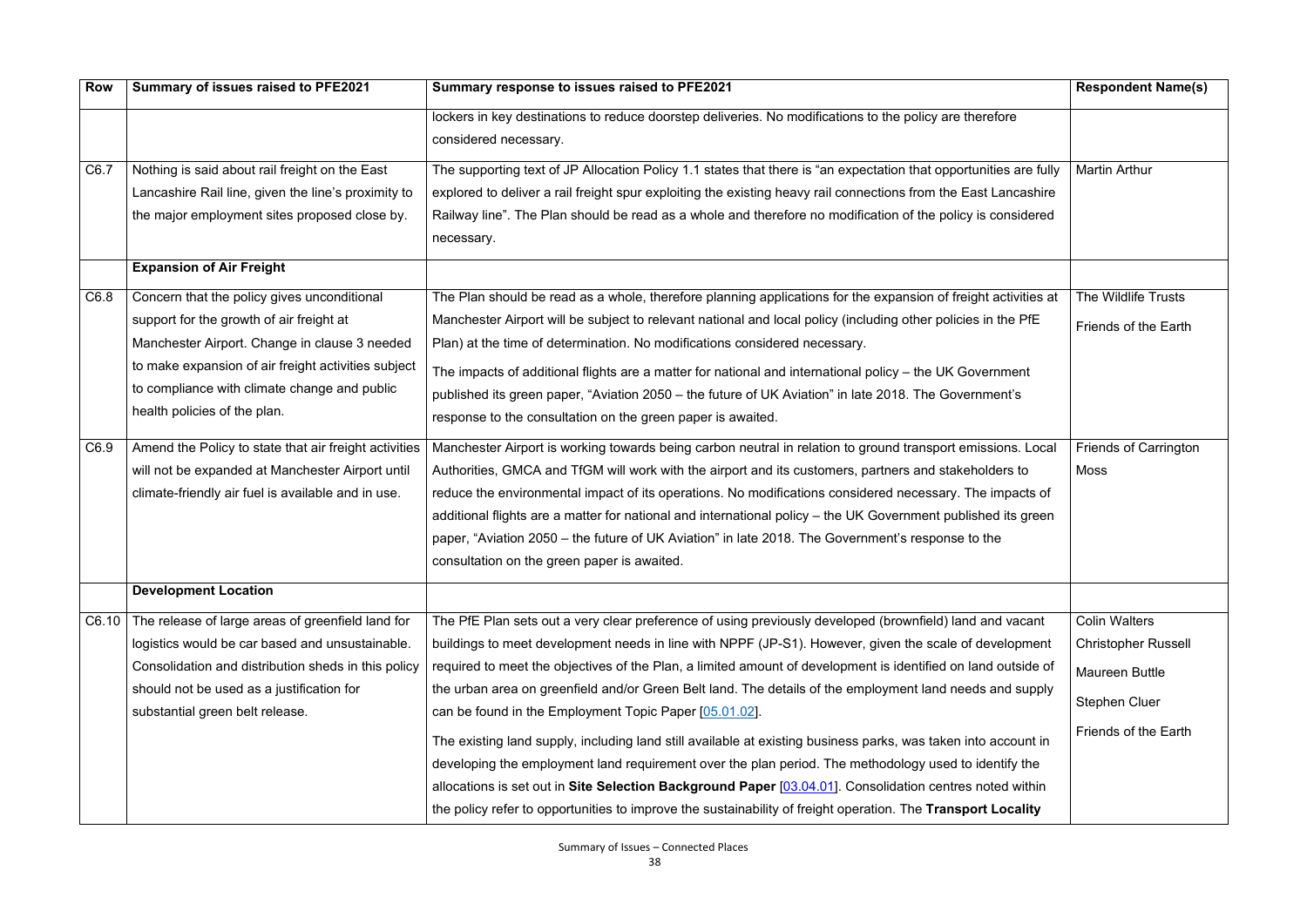| <b>Row</b> | Summary of issues raised to PFE2021                      | Summary response to issues raised to PFE2021                                                                       | <b>Respondent Name(s)</b> |
|------------|----------------------------------------------------------|--------------------------------------------------------------------------------------------------------------------|---------------------------|
|            |                                                          | Assessments [09.01.07 through to 09.01.28] analyse the impact of each allocation on the local transport            |                           |
|            |                                                          | network and identify public transport improvements that are necessary, or would support, the allocation in         |                           |
|            |                                                          | order to promote sustainable development.                                                                          |                           |
|            | C6.11   We do not see how GMCA can implement             | The Greater Manchester Transport Strategy 2040 [09.01.01] sets out our aspirations to work with the                | <b>Martin Arthur</b>      |
|            | charging points and 'facilitate/accommodate'             | freight industry to introduce sustainable distribution where possible, including consolidation of freight          |                           |
|            | urban consolidation and distribution centres.            | movements in urban areas and for public sector organisations, and potentially using greener vehicles for           |                           |
|            |                                                          | 'last mile' delivery. TfGM are progressing a range of projects to trial the viability of consolidation centres and |                           |
|            |                                                          | roll out charging points.                                                                                          |                           |
|            | C6.12 The existing business parks still aren't full. You | The PfE Plan sets out a very clear preference of using previously developed (brownfield) land and vacant           | <b>Stephen Cluer</b>      |
|            | should be encouraging businesses to use these            | buildings to meet development needs in line with NPPF (JP-S1). However, given the scale of development             | Friends of the Earth      |
|            | before providing new ones for companies to use.          | required to meet the objectives of the Plan, a limited amount of development is identified on land outside of      |                           |
|            |                                                          | the urban area on greenfield and/or Green Belt land. The details of the employment land needs and supply           |                           |
|            |                                                          | can be found in the Employment Topic Paper [05.01.04]. The existing land supply, including land still              |                           |
|            |                                                          | available at existing business parks, was taken into account in developing the employment land requirement         |                           |
|            |                                                          | over the plan period.                                                                                              |                           |
|            |                                                          | The methodology used to identify the allocations is set out in Site Selection Background Paper [03.04.01].         |                           |
|            |                                                          | This approach is consistent with National Planning Policy Framework (6.81), including the need to support          |                           |
|            |                                                          | economic growth and productivity taking into account local business needs and wider opportunities for              |                           |
|            |                                                          | development.                                                                                                       |                           |
|            | <b>Highways SRN</b>                                      |                                                                                                                    |                           |
|            | C6.13 The policy acknowledges that many logistics        | All allocations policies include measures to deliver sustainable transport infrastructure and public transport     | <b>National Highways</b>  |
|            | sites in Greater Manchester will take advantage          | accessibility and mitigate SRN highways impacts where appropriate. The impact of the allocations on the            |                           |
|            | of the strategic location within the national            | transport network is examined in the Transport Locality Assessments [09.01.07 through to 09.01.28] for             |                           |
|            | motorway network and therefore naturally will be         | each allocation and GMCA/TfGM are working alongside National Highways to further examine a "policy-                |                           |
|            | reliant on road-based freight.                           | off/worst-case" impact on the SRN to help address National Highways concerns.                                      |                           |
|            | <b>Economic Growth</b>                                   |                                                                                                                    |                           |
| C6.14      | The policy does not go far enough to support             | The individual allocations policies identify which sites are suitable strategic locations for logistics. No        | <b>Harworth Group</b>     |
|            | economic growth or productivity objectives and           | modifications are considered necessary.                                                                            |                           |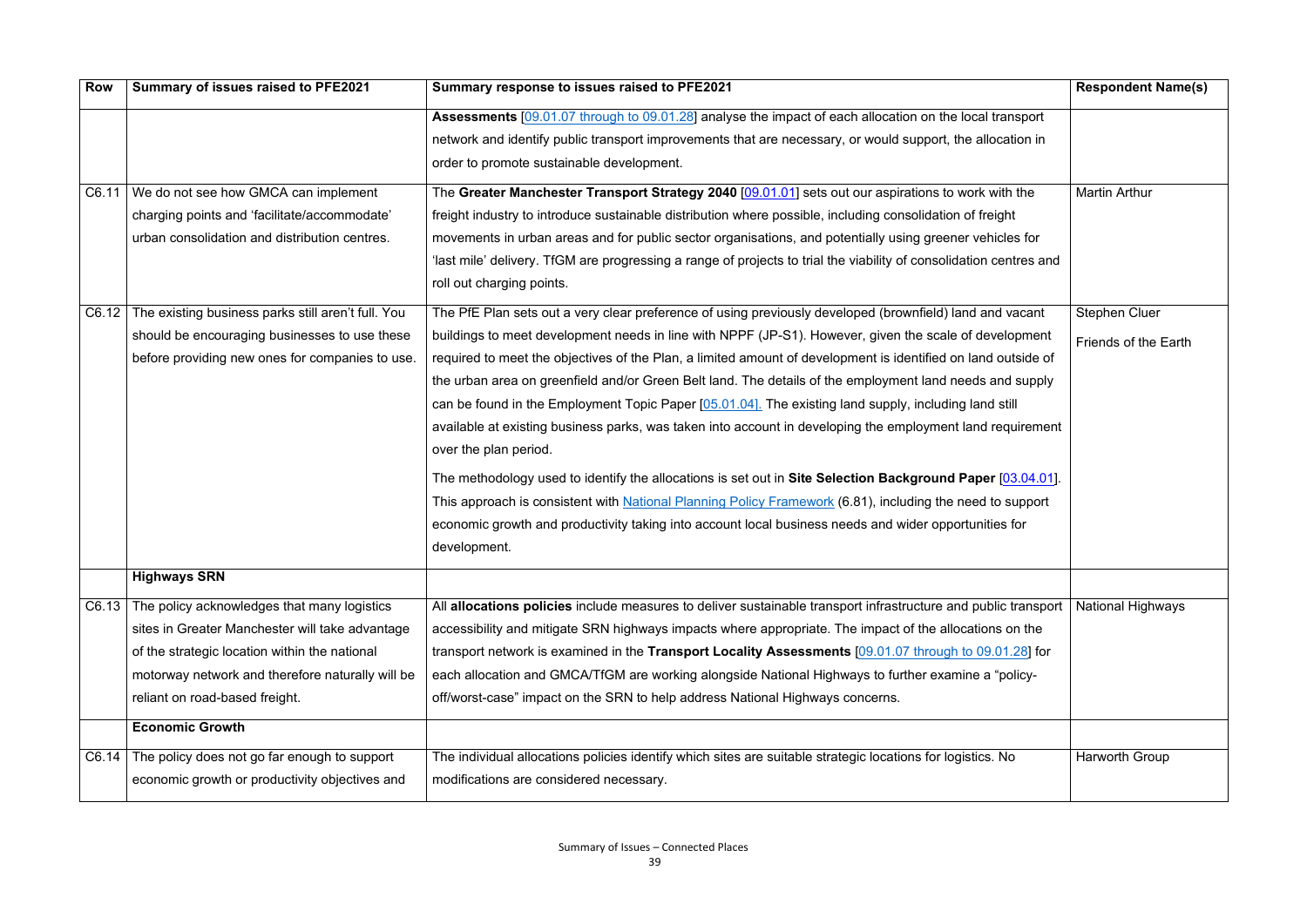| <b>Row</b> | Summary of issues raised to PFE2021                       | Summary response to issues raised to PFE2021                                                                 | <b>Respondent Name(s)</b> |
|------------|-----------------------------------------------------------|--------------------------------------------------------------------------------------------------------------|---------------------------|
|            | should refer to development for storage and               |                                                                                                              |                           |
|            | distribution specifically.                                |                                                                                                              |                           |
|            | <b>National Policy</b>                                    |                                                                                                              |                           |
|            | C6.15   Freight and logistics policy is inconsistent with | Without further detail it is not possible to further examine the respondent's concerns. However, the plan is | <b>Martin Arthur</b>      |
|            | national policy.                                          | considered to be consistent with NPPF.                                                                       |                           |
|            | <b>Intervention Feedback</b>                              |                                                                                                              |                           |
| C6.16      | <b>Bypass unrealistic</b>                                 | Specific highway interventions related to the allocations have been assessed as part of the Transport        | Kim Scragg                |
|            |                                                           | Locality Assessments [09.01.07 through to 09.01.28] and have been included in the viability assessments      |                           |
|            |                                                           | for each allocation to ensure deliverability.                                                                |                           |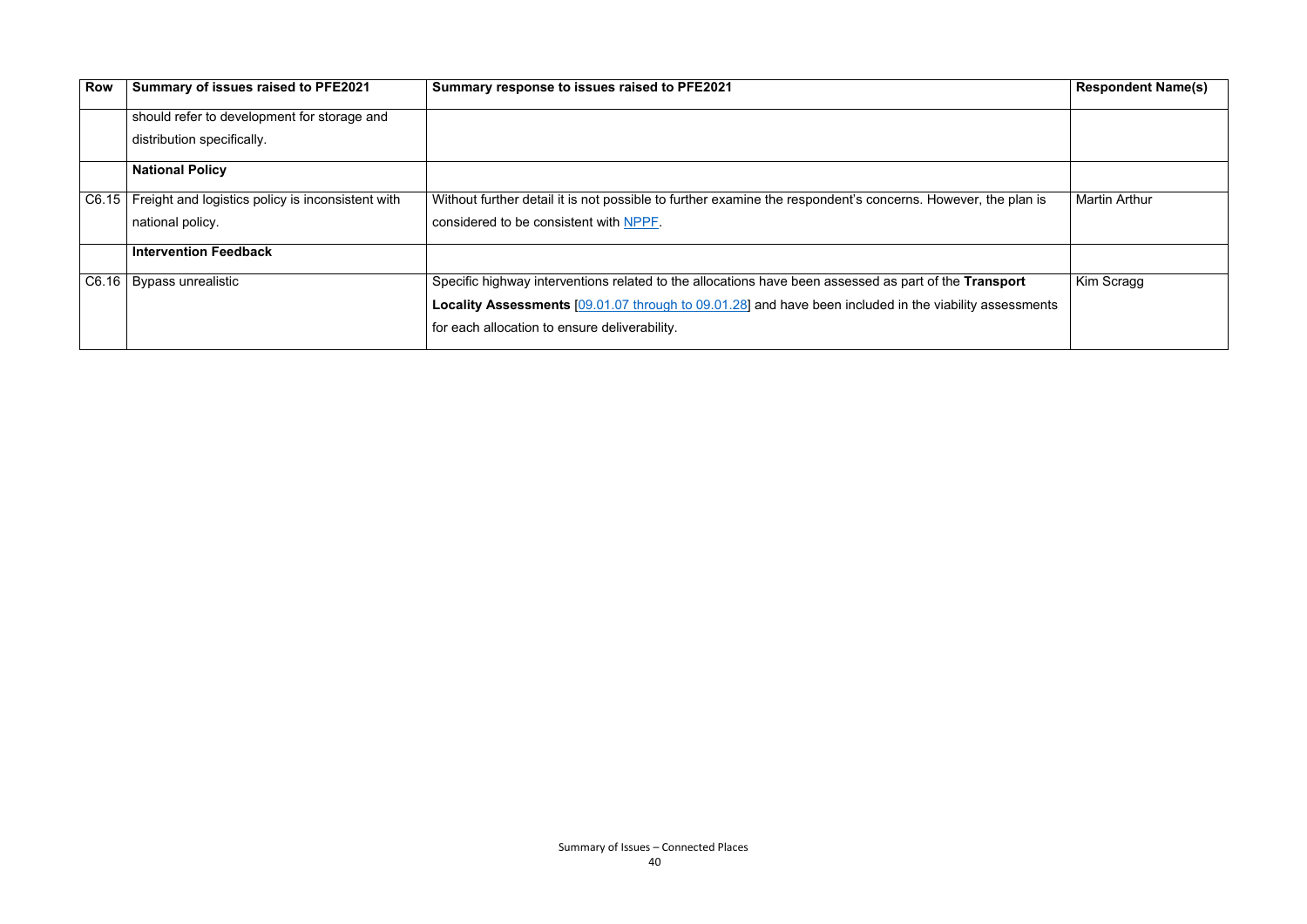### **Policy JP-C 7 – Transport Requirements of New Development**

| <b>Row</b> | Summary of issues raised to PFE2021                                                                                            | Summary response to issues raised to PFE2021                                                           | <b>Respondent Name(s)</b>                    |
|------------|--------------------------------------------------------------------------------------------------------------------------------|--------------------------------------------------------------------------------------------------------|----------------------------------------------|
|            | <b>Support for policy</b>                                                                                                      |                                                                                                        |                                              |
| C7.1       | New developments to be designed to encourage walking<br>cycling and the use of public transport through a variety of<br>means. | Support noted.                                                                                         | Royal London Asset<br><b>Management RLAM</b> |
|            |                                                                                                                                |                                                                                                        | <b>Russell LDP</b>                           |
|            | Transport infrastructure, capacity and maintenance                                                                             |                                                                                                        |                                              |
| C7.2       | The projected growth of industrial warehousing, office                                                                         | The Local Authorities and TfGM have a clear policy direction (JP-Strat 14) and major programme of      | <b>Howard Sykes</b>                          |
|            | space and new homes will require monumental investment                                                                         | investment in sustainable transport which is expected to transform travel patterns in GM and help      |                                              |
|            | in transport infrastructure.                                                                                                   | achieve our "Right Mix" vision of no net increase in motor-vehicle traffic by 2040.                    |                                              |
|            |                                                                                                                                | Policy JP-C 1 supports transforming transport infrastructure and services in order to help deliver an  |                                              |
|            |                                                                                                                                | accessible, low carbon Greater Manchester with world-class connectivity.                               |                                              |
|            |                                                                                                                                | Greater Manchester Transport Strategy 2040 [09.01.01] sets out our ambitions to improve the            |                                              |
|            |                                                                                                                                | transport network across Greater Manchester. All strategically significant infrastructure investment   |                                              |
|            |                                                                                                                                | proposals are highlighted in the supporting document Our Five Year Transport Delivery Plan             |                                              |
|            |                                                                                                                                | 2021-2026 [09.01.02] The programme of interventions set out in the Five Year Delivery Plan reflects    |                                              |
|            |                                                                                                                                | the growth aspirations of the PfE Plan in order to support sustainable development. The allocation     |                                              |
|            |                                                                                                                                | topic papers for each allocation set out the specific infrastructure requirements for that allocation. |                                              |
|            |                                                                                                                                | Greater Manchester has recently been awarded a City Regional Sustainable Transport                     |                                              |
|            |                                                                                                                                | Settlement (CRSTS) which means that Government funding of £1.07bn will be available over the           |                                              |
|            |                                                                                                                                | next five years to help develop and deliver the programme of interventions. It is envisaged that       |                                              |
|            |                                                                                                                                | further multi-year infrastructure funding settlements will be awarded in future years over the course  |                                              |
|            |                                                                                                                                | of the PfE Plan period. No modifications to the policy are therefore considered necessary.             |                                              |
| C7.3       | Investment in public transport in these areas will be                                                                          | All allocations policies include measures to deliver sustainable transport infrastructure, public      | <b>Stephen Cluer</b>                         |
|            | extremely expensive and unlikely to mitigate these realistic                                                                   | transport accessibility, and mitigation of other highways impacts where appropriate. The impact of     |                                              |
|            | concerns.                                                                                                                      | the allocations on the transport network is examined in the Transport Locality Assessments             |                                              |
|            |                                                                                                                                | [09.01.07 through to 09.01.28] which concluded that the potential impacts of the allocations on the    |                                              |
|            |                                                                                                                                | transport network can be mitigated and are not considered to be unsafe or severe, in accordance        |                                              |
|            |                                                                                                                                | with NPPF.                                                                                             |                                              |
|            |                                                                                                                                |                                                                                                        |                                              |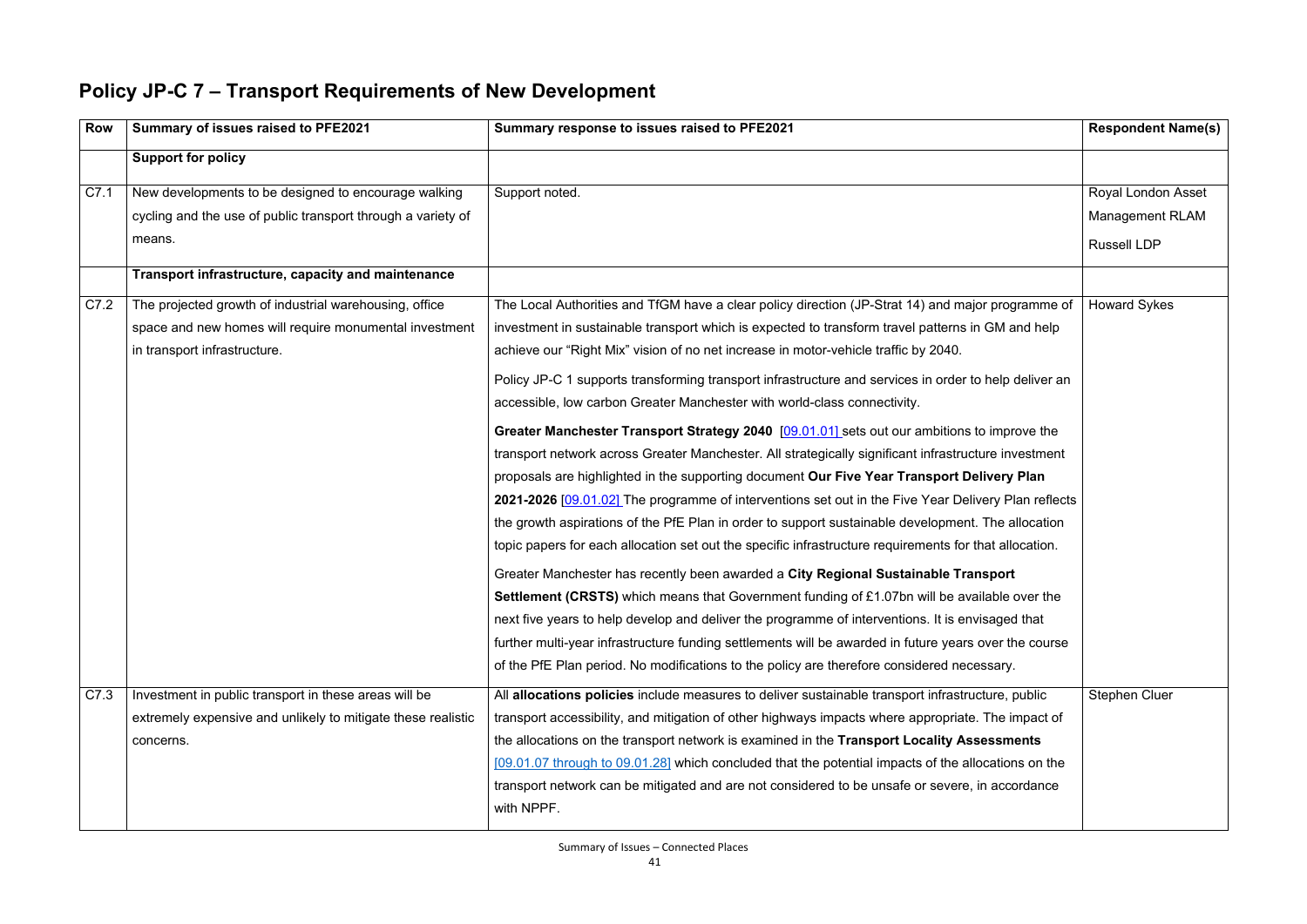| <b>Row</b> | Summary of issues raised to PFE2021                                                                                                                                                                                    | Summary response to issues raised to PFE2021                                                                                                                                                                                                                                                                                                                                                                                                                                                                                                                                                                                                                                                                                                                                                                                                                                                                                                                                                                                                                                                                                                                                                                                                                                                                                     | <b>Respondent Name(s)</b>                                                                    |
|------------|------------------------------------------------------------------------------------------------------------------------------------------------------------------------------------------------------------------------|----------------------------------------------------------------------------------------------------------------------------------------------------------------------------------------------------------------------------------------------------------------------------------------------------------------------------------------------------------------------------------------------------------------------------------------------------------------------------------------------------------------------------------------------------------------------------------------------------------------------------------------------------------------------------------------------------------------------------------------------------------------------------------------------------------------------------------------------------------------------------------------------------------------------------------------------------------------------------------------------------------------------------------------------------------------------------------------------------------------------------------------------------------------------------------------------------------------------------------------------------------------------------------------------------------------------------------|----------------------------------------------------------------------------------------------|
|            |                                                                                                                                                                                                                        | The PfE Strategic Viability Assessments [03.01.01-03.01.04] demonstrate the viability of<br>mitigation proposed.                                                                                                                                                                                                                                                                                                                                                                                                                                                                                                                                                                                                                                                                                                                                                                                                                                                                                                                                                                                                                                                                                                                                                                                                                 |                                                                                              |
| C7.4       | Existing transport infrastructure is inadequate to support<br>current population, increasing population levels in areas<br>with already inadequate transport infrastructure will add to<br>existing congestion issues. | The Local Authorities and TfGM have a clear policy direction (JP-Strat 14) and major programme of<br>investment in sustainable transport which is expected to transform travel patterns in GM and help<br>achieve our "Right Mix" vision of no net increase in motor-vehicle traffic by 2040.<br>Policy JP-C 1 supports transforming transport infrastructure and services in order to help deliver an<br>accessible, low carbon Greater Manchester with world-class connectivity.<br>Greater Manchester Transport Strategy 2040 [09.01.01] sets out our ambitions to improve the<br>transport network across Greater Manchester. All strategically significant infrastructure investment<br>proposals are highlighted in the supporting document Our Five Year Transport Delivery Plan<br>2021-2026 [09.01.02].<br>The allocations policies and the Transport Locality Assessments [09.01.07 through to<br>09.01.28] set out the required transport infrastructure improvements for each allocation that are<br>necessary for, or would support, the allocation in order to mitigate its impact on the network. No<br>modification to the policy is proposed.                                                                                                                                                                   | <b>Stephen Woolley</b><br>Kim Scragg<br><b>Christopher Russell</b><br><b>Julie Halliwell</b> |
| C7.5       | Capacity of existing services is inadequate – developers<br>should consider capacity of existing services.                                                                                                             | In accordance with NPPF, developers are required to mitigate the impacts of their development<br>proposals and not pre-existing capacity constraints. However, our approach set out in Policy JP-<br>Strat 14 and JP-C1 to JP-C7 to encourage increased use of public transport includes measures to<br>relieve capacity constraints on the network where feasible. Policy JP-C 1 is supported by the<br>Greater Manchester Transport Strategy 2040 [09.01.01] which sets out our ambitions to improve<br>the capacity and quality of the transport network across Greater Manchester. All strategically<br>significant infrastructure investment proposals are highlighted in the supporting document Our Five-<br>Year Transport Delivery Plan 2021-2026 [09.01.02].<br>All allocations policies include measures to address capacity concerns by delivering sustainable<br>transport infrastructure and improved public transport accessibility, and mitigating other highways<br>impacts where appropriate.<br>The consideration of capacity by developers is implicit in Policy JP-C7 which states that developers<br>would be required to subsidise new, or amended, public transport services where the development<br>would otherwise have inadequate public transport access. Whilst it is considered that amending the | <b>Ellen McInnes</b>                                                                         |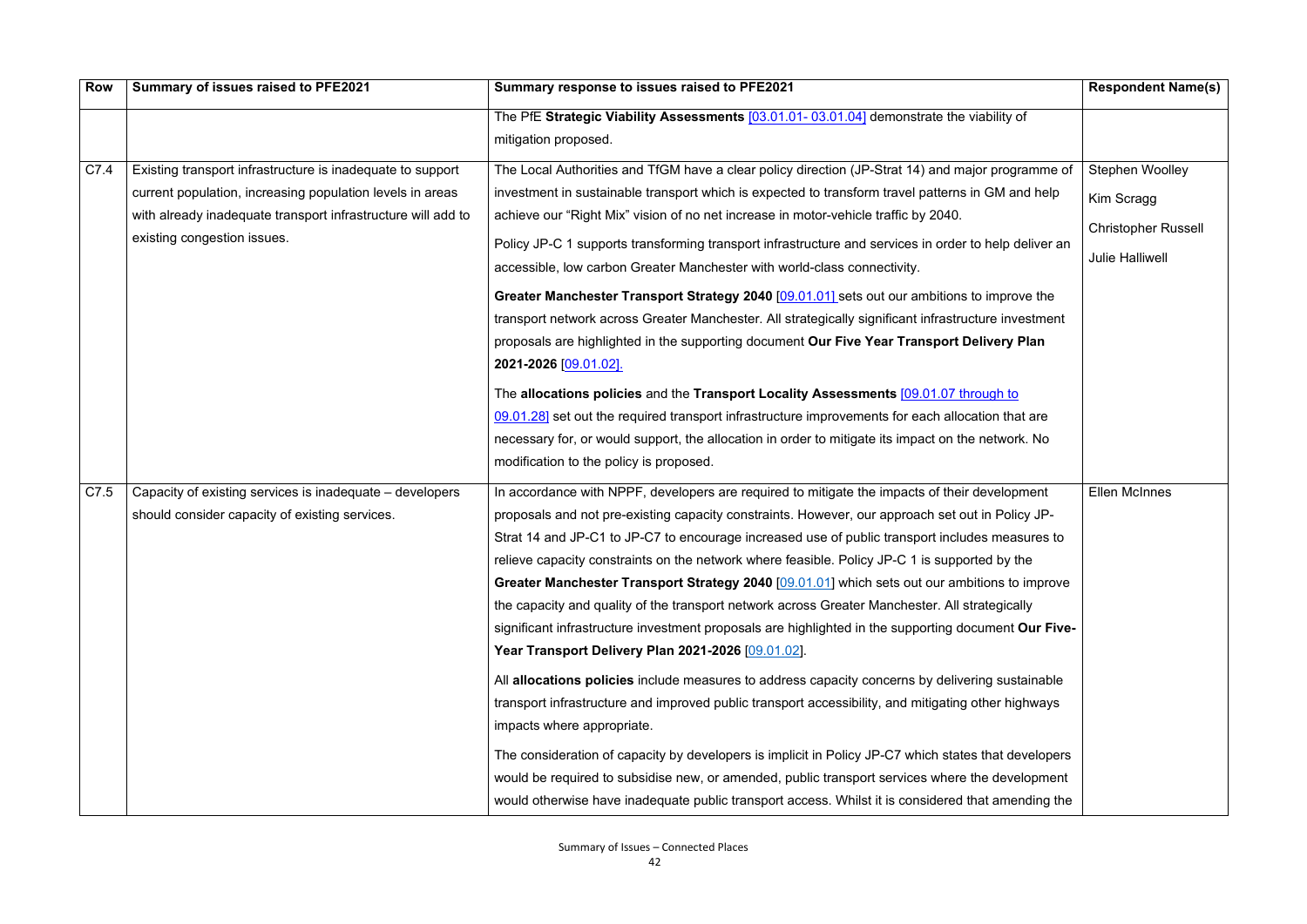| <b>Row</b> | Summary of issues raised to PFE2021                     | Summary response to issues raised to PFE2021                                                          | <b>Respondent Name(s)</b> |
|------------|---------------------------------------------------------|-------------------------------------------------------------------------------------------------------|---------------------------|
|            |                                                         | policy wording could improve the clarity of the policy, it is not considered to be a soundness issue, |                           |
|            |                                                         | therefore no change is proposed.                                                                      |                           |
| C7.6       | Better maintenance of existing infrastructure required  | Comment noted. Maintenance of existing infrastructure is outside of the scope of this plan. Local     | <b>Maureen Buttle</b>     |
|            |                                                         | authorities have a statutory duty to maintain their highways, with TfGM coordinating strategic asset  |                           |
|            |                                                         | management of the Key Route Network through a KRN Asset Management Strategy developed in              |                           |
|            |                                                         | collaboration with the ten local Highway Authorities. A five year maintenance investment              |                           |
|            |                                                         | programme to 2022/23 has been developed for the main assets on the Key Route Network.                 |                           |
|            |                                                         | A well-maintained transport network is a network-wide principle, guiding investment in GM's           |                           |
|            |                                                         | transport network within the Greater Manchester Transport Strategy 2040 [09.01.01]. Our Five          |                           |
|            |                                                         | Year Transport Delivery Plan 2021-2026 [09.01.02] sets out further detail on maintenance and          |                           |
|            |                                                         | asset management of a range of GM transport assets and our CRSTS submission includes a                |                           |
|            |                                                         | Highway Maintenance Programme (Appendix 09).                                                          |                           |
| C7.7       | Public Transport unrealistic unless you have one single | The policies in the Plan provide a sufficient policy framework to support the creation of a better    | <b>Helen Lomax</b>        |
|            | journey to make.                                        | integrated transport network, with policies JP-C1, JP-C3, JP-C4 and JP-C7 ensuring an integrated      |                           |
|            |                                                         | network and that new developments are well integrated into the network. The Plan needs to be read     |                           |
|            |                                                         | as a whole, therefore no change is considered necessary.                                              |                           |
|            |                                                         | In addition, our ambition set out in the plan policies and the GM Transport Strategy 2040             |                           |
|            |                                                         | [09.01.01] is to enable people to move seamlessly between transport services on a single, easy-to-    |                           |
|            |                                                         | use network. In order to ensure that new development is connected to this network Policy JP-C 7       |                           |
|            |                                                         | requires new development to be located and designed to enable and encourage walking, cycling          |                           |
|            |                                                         | and public transport use, to reduce the negative effects of car dependency, and help deliver high     |                           |
|            |                                                         | quality, attractive, liveable and sustainable environments.                                           |                           |
| C7.8       | Mottram Bypass may not go ahead so the Godley Green     | No change is considered necessary. JP-C7 is a strategic planning policy. Consistent with NPPF, it     | <b>Karen Shreeve</b>      |
|            | Garden Village should be revised or cancelled.          | sets out an appropriate strategic policy framework for outlining the transport requirements of new    |                           |
|            |                                                         | development. The relevant allocation policies are supported by a proportionate evidence base,         |                           |
|            |                                                         | detailing the transport infrastructure required to support the development. Further details of which  |                           |
|            |                                                         | can be found in the Godley Green Garden Village Topic Paper [10.08.12].                               |                           |
|            | <b>Phasing of infrastructure</b>                        |                                                                                                       |                           |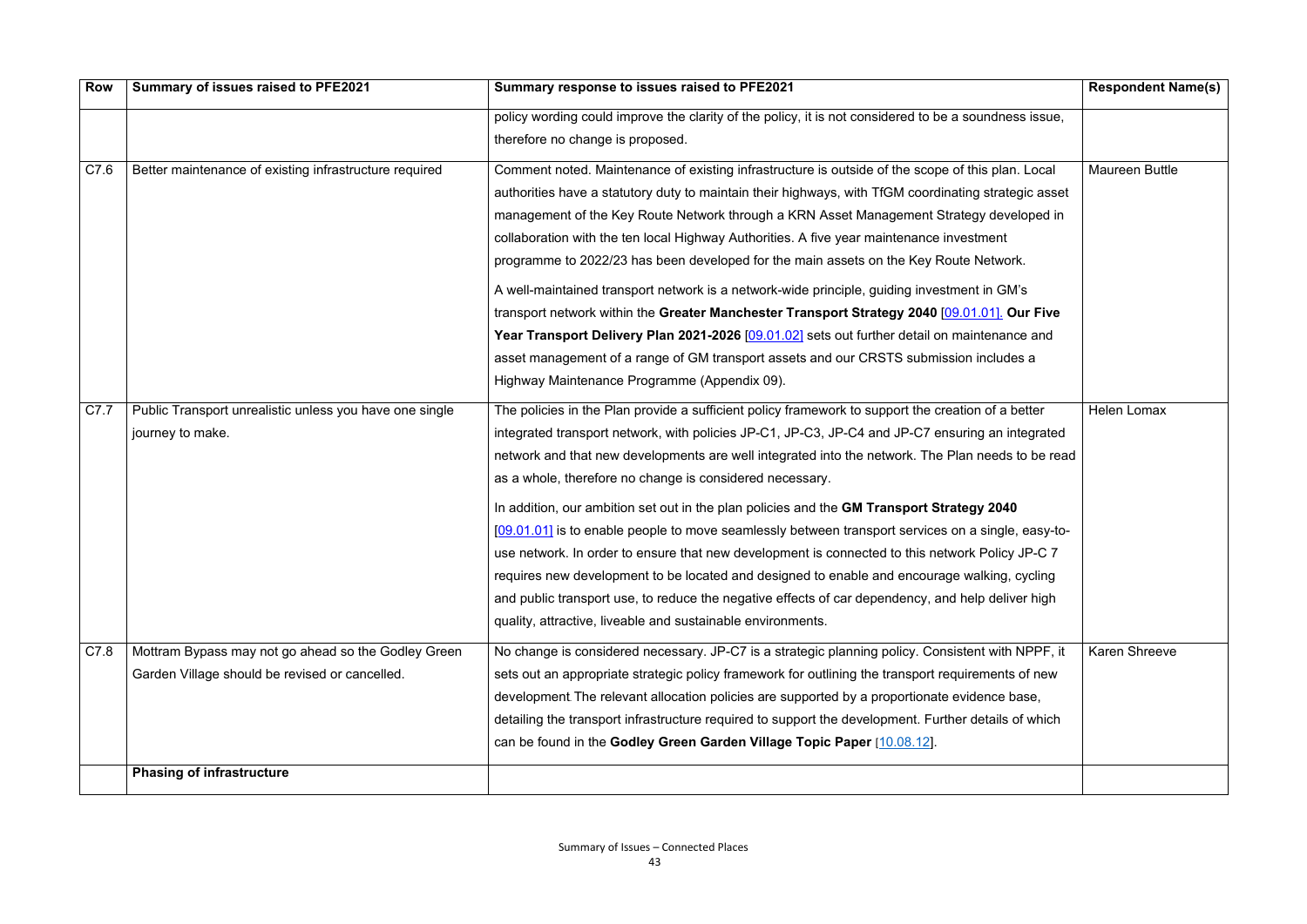| <b>Row</b> | Summary of issues raised to PFE2021                                                                                                                                                                                                                                                                                      | Summary response to issues raised to PFE2021                                                                                                                                                                                                                                                                                                                                                                                                                                                                                                                                                                                                                                                                                                                                                                                                                                                                                                                                                                                                                               | <b>Respondent Name(s)</b>                                        |
|------------|--------------------------------------------------------------------------------------------------------------------------------------------------------------------------------------------------------------------------------------------------------------------------------------------------------------------------|----------------------------------------------------------------------------------------------------------------------------------------------------------------------------------------------------------------------------------------------------------------------------------------------------------------------------------------------------------------------------------------------------------------------------------------------------------------------------------------------------------------------------------------------------------------------------------------------------------------------------------------------------------------------------------------------------------------------------------------------------------------------------------------------------------------------------------------------------------------------------------------------------------------------------------------------------------------------------------------------------------------------------------------------------------------------------|------------------------------------------------------------------|
| C7.9       | Transport infrastructure should be in place before<br>development.                                                                                                                                                                                                                                                       | The approach to securing the necessary mitigation / infrastructure required to support development<br>within the PfE Plan area, outlined in Chapter 12 and other parts of the Plan, including the site-<br>specific allocation policies, is considered to be consistent with NPPF and NPPG.<br>Policy JP-D1 and JP-D2 are supported by Our Five Year Transport Delivery Plan 2021-2026<br>[09.01.02] in terms of funding and delivering transport interventions.<br>All allocations policies include measures to deliver sustainable transport infrastructure and public<br>transport accessibility, and mitigate other highways impacts where appropriate. The Transport<br>Locality Assessments [09.01.07 through to 09.01.28] outline indicative phasing for all necessary<br>transport infrastructure. The specific phasing of interventions will be determined through the normal<br>planning process though the preparation of a Transport Assessment setting out infrastructure and<br>phasing of delivery. Modification of the policy is not considered necessary. | <b>Howard Sykes</b>                                              |
|            | <b>Environmental issues</b>                                                                                                                                                                                                                                                                                              |                                                                                                                                                                                                                                                                                                                                                                                                                                                                                                                                                                                                                                                                                                                                                                                                                                                                                                                                                                                                                                                                            |                                                                  |
| C7.10      | Where the transport implications of the Allocations require<br>new major roads to be constructed, these will impact the<br>health and wellbeing of local residents and wildlife. Such<br>major affects should mean that the highest standards of<br>consultation are implemented in advance of decisions being<br>taken. | A Statement of Consultation [03.05.01] has been published alongside the PfE Plan which sets out<br>how all consultation has been in conformity with each local authority's SCI.<br>Consultation on planning applications will comply with the relevant local authority's SCI in force at<br>the time. No change to the policy is considered necessary.                                                                                                                                                                                                                                                                                                                                                                                                                                                                                                                                                                                                                                                                                                                     | <b>Friends of Carrington</b><br><b>Moss</b>                      |
|            | C7.11   New development will result in increased car use and<br>therefore impact on air quality and increase carbon<br>emissions.                                                                                                                                                                                        | A number of policies in the PfE Plan provide a sufficient policy framework to address these issues.<br>Air Quality and carbon emissions from transport are considered in Policy JP-S6. Policies JP-C1 to<br>C7 provide a robust policy framework to encourage mode shift and address carbon emissions from<br>transport. Policies JP-P1, JP-P5 and JP-P6 ensure new development includes local infrastructure<br>such as green spaces, schools and medical facilities, where appropriate, to reduce the need to<br>travel longer distances by car. The Plan needs to be read as a whole, therefore no change is<br>considered necessary.<br>In addition the Greater Manchester Transport Strategy 2040 [09.01.01] sets out our ambitions to<br>improve air quality and reduce carbon emissions from transport across Greater Manchester. The<br>Transport Topic Paper [09.01.29] summaries associated plans and strategies such as the 5-Year                                                                                                                              | <b>Steven Brown</b><br><b>Tina Brown</b><br><b>Stephen Cluer</b> |
|            |                                                                                                                                                                                                                                                                                                                          | Environment Plan and the GM EVCI Strategy which set out further detail on reducing carbon<br>emissions from transport and encouraging an accelerated transition to Electric Vehicles.                                                                                                                                                                                                                                                                                                                                                                                                                                                                                                                                                                                                                                                                                                                                                                                                                                                                                      |                                                                  |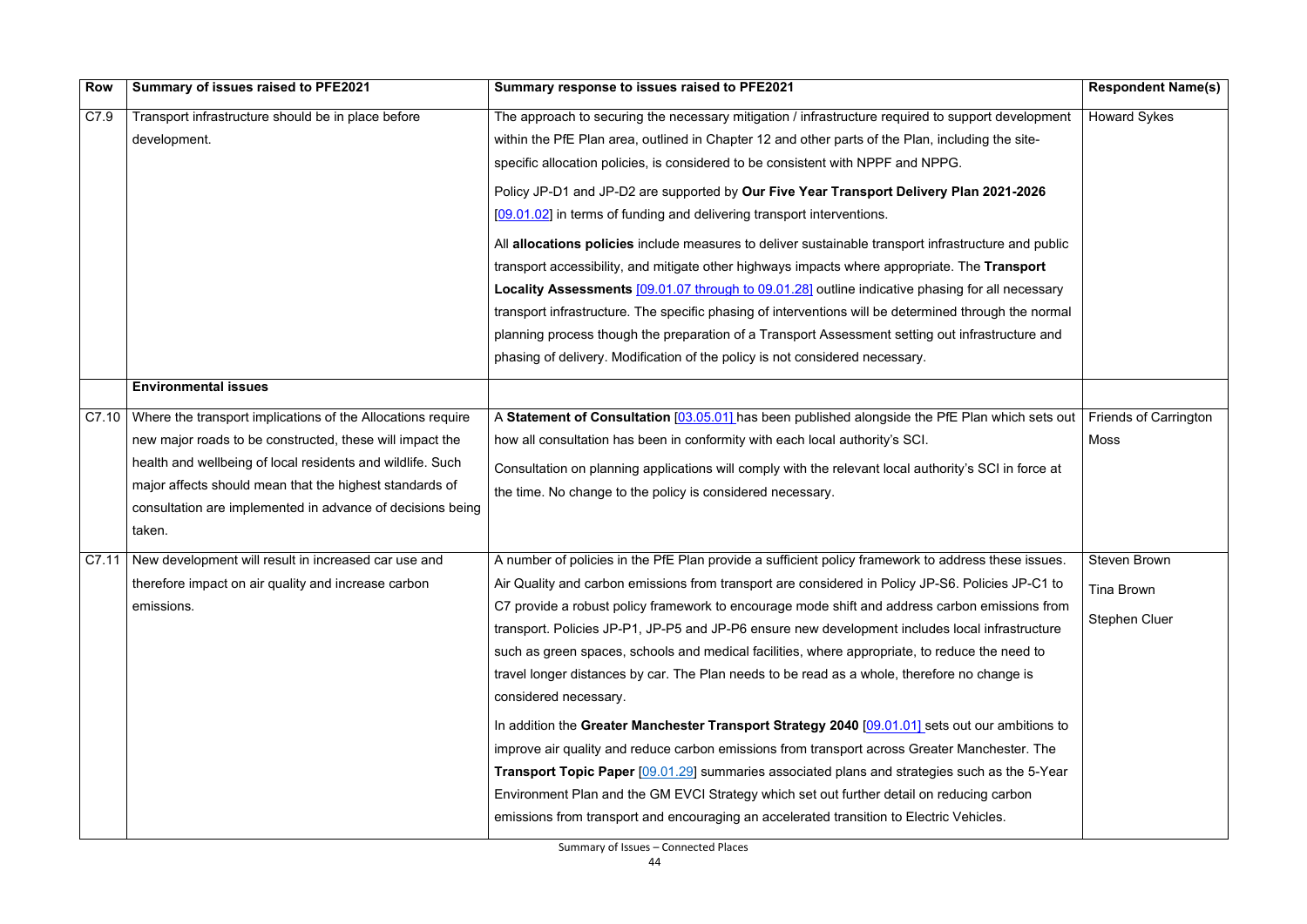| Row   | Summary of issues raised to PFE2021                           | Summary response to issues raised to PFE2021                                                          | <b>Respondent Name(s)</b> |
|-------|---------------------------------------------------------------|-------------------------------------------------------------------------------------------------------|---------------------------|
| C7.12 | "Point 14 of the policy references the need to ensure that    | Comment noted. Consultation on planning applications will be compliant with the relevant local        | <b>National Highways</b>  |
|       | Construction Management Plans are produced for                | authority's SCI in force at the time. No modifications to the policy are therefore considered         |                           |
|       | developments, where appropriate, to mitigate the              | necessary.                                                                                            |                           |
|       | construction logistics impacts on the surrounding area. As    |                                                                                                       |                           |
|       | with typical consultation on planning applications, National  |                                                                                                       |                           |
|       | Highways would expect to be consulted on the routing          |                                                                                                       |                           |
|       | effects of logistics vehicles during construction, and the    |                                                                                                       |                           |
|       | location of site compounds in regard to accessing the SRN.    |                                                                                                       |                           |
| C7.13 | New housing estates should only be granted planning           | The policies in the Plan provide a sufficient policy framework to support and encourage active and    | lan Barker                |
|       | permission if they are permeable to walkers and cyclists      | sustainable travel, with policies JP-C5 and JP-C7, in particular, ensuring new developments are       |                           |
|       | (even if they are cul-de-sacs to motorised traffic), so as to | planned and constructed with walking and cycling as the primary means of local access, and fully      |                           |
|       | encourage active and low CO2 travel.                          | integrated into the existing walking and cycling infrastructure. No modifications to the policy are   |                           |
|       |                                                               | therefore considered necessary.                                                                       |                           |
|       | <b>Location of new development</b>                            |                                                                                                       |                           |
| C7.14 | Proposed developments are not strategically located to        | The PfE Plan sets out a very clear preference of using previously developed (brownfield) land and     | <b>Stephen Cluer</b>      |
|       | local transport hubs and key routes, because they are         | vacant buildings to meet development needs in line with NPPF (JP-S1). However, given the scale of     |                           |
|       | positioned on Greenfield land, and therefore will increase    | development required to meet the objectives of the Plan, a limited amount of development is           |                           |
|       | car use and congestion on local roads and the key route       | identified on land outside of the urban area on greenfield and/or Green Belt land. The details of the |                           |
|       | network.                                                      | employment land needs and supply can be found in the <b>Employment Topic Paper</b> [05.01.04], the    |                           |
|       |                                                               | details of the housing land needs and supply can be found in the Housing Topic Paper [06.01.03].      |                           |
|       |                                                               | Further details in relation to the strategic case for releasing Green Belt can be found in the Green  |                           |
|       |                                                               | Belt Topic Paper [07.01.25].                                                                          |                           |
|       |                                                               | The majority of land identified for development in the PfE Plan is on land within the existing urban  |                           |
|       |                                                               | area (which generally already benefits from access to public transport) as set out in the Existing    |                           |
|       |                                                               | Land Supply and Transport Technical Note [09.01.05] and associated addendum [09.01.06].               |                           |
|       |                                                               | The Site Selection Background Paper [03.04.01] outlines the methodology used to identify              |                           |
|       |                                                               | allocations. Consideration of land within the existing urban area or with good public transport       |                           |
|       |                                                               | accessibility was a key factor for identification of allocations in Appendix 6 Site suitability       |                           |
|       |                                                               | methodology [03.04.08]                                                                                |                           |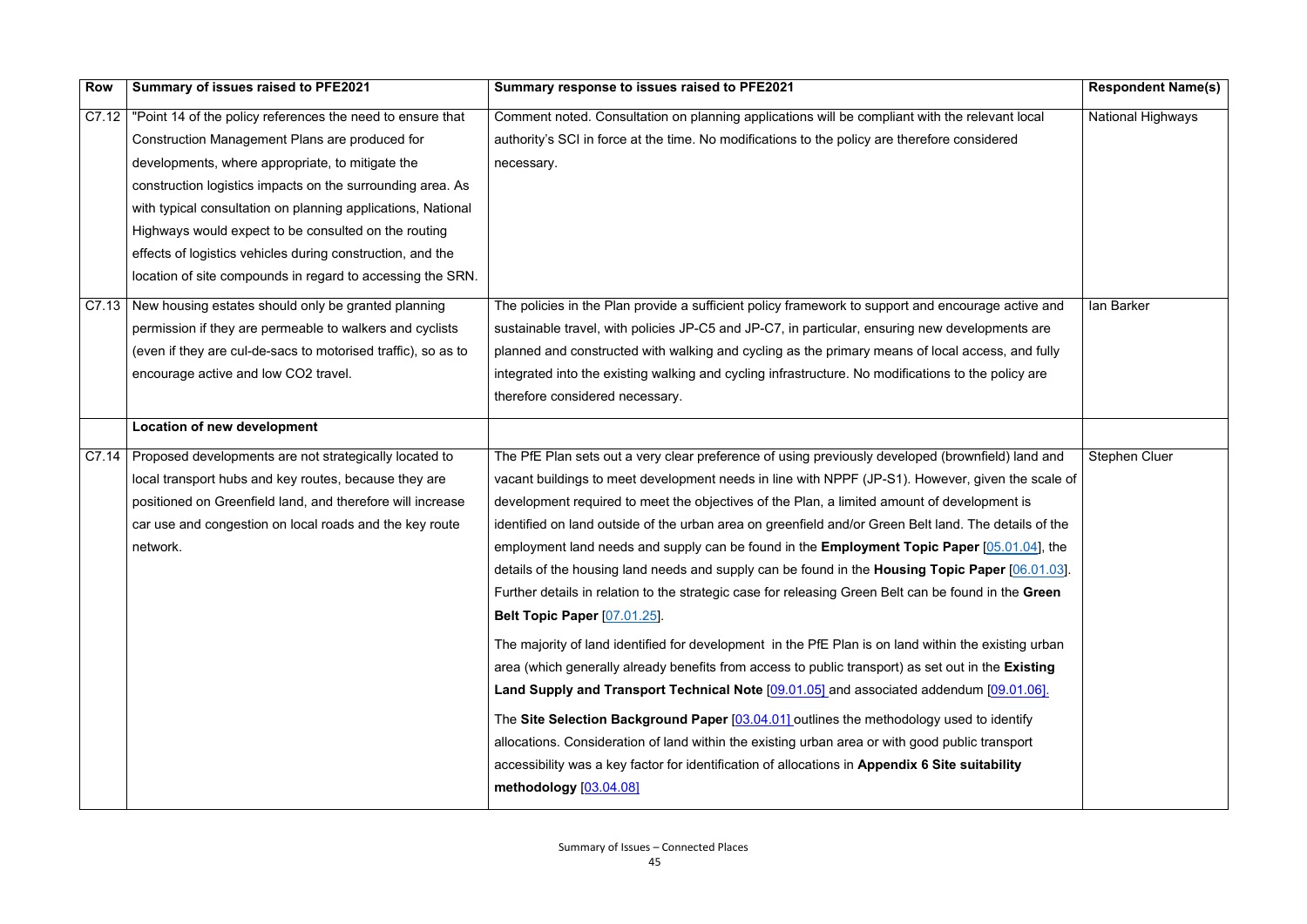| <b>Row</b> | Summary of issues raised to PFE2021                            | Summary response to issues raised to PFE2021                                                               | <b>Respondent Name(s)</b>  |
|------------|----------------------------------------------------------------|------------------------------------------------------------------------------------------------------------|----------------------------|
|            |                                                                | Policies JP-C1-C7 provide a robust policy framework to encourage mode shift to sustainable travel.         |                            |
|            |                                                                | Modification of the policy is not considered necessary.                                                    |                            |
| C7.15      | Development should only be built on brownfield land which      | The PfE Plan sets out a very clear preference of using previously developed (brownfield) land and          | <b>Stephen Cluer</b>       |
|            | has good public transport accessibility and where empty or     | vacant buildings to meet development needs in line with NPPF (JP-S1). However, given the scale of          | <b>Howard Sykes</b>        |
|            | redundant building could be repurposed to help regenerate      | development required to meet the objectives of the Plan, a limited amount of development is                |                            |
|            | town centres with good public transport access and to          | identified on land outside of the urban area on greenfield and/or Green Belt land. The details of the      | <b>Christopher Russell</b> |
|            | reduce the need for development on Green Belt and OPOL.        | employment land needs and supply can be found in the <b>Employment Topic Paper</b> [05.01.04], the         |                            |
|            |                                                                | details of the housing land needs and supply can be found in the <b>Housing Topic Paper</b> $[06.01.03]$ . |                            |
|            |                                                                | Further details in relation to the strategic case for releasing Green Belt can be found in the Green       |                            |
|            |                                                                | <b>Belt Topic Paper [07.01.25].</b>                                                                        |                            |
|            |                                                                | The majority of land identified for development in the PfE Plan ison land within the existing urban        |                            |
|            |                                                                | area (which generally already benefits from access to public transport) Existing Land Supply and           |                            |
|            |                                                                | Transport Technical Note [09.01.05] and associated addendum [09.01.06].                                    |                            |
|            |                                                                | The PFE Site Allocation Process Site Selection Background Paper [03.04.01] outlines the                    |                            |
|            |                                                                | methodology used to identify allocations. Consideration of land within the existing urban area or with     |                            |
|            |                                                                | good public transport accessibility was a key factor for identification of allocations Appendix 6 Site     |                            |
|            |                                                                | suitability methodology [03.04.08]. Modification of the policy is not considered necessary.                |                            |
|            | C7.16   Policy JP-C 7 focuses on the need for the use of       | Policy JP-C 7 requires new development to "ensure appropriate connectivity to the existing highway         | National Highways          |
|            | sustainable travel modes to be encouraged at new               | network". In this context, the "existing highway network" is considered to include the Strategic Road      |                            |
|            | developments, in order to minimise the effects of vehicle      | Network as well as the local road network. Specific reference to the SRN is not considered                 |                            |
|            | traffic There is no specific reference to the connectivity and | necessary.                                                                                                 |                            |
|            | interaction with the SRN.                                      |                                                                                                            |                            |
| C7.17      | Transport Assessment and Statement should be required          | Policy JP-C7 states that planning applications will be accompanied by a Transport                          | <b>CPRE</b>                |
|            | by major development applications to manage transport in       | Assessment/Transport Statement and Travel Plan where appropriate. No change to the policy is               |                            |
|            | an integrated way and for monitoring purposes.                 | considered necessary.                                                                                      |                            |
| C7.18      | Local planning authorities must ensure that routes for buses   | Policy JP-C 7 requires new development to be located and designed to enable and encourage                  | <b>Martin Arthur</b>       |
|            | and good access to stops are achieved in new                   | walking, cycling and public transport use; by prioritising new and enhanced walking, cycling and           |                            |
|            | development.                                                   | public transport routes and stops, through and around the site and by subsidising new or amended           |                            |
|            |                                                                | public transport services where the development would otherwise have inadequate public transport           |                            |
|            |                                                                | access. No change to the policy is considered necessary.                                                   |                            |
|            |                                                                |                                                                                                            |                            |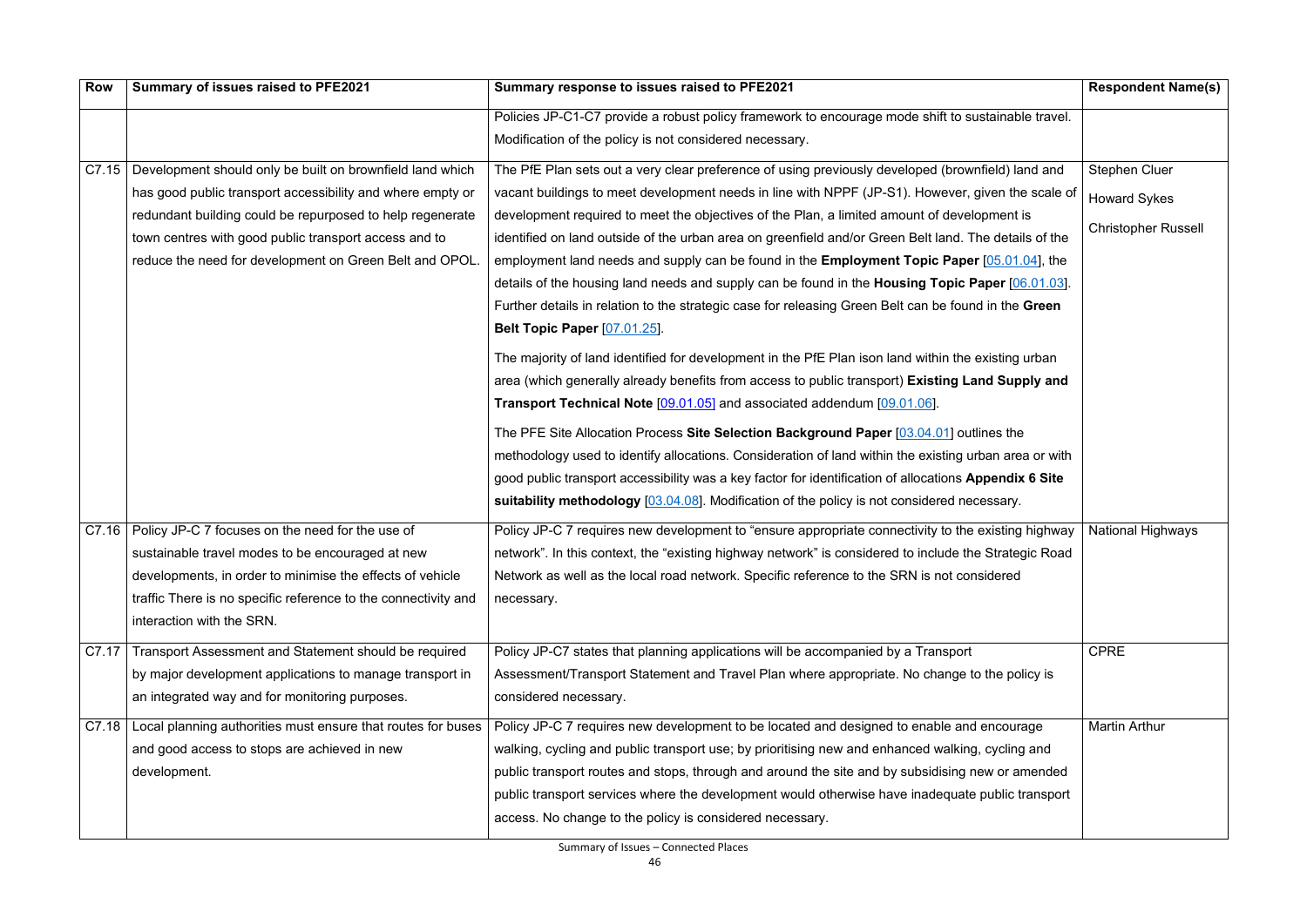| <b>Row</b> | Summary of issues raised to PFE2021                                | Summary response to issues raised to PFE2021                                                              | <b>Respondent Name(s)</b>    |
|------------|--------------------------------------------------------------------|-----------------------------------------------------------------------------------------------------------|------------------------------|
|            | <b>Site viability</b>                                              |                                                                                                           |                              |
|            | C7.19 Suggested modification to the policy recommended that the    | The proposed modification is not considered necessary. Viability assessment work undertaken for           | <b>GLP Trows LLP and</b>     |
|            | policy wording should be amended to include "subject to            | the PfE Plan is set out in the Places for Everyone Strategic Viability Assessments [03.01.01-             | <b>BDW Trading Ltd</b>       |
|            | site viability".                                                   | 03.01.04] which have been published alongside the PfE Plan. These have considered the                     | <b>Redrow Homes</b>          |
|            |                                                                    | implications of all policies at an individual allocation level and for the plan as a whole. Therefore, in | (Trafford)                   |
|            |                                                                    | line with NPPF it will be assumed that planning applications which comply with the adopted PfE            |                              |
|            |                                                                    | Plan will be viable, however NPPF 58 provides provision for applicants to demonstrate whether             |                              |
|            |                                                                    | particular circumstances justify the need for a viability assessment at the application stage.            |                              |
| C7.20      | Suggested modification to the policy recommended that the          | Policy JP-C7 wording is considered to be sufficiently robust to promote sustainable development.          | <b>Friends of Carrington</b> |
|            | policy wording should be amended as follows: (1) amend             | Modifications are not considered necessary.                                                               | <b>Moss</b>                  |
|            | the wording in the Policy to make it clearer that the              |                                                                                                           |                              |
|            | requirement to ensure new developments are "planned and            |                                                                                                           |                              |
|            | constructed with walking and cycling as the primary means          |                                                                                                           |                              |
|            | of local access" (page 214) is not negotiable. (2) amend the       |                                                                                                           |                              |
|            | wording in the Policy to stress that, if an area cannot be         |                                                                                                           |                              |
|            | provided with good public transport (paragraph 10.76, page         |                                                                                                           |                              |
|            | 213), that area will not be considered suitable for                |                                                                                                           |                              |
|            | development.                                                       |                                                                                                           |                              |
|            | Level of detail of the transport evidence                          |                                                                                                           |                              |
| C7.21      | In relation to to transport provision for specific allocations, it | No change is considered necessary. Policy JP-C7 is considered to be consistent with NPPF and              | <b>Friends of Carrington</b> |
|            | is impossible to determine current traffic figures, increases      | provides an appropriate strategy to ensure new development will enable sustainable travel and             | Moss                         |
|            | in traffic from proposed developments already approved             | reduce the negative effects of car dependency which is a key objective of the plan and NPPF. A            |                              |
|            | and in the allocation.                                             | proportionate transport evidence base, using the best available data, has been provided to inform         |                              |
|            | The above should be provided (separating HGVs from cars,           | the plan policies.                                                                                        |                              |
|            | and residents from employees) in advance of any decision           | Policy JP-C7 is a strategic planning policy which states that planning applications will be               |                              |
|            | to release green belt land.                                        | accompanied by a Transport Assessment/Transport Statement and Travel Plan where appropriate               |                              |
|            |                                                                    | - the matters that would be included in a TA would be determined on a site-by-site basis and would        |                              |
|            |                                                                    | reflect the pattern of traffic on the highways at the time of the planning application.                   |                              |
|            |                                                                    |                                                                                                           |                              |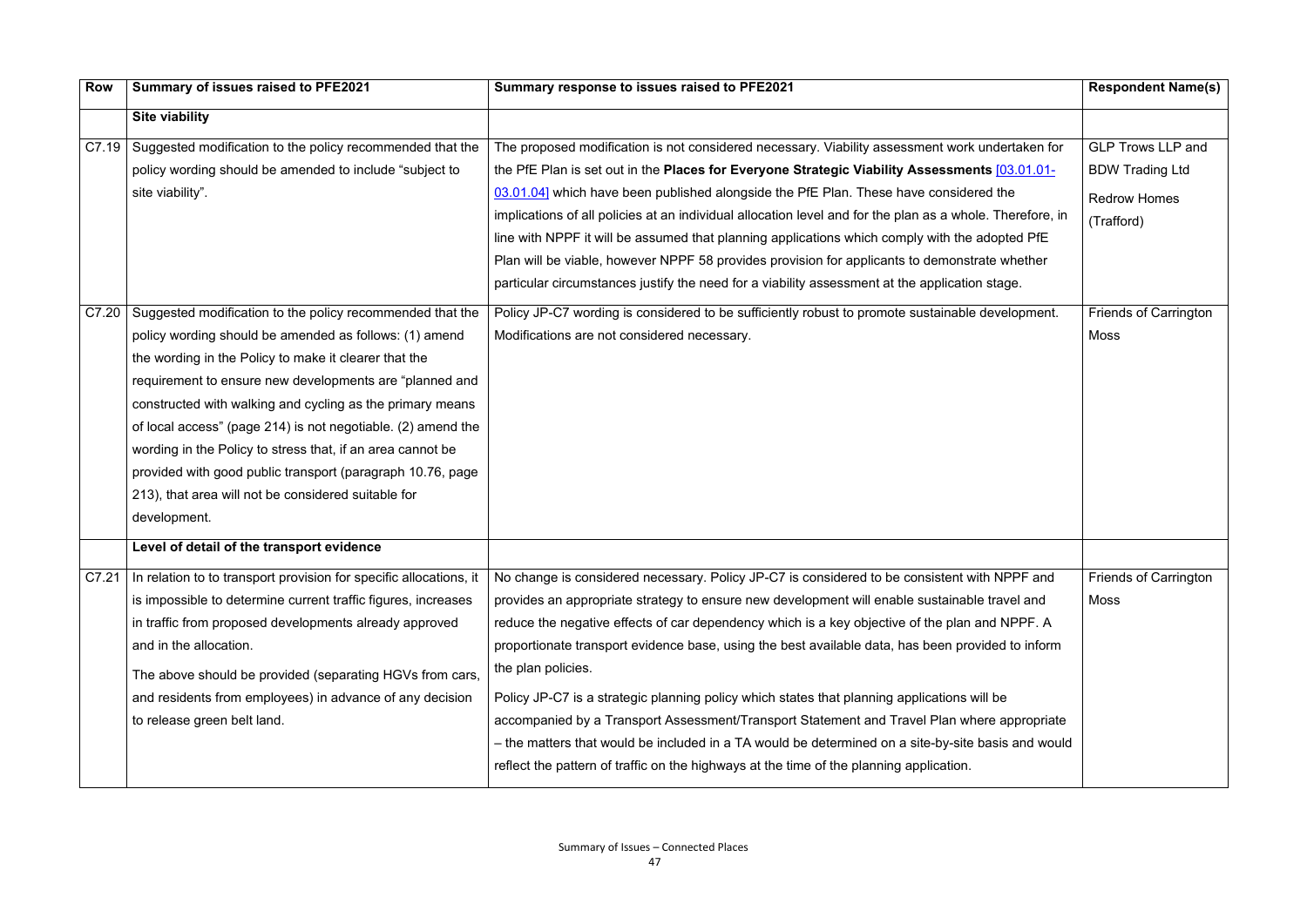| <b>Row</b> | Summary of issues raised to PFE2021                                 | Summary response to issues raised to PFE2021                                                              | <b>Respondent Name(s)</b>    |
|------------|---------------------------------------------------------------------|-----------------------------------------------------------------------------------------------------------|------------------------------|
| C7.22      | Suggested Modification: clear evidence that each District's         | Comment not relevant to the content of Policy JP-C7 Matter addressed elsewhere.                           | <b>Friends of Carrington</b> |
|            | Statement of Community Involvement and the Gunning                  |                                                                                                           | Moss                         |
|            | Principles have been adhered to in considering transport            |                                                                                                           |                              |
|            | issues.                                                             |                                                                                                           |                              |
| C7.23      | The scale of such measures, extent to which new                     | Viability assessment work undertaken for the PfE Plan is set out in the Places for Everyone               | <b>Redrow Homes</b>          |
|            | developments play a role in the delivery and level of               | <b>Strategic Viability Assessments [03.01.01-03.01.04]</b> . These have considered the implications of    | (Trafford)                   |
|            | contribution required alongside other policy objectives could       | all policies at an individual allocation level and for the plan as a whole, therefore no modifications to |                              |
|            | have an adverse impact on the viability of schemes and              | the policy are considered necessary. NPPF 58 provides provision for applicants to demonstrate             |                              |
|            | consequently on the delivery of much needed housing. The            | whether particular circumstances justify the need for a viability assessment at the application stage.    |                              |
|            | additional infrastructure measures and requirements                 |                                                                                                           |                              |
|            | outlined within this policy have not been accounted for in          |                                                                                                           |                              |
|            | the Three Dragon's generic cost assumptions or as part of           |                                                                                                           |                              |
|            | the evidence based on site specific viability review nor have       |                                                                                                           |                              |
|            | they taken into account consideration for the potential land        |                                                                                                           |                              |
|            | take. Suggested modification to the policy recommended              |                                                                                                           |                              |
|            | that the policy wording should be amended to remove Part            |                                                                                                           |                              |
|            | (6), (under Public Transport), Part (7) (under Parking              |                                                                                                           |                              |
|            | Infrastructure) and Part (13) (under Access and Servicing).         |                                                                                                           |                              |
|            | <b>Delivery</b>                                                     |                                                                                                           |                              |
|            | C7.24   An Infrastructure Delivery Plan should set out the proposed | A number of policies in the PfE Plan provide a sufficient policy framework to address this matter,        | Peel L&P Investments         |
|            | infrastructure improvements and test the deliverability and         | such as Policies, JP-G6, JP-P5, JP-P6 and JP-D2 which state that new development must be                  | (North) Ltd                  |
|            | viability of such proposals.                                        | supported by the necessary infrastructure, including where appropriate green spaces, schools and          |                              |
|            |                                                                     | medical facilities.                                                                                       |                              |
|            |                                                                     | For development of the allocations, the Transport Locality Assessments [09.01.07 through to               |                              |
|            |                                                                     | 09.01.28] set out the required transport infrastructure improvements for each allocation that are         |                              |
|            |                                                                     | necessary, or would support, the allocation in order to mitigate the impact of development.               |                              |
|            |                                                                     | <b>Strategic Viability Assessments</b> $[03.01.01 - 03.01.04]$ have been published alongside the PfE      |                              |
|            |                                                                     | Plan to demonstrate viability of mitigation for the allocations.                                          |                              |
|            |                                                                     | In addition, the GM Transport Strategy 2040 [09.01.01] sets out our realistic ambitions to improve        |                              |
|            |                                                                     | the transport network across Greater Manchester. All strategically significant infrastructure             |                              |